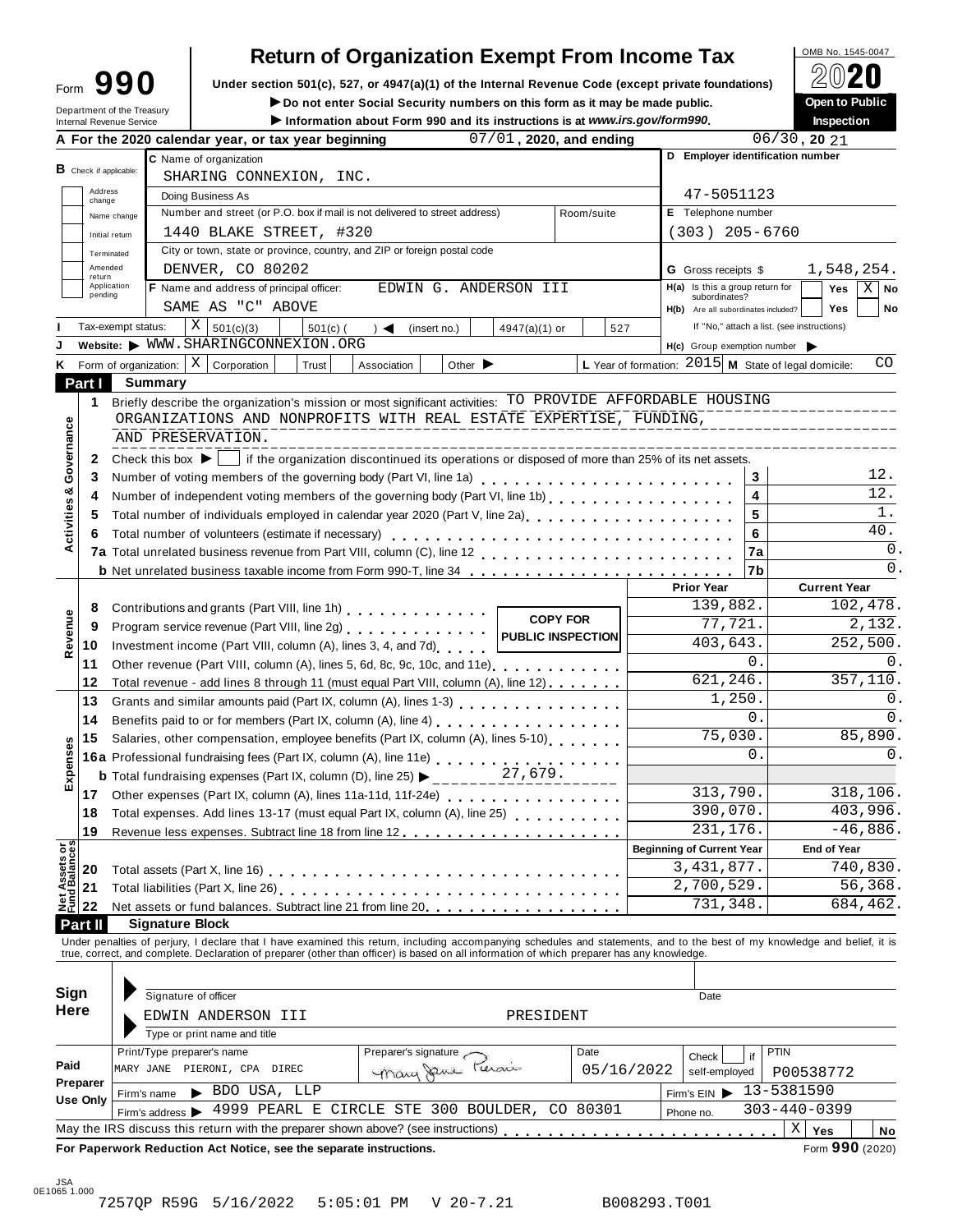| Form 990 (2020)          |                                                                               |                                                                                                                                                                                                                                                                                                                                               |               | Page 2                                     |
|--------------------------|-------------------------------------------------------------------------------|-----------------------------------------------------------------------------------------------------------------------------------------------------------------------------------------------------------------------------------------------------------------------------------------------------------------------------------------------|---------------|--------------------------------------------|
| <b>Part III</b>          | <b>Statement of Program Service Accomplishments</b>                           |                                                                                                                                                                                                                                                                                                                                               |               | $\mathbf X$                                |
|                          | 1 Briefly describe the organization's mission:                                |                                                                                                                                                                                                                                                                                                                                               |               |                                            |
|                          |                                                                               | OUR MISSION IS TO PROVIDE AFFORDABLE HOUSING ORGANIZATIONS AND<br>NONPROFITS WITH REAL ESTATE EXPERTISE, FUNDING, AND PRESERVATION.                                                                                                                                                                                                           |               |                                            |
|                          |                                                                               |                                                                                                                                                                                                                                                                                                                                               |               |                                            |
|                          | If "Yes," describe these new services on Schedule O.                          | 2 Did the organization undertake any significant program services during the year which were not listed on the<br>Did the organization cease conducting, or make significant changes in how it conducts, any program                                                                                                                          |               | $\sqrt{X}$ No<br>Yes                       |
|                          | If "Yes," describe these changes on Schedule O.                               | 4 Describe the organization's program service accomplishments for each of its three largest program services, as measured by<br>expenses. Section 501(c)(3) and 501(c)(4) organizations are required to report the amount of grants and allocations to others,<br>the total expenses, and revenue, if any, for each program service reported. |               | $\overline{\mathbf{x}}$   No<br><b>Yes</b> |
| ATTACHMENT 1             |                                                                               | 4a (Code: ) (Expenses \$324,461. including grants of \$0. ) (Revenue \$254,632. )                                                                                                                                                                                                                                                             |               |                                            |
|                          |                                                                               |                                                                                                                                                                                                                                                                                                                                               |               |                                            |
|                          |                                                                               |                                                                                                                                                                                                                                                                                                                                               |               |                                            |
| 4b (Code: ) (Expenses \$ |                                                                               | including grants of \$ (Revenue \$)                                                                                                                                                                                                                                                                                                           |               |                                            |
|                          |                                                                               |                                                                                                                                                                                                                                                                                                                                               |               |                                            |
| 4c (Code:                | ) (Expenses \$                                                                | including grants of \$                                                                                                                                                                                                                                                                                                                        | ) (Revenue \$ |                                            |
|                          |                                                                               |                                                                                                                                                                                                                                                                                                                                               |               |                                            |
|                          |                                                                               |                                                                                                                                                                                                                                                                                                                                               |               |                                            |
| (Expenses \$             | 4d Other program services (Describe on Schedule O.)<br>including grants of \$ | ) (Revenue \$                                                                                                                                                                                                                                                                                                                                 |               |                                            |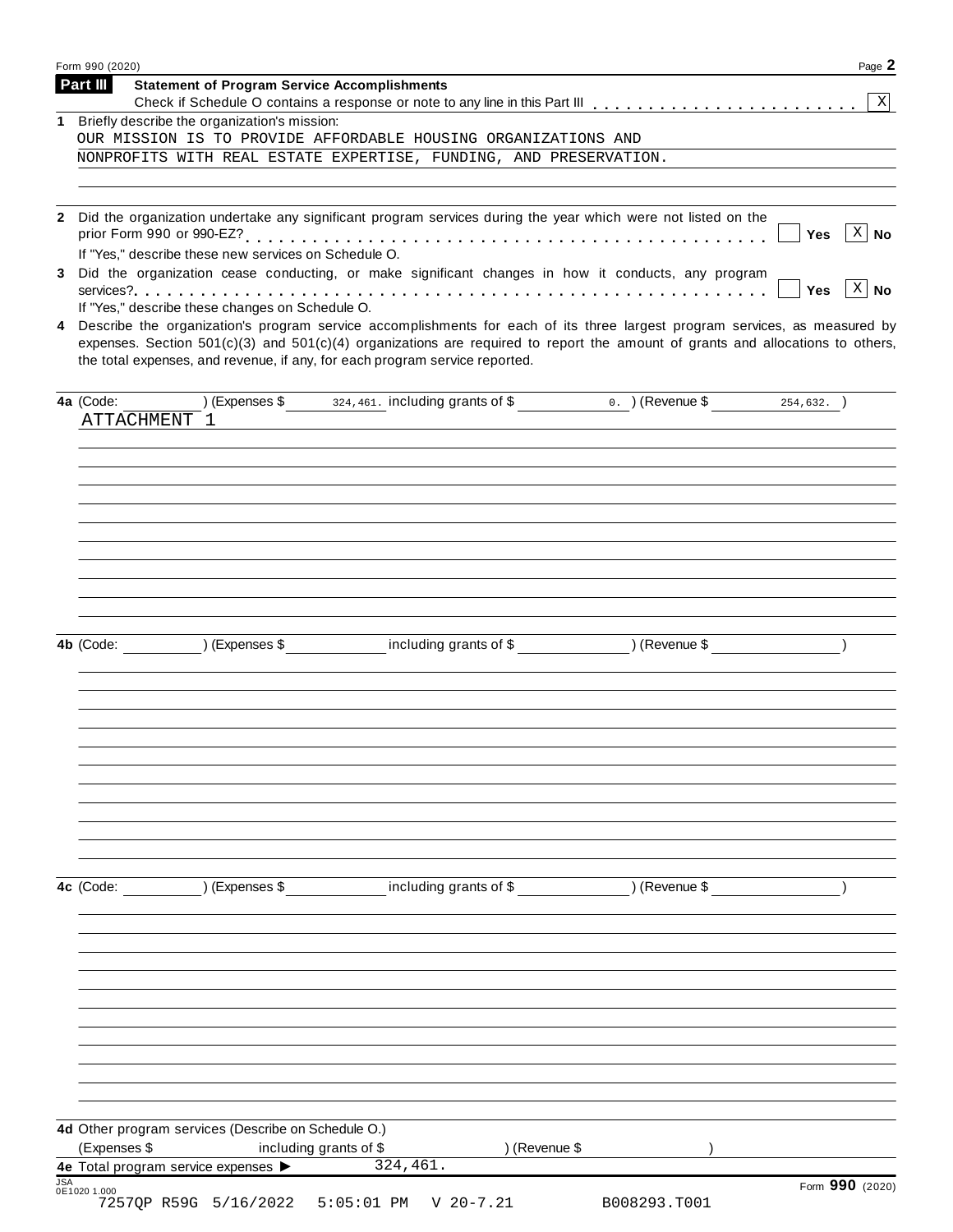|              | <b>Checklist of Required Schedules</b><br>Part IV                                                                                                                                                                                                   |                 |             |    |
|--------------|-----------------------------------------------------------------------------------------------------------------------------------------------------------------------------------------------------------------------------------------------------|-----------------|-------------|----|
|              |                                                                                                                                                                                                                                                     |                 | Yes         | No |
| 1            | Is the organization described in section $501(c)(3)$ or $4947(a)(1)$ (other than a private foundation)? If "Yes,"                                                                                                                                   |                 |             |    |
|              |                                                                                                                                                                                                                                                     | 1               | Χ           |    |
| $\mathbf{2}$ | Is the organization required to complete Schedule B, Schedule of Contributors See instructions?                                                                                                                                                     | $\overline{2}$  | $\mathbf X$ |    |
| 3            | Did the organization engage in direct or indirect political campaign activities on behalf of or in opposition to                                                                                                                                    |                 |             |    |
|              | candidates for public office? If "Yes," complete Schedule C, Part I                                                                                                                                                                                 | 3               |             | Χ  |
| 4            | Section 501(c)(3) organizations. Did the organization engage in lobbying activities, or have a section 501(h)                                                                                                                                       |                 |             |    |
|              |                                                                                                                                                                                                                                                     | 4               |             | Χ  |
| 5.           | Is the organization a section $501(c)(4)$ , $501(c)(5)$ , or $501(c)(6)$ organization that receives membership dues,                                                                                                                                |                 |             |    |
|              | assessments, or similar amounts as defined in Revenue Procedure 98-19? If "Yes," complete Schedule C, Part III                                                                                                                                      | 5               |             | X  |
| 6            | Did the organization maintain any donor advised funds or any similar funds or accounts for which donors                                                                                                                                             |                 |             |    |
|              | have the right to provide advice on the distribution or investment of amounts in such funds or accounts? If                                                                                                                                         |                 |             |    |
|              |                                                                                                                                                                                                                                                     | 6               |             | Χ  |
| 7            | Did the organization receive or hold a conservation easement, including easements to preserve open space,                                                                                                                                           |                 |             |    |
|              | the environment, historic land areas, or historic structures? If "Yes," complete Schedule D, Part II.                                                                                                                                               | $\overline{7}$  |             | Χ  |
| 8            | Did the organization maintain collections of works of art, historical treasures, or other similar assets? If "Yes,"                                                                                                                                 |                 |             |    |
|              |                                                                                                                                                                                                                                                     | 8               |             | Χ  |
| 9            | Did the organization report an amount in Part X, line 21, for escrow or custodial account liability, serve as a                                                                                                                                     |                 |             |    |
|              | custodian for amounts not listed in Part X; or provide credit counseling, debt management, credit repair, or                                                                                                                                        |                 |             |    |
|              |                                                                                                                                                                                                                                                     | 9               |             | Χ  |
| 10           | Did the organization, directly or through a related organization, hold assets in donor-restricted endowments                                                                                                                                        |                 |             |    |
|              |                                                                                                                                                                                                                                                     | 10              |             | Χ  |
| 11           | If the organization's answer to any of the following questions is "Yes," then complete Schedule D, Parts VI,                                                                                                                                        |                 |             |    |
|              | VII, VIII, IX, or X as applicable.                                                                                                                                                                                                                  |                 |             |    |
|              | a Did the organization report an amount for land, buildings, and equipment in Part X, line 10? If "Yes,"                                                                                                                                            |                 |             |    |
|              |                                                                                                                                                                                                                                                     | 11a             | Χ           |    |
|              | <b>b</b> Did the organization report an amount for investments-other securities in Part X, line 12, that is 5% or more                                                                                                                              |                 |             |    |
|              | of its total assets reported in Part X, line 16? If "Yes," complete Schedule D, Part VII                                                                                                                                                            | 11 <sub>b</sub> |             | Χ  |
|              | c Did the organization report an amount for investments-program related in Part X, line 13, that is 5% or more                                                                                                                                      |                 |             |    |
|              | of its total assets reported in Part X, line 16? If "Yes," complete Schedule D, Part VIII                                                                                                                                                           | 11c             |             | Χ  |
|              | d Did the organization report an amount for other assets in Part X, line 15, that is 5% or more of its total assets                                                                                                                                 |                 |             | Χ  |
|              |                                                                                                                                                                                                                                                     | 11d<br>11e      | $\mathbf X$ |    |
|              | e Did the organization report an amount for other liabilities in Part X, line 25? If "Yes," complete Schedule D, Part X                                                                                                                             |                 |             |    |
|              | f Did the organization's separate or consolidated financial statements for the tax year include a footnote that addresses<br>the organization's liability for uncertain tax positions under FIN 48 (ASC 740)? If "Yes," complete Schedule D, Part X | 11f             | Χ           |    |
|              | 12a Did the organization obtain separate, independent audited financial statements for the tax year? If "Yes," complete                                                                                                                             |                 |             |    |
|              |                                                                                                                                                                                                                                                     | 12a             |             | Χ  |
|              | <b>b</b> Was the organization included in consolidated, independent audited financial statements for the tax year? If                                                                                                                               |                 |             |    |
|              | "Yes," and if the organization answered "No" to line 12a, then completing Schedule D, Parts XI and XII is optional                                                                                                                                  | 12 <sub>b</sub> | Χ           |    |
| 13           | Is the organization a school described in section $170(b)(1)(A)(ii)?$ If "Yes," complete Schedule E.                                                                                                                                                | 13              |             | X  |
|              | 14a Did the organization maintain an office, employees, or agents outside of the United States?                                                                                                                                                     | 14a             |             | Χ  |
|              | <b>b</b> Did the organization have aggregate revenues or expenses of more than \$10,000 from grantmaking,                                                                                                                                           |                 |             |    |
|              | fundraising, business, investment, and program service activities outside the United States, or aggregate                                                                                                                                           |                 |             |    |
|              | foreign investments valued at \$100,000 or more? If "Yes," complete Schedule F, Parts I and IV                                                                                                                                                      | 14b             |             | X  |
| 15           | Did the organization report on Part IX, column (A), line 3, more than \$5,000 of grants or other assistance to or                                                                                                                                   |                 |             |    |
|              |                                                                                                                                                                                                                                                     | 15              |             | X  |
| 16           | Did the organization report on Part IX, column (A), line 3, more than \$5,000 of aggregate grants or other                                                                                                                                          |                 |             |    |
|              | assistance to or for foreign individuals? If "Yes," complete Schedule F, Parts III and IV                                                                                                                                                           | 16              |             | X  |
| 17           | Did the organization report a total of more than \$15,000 of expenses for professional fundraising services on                                                                                                                                      |                 |             |    |
|              | Part IX, column (A), lines 6 and 11e? If "Yes," complete Schedule G, Part I See instructions                                                                                                                                                        | 17              |             | X  |
|              | Did the organization report more than \$15,000 total of fundraising event gross income and contributions on                                                                                                                                         |                 |             |    |
|              |                                                                                                                                                                                                                                                     | 18              |             | X  |
|              |                                                                                                                                                                                                                                                     |                 |             |    |
|              |                                                                                                                                                                                                                                                     |                 |             |    |
|              | Did the organization report more than \$15,000 of gross income from gaming activities on Part VIII, line 9a?                                                                                                                                        | 19              |             | Χ  |
|              |                                                                                                                                                                                                                                                     | 20a             |             | Χ  |
| 18<br>19     | 20a Did the organization operate one or more hospital facilities? If "Yes," complete Schedule H                                                                                                                                                     | 20 <sub>b</sub> |             |    |
| 21           | <b>b</b> If "Yes" to line 20a, did the organization attach a copy of its audited financial statements to this return?<br>Did the organization report more than \$5,000 of grants or other assistance to any domestic organization or                |                 |             |    |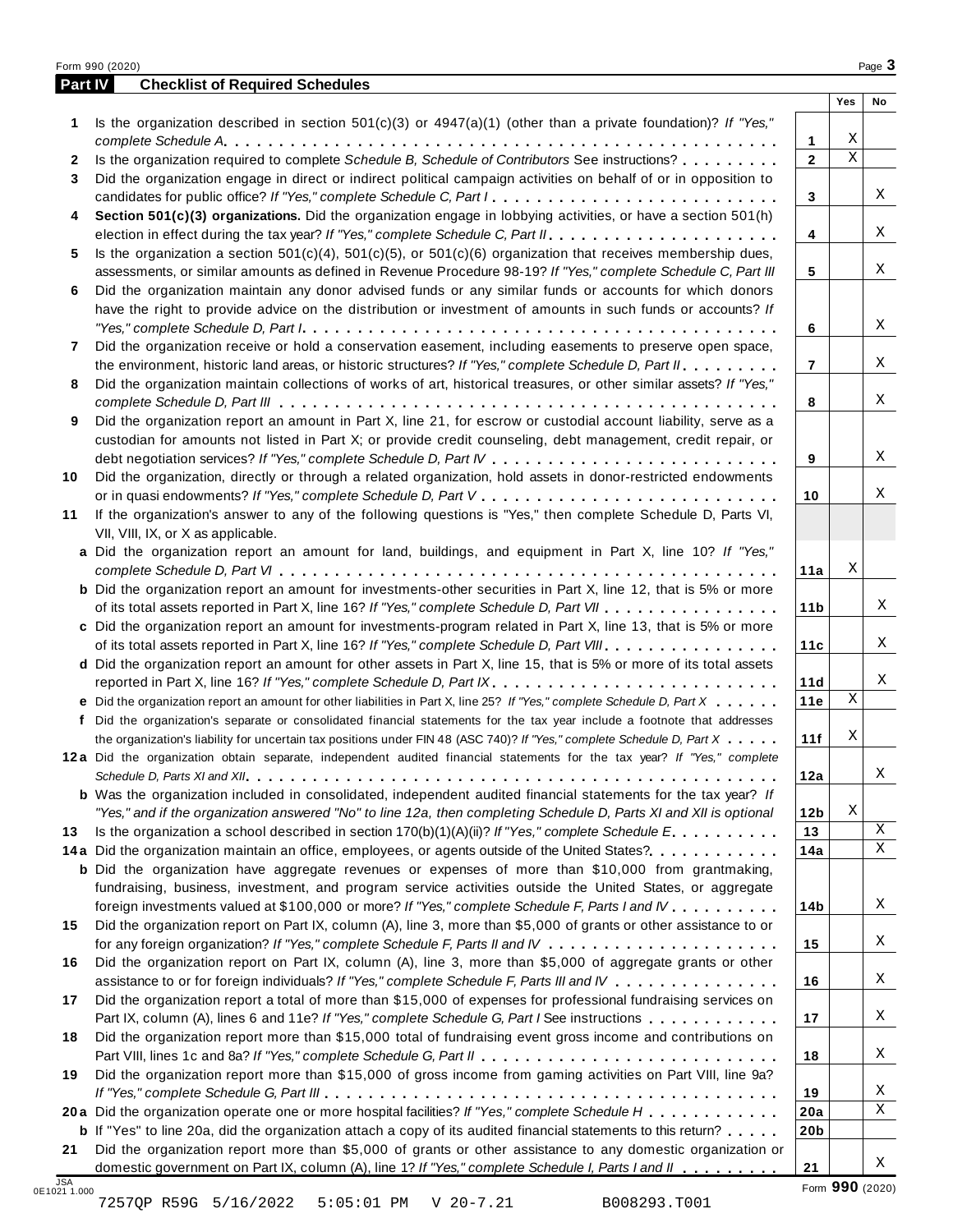|--|--|

|    | Form 990 (2020)                                                                                                                                                                                                |                 |            | Page 4 |
|----|----------------------------------------------------------------------------------------------------------------------------------------------------------------------------------------------------------------|-----------------|------------|--------|
|    | <b>Checklist of Required Schedules (continued)</b><br><b>Part IV</b>                                                                                                                                           |                 | Yes        | No     |
| 22 | Did the organization report more than \$5,000 of grants or other assistance to or for domestic individuals on                                                                                                  |                 |            |        |
|    | Part IX, column (A), line 2? If "Yes," complete Schedule I, Parts I and III                                                                                                                                    | 22              |            | Χ      |
| 23 | Did the organization answer "Yes" to Part VII, Section A, line 3, 4, or 5 about compensation of the                                                                                                            |                 |            |        |
|    | organization's current and former officers, directors, trustees, key employees, and highest compensated                                                                                                        |                 |            |        |
|    |                                                                                                                                                                                                                | 23              |            | Χ      |
|    | 24a Did the organization have a tax-exempt bond issue with an outstanding principal amount of more than                                                                                                        |                 |            |        |
|    | \$100,000 as of the last day of the year, that was issued after December 31, 2002? If "Yes," answer lines 24b                                                                                                  |                 |            |        |
|    | through 24d and complete Schedule K. If "No," go to line 25a $\ldots$ ,                                                                                                                                        | 24a             |            | Χ      |
|    | <b>b</b> Did the organization invest any proceeds of tax-exempt bonds beyond a temporary period exception?                                                                                                     | 24b             |            |        |
|    | c Did the organization maintain an escrow account other than a refunding escrow at any time during the year                                                                                                    |                 |            |        |
|    |                                                                                                                                                                                                                | 24c             |            |        |
|    | d Did the organization act as an "on behalf of" issuer for bonds outstanding at any time during the year?                                                                                                      | 24d             |            |        |
|    | 25a Section 501(c)(3), 501(c)(4), and 501(c)(29) organizations. Did the organization engage in an excess benefit                                                                                               |                 |            |        |
|    | transaction with a disqualified person during the year? If "Yes," complete Schedule L, Part I.                                                                                                                 | 25a             |            | X      |
|    | <b>b</b> Is the organization aware that it engaged in an excess benefit transaction with a disqualified person in a prior                                                                                      |                 |            |        |
|    | year, and that the transaction has not been reported on any of the organization's prior Forms 990 or 990-EZ?                                                                                                   |                 |            | X      |
|    |                                                                                                                                                                                                                | 25 <sub>b</sub> |            |        |
| 26 | Did the organization report any amount on Part X, line 5 or 22, for receivables from or payables to any current                                                                                                |                 |            |        |
|    | or former officer, director, trustee, key employee, creator or founder, substantial contributor, or 35%<br>controlled entity or family member of any of these persons? If "Yes," complete Schedule L, Part II. | 26              | Χ          |        |
|    | Did the organization provide a grant or other assistance to any current or former officer, director, trustee, key                                                                                              |                 |            |        |
| 27 | employee, creator or founder, substantial contributor or employee thereof, a grant selection committee                                                                                                         |                 |            |        |
|    | member, or to a 35% controlled entity (including an employee thereof) or family member of any of these                                                                                                         |                 |            |        |
|    |                                                                                                                                                                                                                | 27              |            | Χ      |
| 28 | Was the organization a party to a business transaction with one of the following parties (see Schedule L,                                                                                                      |                 |            |        |
|    | Part IV instructions, for applicable filing thresholds, conditions, and exceptions):                                                                                                                           |                 |            |        |
|    | a A current or former officer, director, trustee, key employee, creator or founder, or substantial contributor? If                                                                                             |                 |            |        |
|    |                                                                                                                                                                                                                | 28a             |            | Χ      |
|    | <b>b</b> A family member of any individual described in line 28a? If "Yes," complete Schedule L, Part IV.                                                                                                      | 28b             |            | X      |
|    | c A 35% controlled entity of one or more individuals and/or organizations described in lines 28a or 28b? If                                                                                                    |                 |            |        |
|    |                                                                                                                                                                                                                | 28c             |            | Χ      |
| 29 | Did the organization receive more than \$25,000 in non-cash contributions? If "Yes," complete Schedule M                                                                                                       | 29              | X          |        |
| 30 | Did the organization receive contributions of art, historical treasures, or other similar assets, or qualified                                                                                                 |                 |            |        |
|    |                                                                                                                                                                                                                | 30              |            | Χ      |
| 31 | Did the organization liquidate, terminate, or dissolve and cease operations? If "Yes," complete Schedule N, Part I                                                                                             | 31              |            | X      |
| 32 | Did the organization sell, exchange, dispose of, or transfer more than 25% of its net assets? If "Yes,"                                                                                                        |                 |            |        |
|    |                                                                                                                                                                                                                | 32              |            | Χ      |
| 33 | Did the organization own 100% of an entity disregarded as separate from the organization under Regulations                                                                                                     |                 |            |        |
|    |                                                                                                                                                                                                                | 33              | Χ          |        |
| 34 | Was the organization related to any tax-exempt or taxable entity? If "Yes," complete Schedule R, Part II, III,                                                                                                 |                 |            |        |
|    |                                                                                                                                                                                                                | 34              |            | Χ      |
|    | 35a Did the organization have a controlled entity within the meaning of section 512(b)(13)?                                                                                                                    | 35a             |            | X      |
|    | <b>b</b> If "Yes" to line 35a, did the organization receive any payment from or engage in any transaction with a                                                                                               |                 |            |        |
|    | controlled entity within the meaning of section 512(b)(13)? If "Yes," complete Schedule R, Part V, line 2                                                                                                      | 35 <sub>b</sub> |            |        |
| 36 | Section 501(c)(3) organizations. Did the organization make any transfers to an exempt non-charitable                                                                                                           |                 |            |        |
|    |                                                                                                                                                                                                                | 36              |            | Χ      |
| 37 | Did the organization conduct more than 5% of its activities through an entity that is not a related organization                                                                                               |                 |            |        |
|    | and that is treated as a partnership for federal income tax purposes? If "Yes," complete Schedule R, Part VI                                                                                                   | 37              |            | Χ      |
| 38 | Did the organization complete Schedule O and provide explanations in Schedule O for Part VI, lines 11b and                                                                                                     |                 |            |        |
|    | 19? Note: All Form 990 filers are required to complete Schedule O.                                                                                                                                             | 38              | Χ          |        |
|    | Part V<br><b>Statements Regarding Other IRS Filings and Tax Compliance</b>                                                                                                                                     |                 |            |        |
|    | Check if Schedule O contains a response or note to any line in this Part V                                                                                                                                     |                 |            |        |
|    |                                                                                                                                                                                                                |                 | <b>Yes</b> | No     |
|    | 0.<br>1a Enter the number reported in Box 3 of Form 1096. Enter -0- if not applicable<br>1a                                                                                                                    |                 |            |        |
|    | 0.<br><b>b</b> Enter the number of Forms W-2G included in line 1a. Enter -0- if not applicable<br>1b                                                                                                           |                 |            |        |
|    | c Did the organization comply with backup withholding rules for reportable payments to vendors and                                                                                                             | 1c              |            |        |
|    |                                                                                                                                                                                                                |                 |            |        |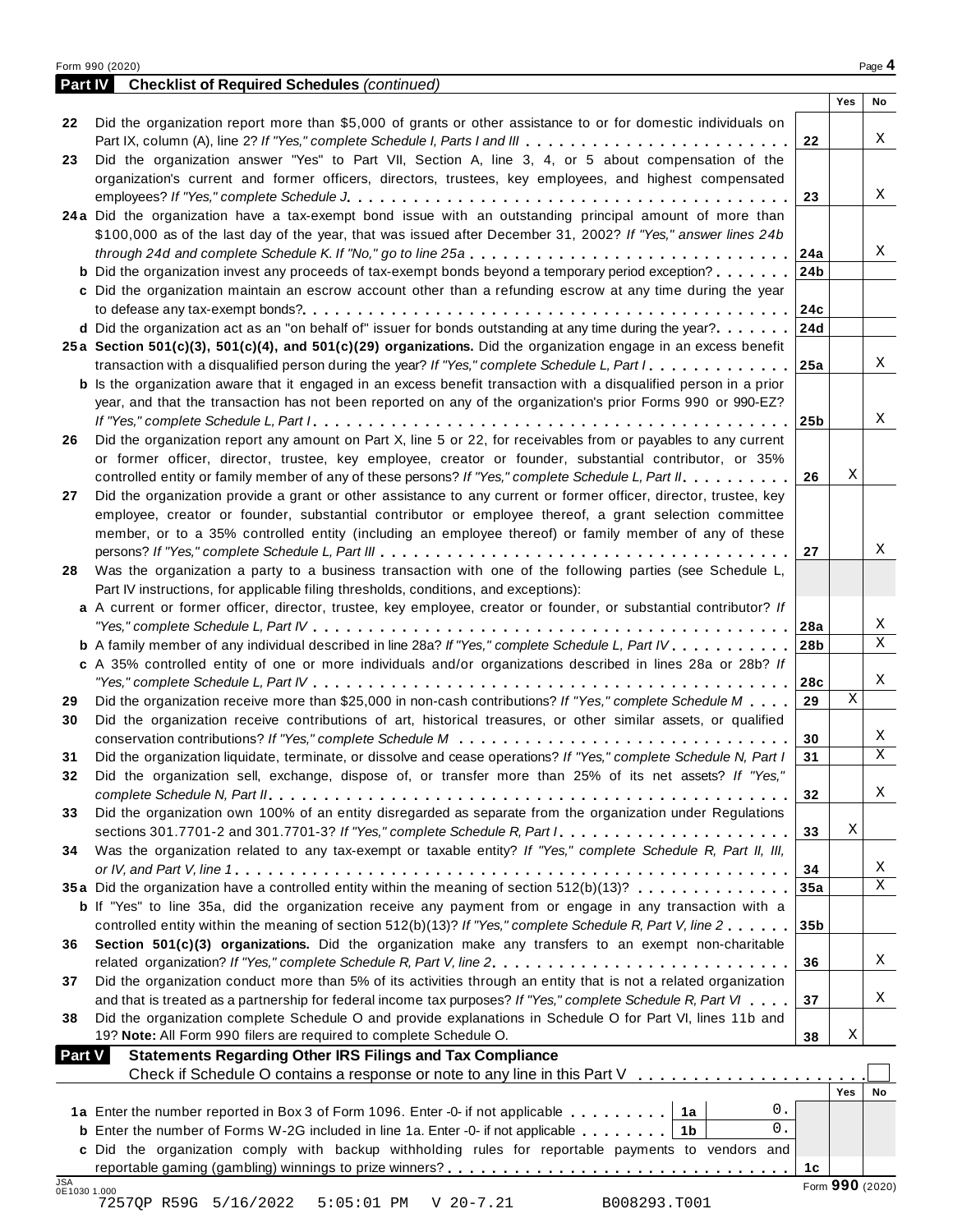| <b>Part V</b> | Form 990 (2020)<br>Statements Regarding Other IRS Filings and Tax Compliance (continued)                                                                                                              |                |     | Page $5$ |
|---------------|-------------------------------------------------------------------------------------------------------------------------------------------------------------------------------------------------------|----------------|-----|----------|
|               |                                                                                                                                                                                                       |                | Yes | No       |
|               |                                                                                                                                                                                                       |                |     |          |
|               | 2a Enter the number of employees reported on Form W-3, Transmittal of Wage and Tax<br>1<br>Statements, filed for the calendar year ending with or within the year covered by this return. $2a$        |                |     |          |
|               | <b>b</b> If at least one is reported on line 2a, did the organization file all required federal employment tax returns?                                                                               | 2 <sub>b</sub> | Χ   |          |
|               | Note: If the sum of lines 1a and 2a is greater than 250, you may be required to e-file (see instructions)                                                                                             |                |     |          |
|               | 3a Did the organization have unrelated business gross income of \$1,000 or more during the year?                                                                                                      | 3a             |     | Χ        |
|               | <b>b</b> If "Yes," has it filed a Form 990-T for this year? If "No" to line 3b, provide an explanation on Schedule O                                                                                  | 3b             |     |          |
|               | 4a At any time during the calendar year, did the organization have an interest in, or a signature or other authority over,                                                                            |                |     |          |
|               | a financial account in a foreign country (such as a bank account, securities account, or other financial account)?                                                                                    | 4a             |     | Χ        |
|               |                                                                                                                                                                                                       |                |     |          |
|               | <b>b</b> If "Yes," enter the name of the foreign country $\blacktriangleright$<br>See instructions for filing requirements for FinCEN Form 114, Report of Foreign Bank and Financial Accounts (FBAR). |                |     |          |
|               |                                                                                                                                                                                                       | 5a             |     | Χ        |
|               | 5a Was the organization a party to a prohibited tax shelter transaction at any time during the tax year?                                                                                              | 5b             |     | X        |
|               | <b>b</b> Did any taxable party notify the organization that it was or is a party to a prohibited tax shelter transaction?                                                                             | 5 <sub>c</sub> |     |          |
|               |                                                                                                                                                                                                       |                |     |          |
|               | 6a Does the organization have annual gross receipts that are normally greater than \$100,000, and did the                                                                                             |                |     | Χ        |
|               | organization solicit any contributions that were not tax deductible as charitable contributions?                                                                                                      | 6a             |     |          |
|               | <b>b</b> If "Yes," did the organization include with every solicitation an express statement that such contributions or                                                                               |                |     |          |
|               |                                                                                                                                                                                                       | 6b             |     |          |
| 7             | Organizations that may receive deductible contributions under section 170(c).                                                                                                                         |                |     |          |
|               | a Did the organization receive a payment in excess of \$75 made partly as a contribution and partly for goods                                                                                         |                |     |          |
|               |                                                                                                                                                                                                       | 7а             |     | Χ        |
|               | <b>b</b> If "Yes," did the organization notify the donor of the value of the goods or services provided?                                                                                              | 7b             |     |          |
|               | c Did the organization sell, exchange, or otherwise dispose of tangible personal property for which it was                                                                                            |                |     |          |
|               |                                                                                                                                                                                                       | 7c             | Χ   |          |
|               | 1<br>d If "Yes," indicate the number of Forms 8282 filed during the year $\ldots \ldots \ldots \ldots \ldots$                                                                                         |                |     |          |
|               | e Did the organization receive any funds, directly or indirectly, to pay premiums on a personal benefit contract?                                                                                     | 7e             |     | Χ        |
|               | f Did the organization, during the year, pay premiums, directly or indirectly, on a personal benefit contract?                                                                                        | 7f             |     | Χ        |
| g             | If the organization received a contribution of qualified intellectual property, did the organization file Form 8899 as required?                                                                      | 7g             |     |          |
|               | h If the organization received a contribution of cars, boats, airplanes, or other vehicles, did the organization file a Form 1098-C?. .                                                               | 7h             |     |          |
| 8             | Sponsoring organizations maintaining donor advised funds. Did a donor advised fund maintained by the                                                                                                  |                |     |          |
|               | sponsoring organization have excess business holdings at any time during the year?                                                                                                                    | 8              |     |          |
| 9             | Sponsoring organizations maintaining donor advised funds.                                                                                                                                             |                |     |          |
|               | a Did the sponsoring organization make any taxable distributions under section 4966?                                                                                                                  | 9a             |     |          |
|               | <b>b</b> Did the sponsoring organization make a distribution to a donor, donor advisor, or related person?                                                                                            | 9b             |     |          |
| 10            | Section 501(c)(7) organizations. Enter:                                                                                                                                                               |                |     |          |
|               | 10a<br>a Initiation fees and capital contributions included on Part VIII, line 12                                                                                                                     |                |     |          |
|               | 10 <sub>b</sub><br><b>b</b> Gross receipts, included on Form 990, Part VIII, line 12, for public use of club facilities                                                                               |                |     |          |
| 11            | Section 501(c)(12) organizations. Enter:                                                                                                                                                              |                |     |          |
| a             | 11a<br>Gross income from members or shareholders                                                                                                                                                      |                |     |          |
|               | <b>b</b> Gross income from other sources (Do not net amounts due or paid to other sources                                                                                                             |                |     |          |
|               | 11b                                                                                                                                                                                                   |                |     |          |
|               | 12a Section 4947(a)(1) non-exempt charitable trusts. Is the organization filing Form 990 in lieu of Form 1041?                                                                                        | 12a            |     |          |
|               | <b>b</b> If "Yes," enter the amount of tax-exempt interest received or accrued during the year 12b                                                                                                    |                |     |          |
| 13            | Section 501(c)(29) qualified nonprofit health insurance issuers.                                                                                                                                      |                |     |          |
|               | a Is the organization licensed to issue qualified health plans in more than one state?                                                                                                                | 13а            |     |          |
|               | Note: See the instructions for additional information the organization must report on Schedule O.                                                                                                     |                |     |          |
|               | <b>b</b> Enter the amount of reserves the organization is required to maintain by the states in which                                                                                                 |                |     |          |
|               | 13 <sub>b</sub><br>the organization is licensed to issue qualified health plans                                                                                                                       |                |     |          |
|               | 13c                                                                                                                                                                                                   |                |     |          |
|               | 14a Did the organization receive any payments for indoor tanning services during the tax year?                                                                                                        | 14a            |     | Χ        |
|               | <b>b</b> If "Yes," has it filed a Form 720 to report these payments? If "No," provide an explanation on Schedule $0 \cdot \cdot \cdot \cdot$                                                          | 14b            |     |          |
| 15            | Is the organization subject to the section 4960 tax on payment(s) of more than \$1,000,000 in remuneration or                                                                                         |                |     |          |
|               |                                                                                                                                                                                                       | 15             |     | Χ        |
|               | If "Yes," see instructions and file Form 4720, Schedule N.                                                                                                                                            |                |     |          |
| 16            | Is the organization an educational institution subject to the section 4968 excise tax on net investment income?                                                                                       | 16             |     | Χ        |
|               | If "Yes," complete Form 4720, Schedule O.                                                                                                                                                             |                |     |          |
|               |                                                                                                                                                                                                       |                |     |          |

Form **990** (2020)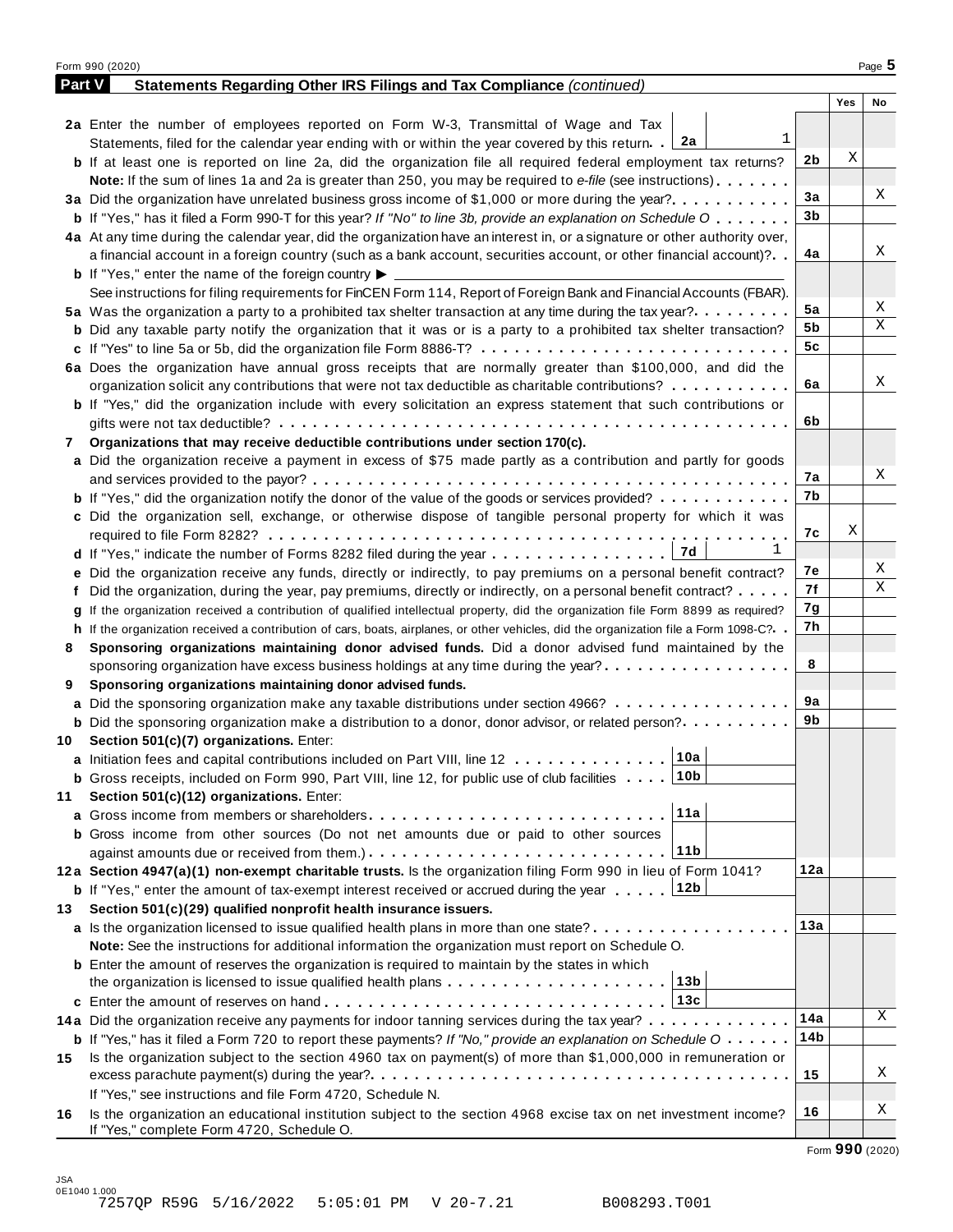|                | Form 990 (2020)                                                                                                                                                                                                                                                                                                                                                                                                             |                 |     | Page $6$ |
|----------------|-----------------------------------------------------------------------------------------------------------------------------------------------------------------------------------------------------------------------------------------------------------------------------------------------------------------------------------------------------------------------------------------------------------------------------|-----------------|-----|----------|
| <b>Part VI</b> | Governance, Management, and Disclosure For each "Yes" response to lines 2 through 7b below, and for a "No"                                                                                                                                                                                                                                                                                                                  |                 |     |          |
|                | response to line 8a, 8b, or 10b below, describe the circumstances, processes, or changes on Schedule O. See instructions.                                                                                                                                                                                                                                                                                                   |                 |     |          |
|                | Check if Schedule O contains a response or note to any line in this Part VI                                                                                                                                                                                                                                                                                                                                                 |                 |     | X        |
|                | <b>Section A. Governing Body and Management</b>                                                                                                                                                                                                                                                                                                                                                                             |                 | Yes | No       |
|                | 12<br>1a                                                                                                                                                                                                                                                                                                                                                                                                                    |                 |     |          |
|                | 1a Enter the number of voting members of the governing body at the end of the tax year<br>If there are material differences in voting rights among members of the governing body, or<br>if the governing body delegated broad authority to an executive committee or similar<br>committée, explain on Schedule O.                                                                                                           |                 |     |          |
| b              | 12<br>1b<br>Enter the number of voting members included on line 1a, above, who are independent                                                                                                                                                                                                                                                                                                                              |                 |     |          |
| 2              | Did any officer, director, trustee, or key employee have a family relationship or a business relationship with                                                                                                                                                                                                                                                                                                              |                 |     |          |
|                |                                                                                                                                                                                                                                                                                                                                                                                                                             | 2               |     | Χ        |
| 3              | Did the organization delegate control over management duties customarily performed by or under the direct                                                                                                                                                                                                                                                                                                                   |                 |     |          |
|                | supervision of officers, directors, trustees, or key employees to a management company or other person?                                                                                                                                                                                                                                                                                                                     | 3               |     | Χ        |
| 4              | Did the organization make any significant changes to its governing documents since the prior Form 990 was filed?                                                                                                                                                                                                                                                                                                            | 4               |     | X        |
| 5              | Did the organization become aware during the year of a significant diversion of the organization's assets?                                                                                                                                                                                                                                                                                                                  | 5               |     | Χ<br>X   |
| 6              |                                                                                                                                                                                                                                                                                                                                                                                                                             | 6               |     |          |
| 7a             | Did the organization have members, stockholders, or other persons who had the power to elect or appoint                                                                                                                                                                                                                                                                                                                     |                 |     | Χ        |
|                |                                                                                                                                                                                                                                                                                                                                                                                                                             | 7a              |     |          |
| b              | Are any governance decisions of the organization reserved to (or subject to approval by) members,                                                                                                                                                                                                                                                                                                                           |                 |     | Χ        |
|                |                                                                                                                                                                                                                                                                                                                                                                                                                             | 7b              |     |          |
| 8              | Did the organization contemporaneously document the meetings held or written actions undertaken during                                                                                                                                                                                                                                                                                                                      |                 |     |          |
|                | the year by the following:                                                                                                                                                                                                                                                                                                                                                                                                  | 8а              | X   |          |
| а              |                                                                                                                                                                                                                                                                                                                                                                                                                             | 8b              | Χ   |          |
| b<br>9         | Each committee with authority to act on behalf of the governing body?                                                                                                                                                                                                                                                                                                                                                       |                 |     |          |
|                | Is there any officer, director, trustee, or key employee listed in Part VII, Section A, who cannot be reached at<br>the organization's mailing address? If "Yes," provide the names and addresses on Schedule O.                                                                                                                                                                                                            | 9               |     | Χ        |
|                | Section B. Policies (This Section B requests information about policies not required by the Internal Revenue Code.)                                                                                                                                                                                                                                                                                                         |                 |     |          |
|                |                                                                                                                                                                                                                                                                                                                                                                                                                             |                 | Yes | No       |
|                |                                                                                                                                                                                                                                                                                                                                                                                                                             | 10a             |     | Χ        |
| b              | If "Yes," did the organization have written policies and procedures governing the activities of such chapters,                                                                                                                                                                                                                                                                                                              |                 |     |          |
|                | affiliates, and branches to ensure their operations are consistent with the organization's exempt purposes?                                                                                                                                                                                                                                                                                                                 | 10 <sub>b</sub> |     |          |
|                | 11a Has the organization provided a complete copy of this Form 990 to all members of its governing body before filing the form?                                                                                                                                                                                                                                                                                             | 11a             | Χ   |          |
|                | <b>b</b> Describe in Schedule O the process, if any, used by the organization to review this Form 990.                                                                                                                                                                                                                                                                                                                      |                 |     |          |
|                | 12a Did the organization have a written conflict of interest policy? If "No," go to line 13                                                                                                                                                                                                                                                                                                                                 | 12a             | X   |          |
|                | <b>b</b> Were officers, directors, or trustees, and key employees required to disclose annually interests that could give                                                                                                                                                                                                                                                                                                   |                 |     |          |
|                |                                                                                                                                                                                                                                                                                                                                                                                                                             | 12 <sub>b</sub> | Х   |          |
| c              | Did the organization regularly and consistently monitor and enforce compliance with the policy? If "Yes,"                                                                                                                                                                                                                                                                                                                   |                 |     |          |
|                |                                                                                                                                                                                                                                                                                                                                                                                                                             | 12c             | х   |          |
| 13             | Did the organization have a written whistleblower policy?                                                                                                                                                                                                                                                                                                                                                                   | 13              | Χ   |          |
| 14             | Did the organization have a written document retention and destruction policy?                                                                                                                                                                                                                                                                                                                                              | 14              | Χ   |          |
| 15             | Did the process for determining compensation of the following persons include a review and approval by                                                                                                                                                                                                                                                                                                                      |                 |     |          |
|                | independent persons, comparability data, and contemporaneous substantiation of the deliberation and decision?                                                                                                                                                                                                                                                                                                               |                 |     |          |
| а              |                                                                                                                                                                                                                                                                                                                                                                                                                             | 15a             |     | Χ        |
| b              |                                                                                                                                                                                                                                                                                                                                                                                                                             | 15b             |     | Χ        |
|                | If "Yes" to line 15a or 15b, describe the process in Schedule O (see instructions).                                                                                                                                                                                                                                                                                                                                         |                 |     |          |
| 16a            | Did the organization invest in, contribute assets to, or participate in a joint venture or similar arrangement                                                                                                                                                                                                                                                                                                              |                 |     |          |
|                |                                                                                                                                                                                                                                                                                                                                                                                                                             | 16a             |     | Χ        |
| b              | If "Yes," did the organization follow a written policy or procedure requiring the organization to evaluate its                                                                                                                                                                                                                                                                                                              |                 |     |          |
|                | participation in joint venture arrangements under applicable federal tax law, and take steps to safeguard the                                                                                                                                                                                                                                                                                                               |                 |     |          |
|                | organization's exempt status with respect to such arrangements?                                                                                                                                                                                                                                                                                                                                                             | 16b             |     |          |
|                | <b>Section C. Disclosure</b>                                                                                                                                                                                                                                                                                                                                                                                                |                 |     |          |
|                | List the states with which a copy of this Form 990 is required to be filed $\blacktriangleright$<br>Section 6104 requires an organization to make its Forms 1023 (1024 or 1024-A, if applicable), 990, and 990-T (Section 501(c)<br>(3)s only) available for public inspection. Indicate how you made these available. Check all that apply.                                                                                |                 |     |          |
|                | X<br>Own website<br>Another's website<br>Other (explain on Schedule O)<br>Upon request                                                                                                                                                                                                                                                                                                                                      |                 |     |          |
| 18             |                                                                                                                                                                                                                                                                                                                                                                                                                             |                 |     |          |
| 19<br>20       | Describe on Schedule O whether (and if so, how) the organization made its governing documents, conflict of interest policy,<br>and financial statements available to the public during the tax year.<br>State the name, address, and telephone number of the person who possesses the organization's books and records $\blacktriangleright$<br>EDWIN G. ANDERSON III 1440 BLAKE STREET, #320 DENVER, CO 80202 303-205-5760 |                 |     |          |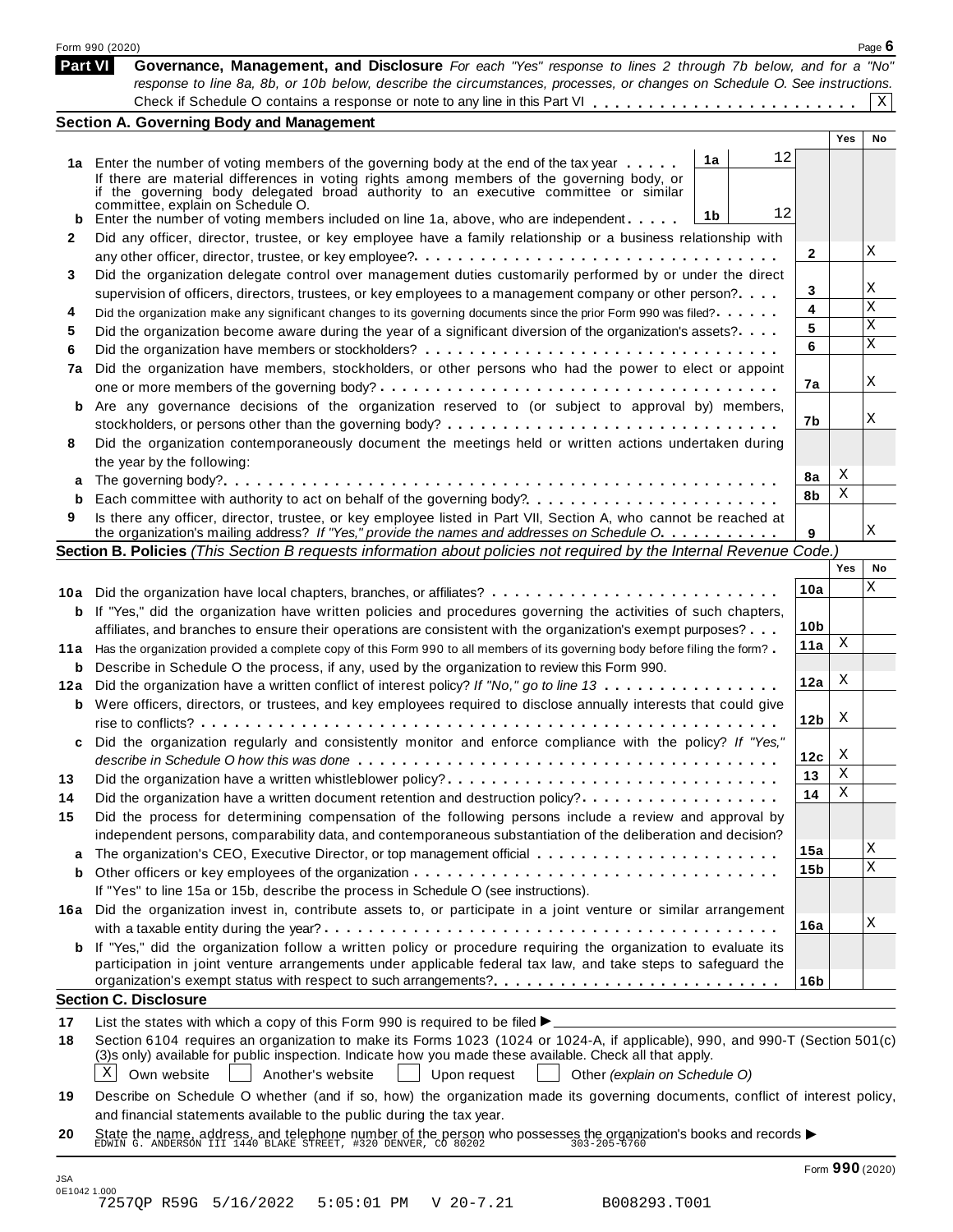**Compensation of Officers, Directors, Trustees, Key Employees, Highest Compensated Employees, and Part VII Independent Contractors** Form 990 (2020)<br> **Part VII** Compensation of Officers, Directors, Trustees, Key Employees, Highest Compensated Employees,<br>
Independent Contractors<br>
Section A. Officers, Directors, Trustees, Key Employees, and Highest Compen

**1a** Complete this table for all persons required to be listed. Report compensation for the calendar year ending with or within the organization's tax year.

anization's lax year.<br>● List all of the organization's **current** officers, directors, trustees (whether individuals or organizations), regardless of amount of<br>nnensation Enter -0- in columns (D) (E) and (E) if no compensa compensation. Enter -0- in columns (D), (E), and (F) if no compensation was paid.

• List all of the organization's current key employees, if any. See instructions for definition of "key employee."

■ List all of the organization's current key employees, if any. See instructions for definition of "key employee."<br>■ List the organization's five current highest compensated employees (other than an officer, director, tru who received reportable compensation (Box 5 of Form W-2 and/or Box 7 of Form 1099-MISC) of more than \$100,000 from the organization and any related organizations.

organization and any related organizations.<br>• List all of the organization's **former** officers, key employees, and highest compensated employees who received more than<br>\$1.00.000 of reportable componention from the erganiza \$100,000 of reportable compensation from the organization and any related organizations.

% List all of the organization's **former directors or trustees** that received, in the capacity as a former director or trustee of the organization, more than \$10,000 of reportable compensation from the organization and any related organizations. See instructions for the order in which to list the persons above.

Check this box if neither the organization nor any related organization compensated any current officer, director, or trustee.

|                           |                                                                |                                                                  |                             | (C)     |              |                                 |        |                          |                               |                                           |
|---------------------------|----------------------------------------------------------------|------------------------------------------------------------------|-----------------------------|---------|--------------|---------------------------------|--------|--------------------------|-------------------------------|-------------------------------------------|
| (A)                       | (B)                                                            |                                                                  |                             |         | Position     |                                 |        | (D)                      | (E)                           | (F)                                       |
| Name and title            | Average                                                        |                                                                  | (do not check more than one |         |              |                                 |        | Reportable               | Reportable                    | <b>Estimated amount</b>                   |
|                           | hours                                                          | box, unless person is both an<br>officer and a director/trustee) |                             |         |              |                                 |        | compensation             | compensation                  | of other                                  |
|                           | per week<br>(list any                                          |                                                                  |                             |         |              |                                 |        | from the<br>organization | from related<br>organizations | compensation<br>from the                  |
|                           | hours for<br>related<br>organizations<br>below<br>dotted line) | Individual trustee<br>or director                                | Institutional trustee       | Officer | Key employee | Highest compensated<br>employee | Former | (W-2/1099-MISC)          | (W-2/1099-MISC)               | organization and<br>related organizations |
| (1) EMILY NILSEN          | 40.00                                                          |                                                                  |                             |         |              |                                 |        |                          |                               |                                           |
| OPERATIONS DIRECTOR       | 0.                                                             |                                                                  |                             | Χ       |              |                                 |        | 57,990                   | 0.                            | 15,843.                                   |
| (2) EDWIN ANDERSON        | 12.00                                                          |                                                                  |                             |         |              |                                 |        |                          |                               |                                           |
| PRESIDENT AND DIRECTOR    | 0.                                                             | X                                                                |                             | Χ       |              |                                 |        | 0                        | 0                             | $\mathsf 0$ .                             |
| (3) DAVID CHASNOW         | 12.00                                                          |                                                                  |                             |         |              |                                 |        |                          |                               |                                           |
| VICE PRESIDENT & DIRECTOR | О.                                                             | Χ                                                                |                             | X       |              |                                 |        | 0                        | 0                             | $\mathsf 0$ .                             |
| (4) DIANE AUSTIN          | 4.00                                                           |                                                                  |                             |         |              |                                 |        |                          |                               |                                           |
| TREASURER AND DIRECTOR    | О.                                                             | Χ                                                                |                             | Χ       |              |                                 |        | 0.                       | $0\,$ .                       | $\mathsf 0$ .                             |
| (5) JOHN DASKAM           | 2.00                                                           |                                                                  |                             |         |              |                                 |        |                          |                               |                                           |
| SECRETARY AND DIRECTOR    | О.                                                             | Χ                                                                |                             | Х       |              |                                 |        | 0                        | 0                             | 0.                                        |
| (6) STEFANIE FOX          | 2.00                                                           |                                                                  |                             |         |              |                                 |        |                          |                               |                                           |
| <b>DIRECTOR</b>           | 0.                                                             | Χ                                                                |                             |         |              |                                 |        | 0                        | 0                             | 0.                                        |
| (7) ROB GILLIS            | 2.00                                                           |                                                                  |                             |         |              |                                 |        |                          |                               |                                           |
| <b>DIRECTOR</b>           | 0.                                                             | Χ                                                                |                             |         |              |                                 |        | 0                        | 0                             | 0.                                        |
| (8) JUSTIN GILMORE        | 1.00                                                           |                                                                  |                             |         |              |                                 |        |                          |                               |                                           |
| DIRECTOR AS OF 6/16/2021  | 0.                                                             | X                                                                |                             |         |              |                                 |        | 0                        | 0                             | $0$ .                                     |
| (9) JIM MELLOR            | 2.00                                                           |                                                                  |                             |         |              |                                 |        |                          |                               |                                           |
| <b>DIRECTOR</b>           | $0$ .                                                          | Χ                                                                |                             |         |              |                                 |        | $0$ .                    | $0$ .                         | $0$ .                                     |
| (10) ALEJANDRO MONAREZ    | 2.00                                                           |                                                                  |                             |         |              |                                 |        |                          |                               |                                           |
| <b>DIRECTOR</b>           | $0$ .                                                          | Χ                                                                |                             |         |              |                                 |        | 0                        | 0.                            | 0.                                        |
| (11) JESSICA RAWSON       | 2.00                                                           |                                                                  |                             |         |              |                                 |        |                          |                               |                                           |
| <b>DIRECTOR</b>           | О.                                                             | Χ                                                                |                             |         |              |                                 |        | 0                        | 0                             | 0.                                        |
| (12) JENNIFER ROBINSON    | 2.00                                                           |                                                                  |                             |         |              |                                 |        |                          |                               |                                           |
| <b>DIRECTOR</b>           | 0.                                                             | Χ                                                                |                             |         |              |                                 |        | 0                        | 0                             | $\mathsf 0$ .                             |
| (13) LAUREN SCHEVETS      | 2.00                                                           |                                                                  |                             |         |              |                                 |        |                          |                               |                                           |
| <b>DIRECTOR</b>           | 0.                                                             | $\mathbf X$                                                      |                             |         |              |                                 |        | 0                        | 0                             | $\mathsf 0$ .                             |
| (14) DAN SHEEHAN          | 1.00                                                           |                                                                  |                             |         |              |                                 |        |                          |                               |                                           |
| DIRECTOR (THRU 10/19/20)  | 0.                                                             | Χ                                                                |                             |         |              |                                 |        | $0$ .                    | $0$ .                         | $\mathsf 0$ .                             |

Form **990** (2020)

JSA 0E1041 1.000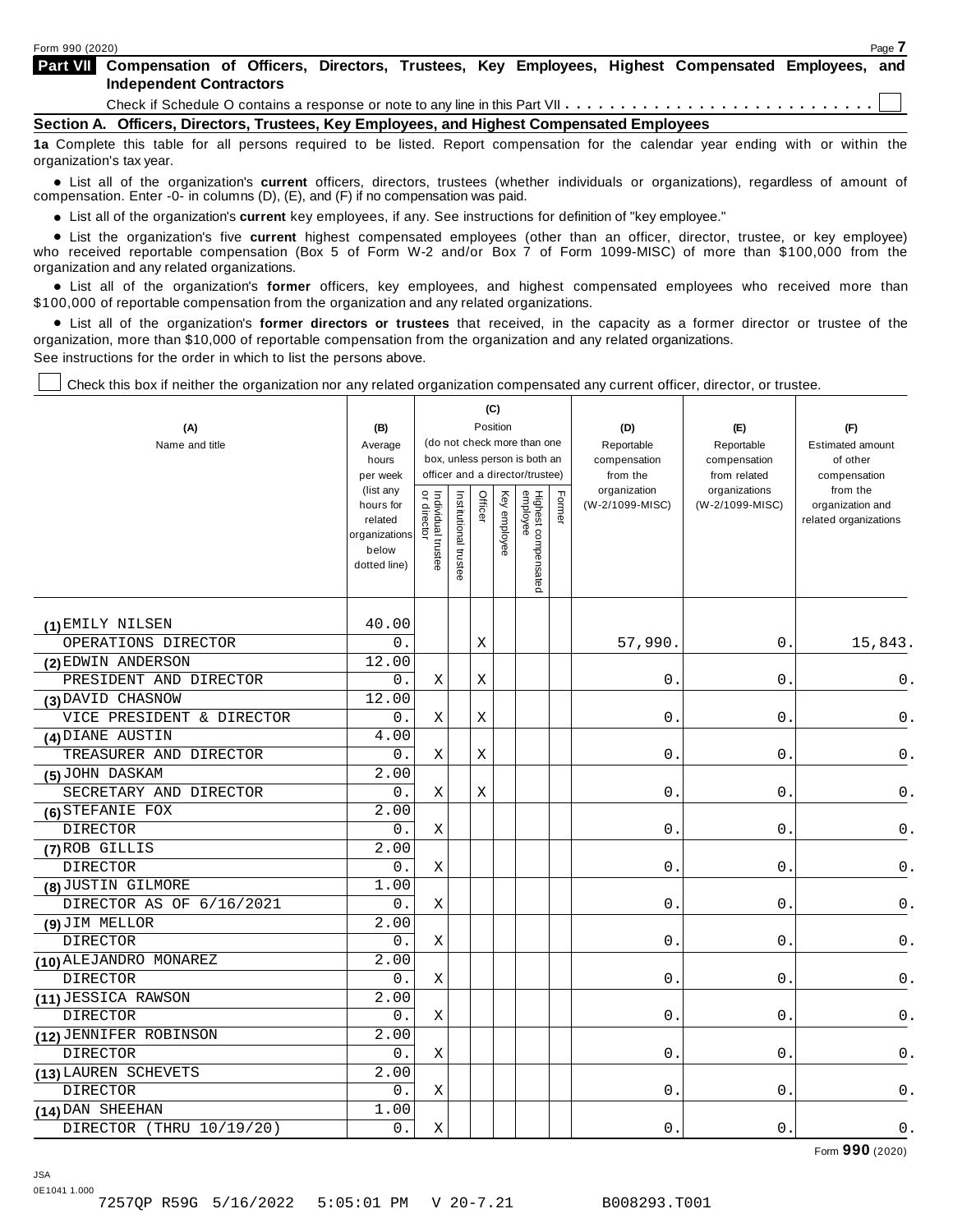|  |  | Form 990 (2020) |
|--|--|-----------------|
|--|--|-----------------|

| Form 990 (2020)<br><b>Part VII</b>                                                                                                                                                                                                                             |                          |                                          |                       |                 |              |                                 |        |                         |                   |       | Page 8                   |
|----------------------------------------------------------------------------------------------------------------------------------------------------------------------------------------------------------------------------------------------------------------|--------------------------|------------------------------------------|-----------------------|-----------------|--------------|---------------------------------|--------|-------------------------|-------------------|-------|--------------------------|
| Section A. Officers, Directors, Trustees, Key Employees, and Highest Compensated Employees (continued)                                                                                                                                                         |                          |                                          |                       |                 |              |                                 |        |                         |                   |       |                          |
| (A)<br>Name and title                                                                                                                                                                                                                                          | (B)                      |                                          |                       | (C)<br>Position |              |                                 |        | (D)<br>Reportable       | (E)<br>Reportable |       | (F)<br>Estimated         |
|                                                                                                                                                                                                                                                                | Average<br>hours per     |                                          |                       |                 |              | (do not check more than one     |        | compensation            | compensation from |       | amount of                |
|                                                                                                                                                                                                                                                                | week (list any           |                                          |                       |                 |              | box, unless person is both an   |        | from                    | related           |       | other                    |
|                                                                                                                                                                                                                                                                | hours for                |                                          |                       |                 |              | officer and a director/trustee) |        | the                     | organizations     |       | compensation             |
|                                                                                                                                                                                                                                                                | related<br>organizations |                                          |                       | Officer         | Key employee |                                 | Former | organization            | (W-2/1099-MISC)   |       | from the<br>organization |
|                                                                                                                                                                                                                                                                | below dotted             |                                          |                       |                 |              |                                 |        | (W-2/1099-MISC)         |                   |       | and related              |
|                                                                                                                                                                                                                                                                | line)                    |                                          |                       |                 |              |                                 |        |                         |                   |       | organizations            |
|                                                                                                                                                                                                                                                                |                          | Individual trustee<br> <br>  or director | Institutional trustee |                 |              |                                 |        |                         |                   |       |                          |
|                                                                                                                                                                                                                                                                |                          |                                          |                       |                 |              | Highest compensated<br>employee |        |                         |                   |       |                          |
|                                                                                                                                                                                                                                                                |                          |                                          |                       |                 |              |                                 |        |                         |                   |       |                          |
|                                                                                                                                                                                                                                                                |                          |                                          |                       |                 |              |                                 |        |                         |                   |       |                          |
|                                                                                                                                                                                                                                                                |                          |                                          |                       |                 |              |                                 |        |                         |                   |       |                          |
|                                                                                                                                                                                                                                                                |                          |                                          |                       |                 |              |                                 |        |                         |                   |       |                          |
|                                                                                                                                                                                                                                                                |                          |                                          |                       |                 |              |                                 |        |                         |                   |       |                          |
|                                                                                                                                                                                                                                                                |                          |                                          |                       |                 |              |                                 |        |                         |                   |       |                          |
|                                                                                                                                                                                                                                                                |                          |                                          |                       |                 |              |                                 |        |                         |                   |       |                          |
|                                                                                                                                                                                                                                                                |                          |                                          |                       |                 |              |                                 |        |                         |                   |       |                          |
|                                                                                                                                                                                                                                                                |                          |                                          |                       |                 |              |                                 |        |                         |                   |       |                          |
|                                                                                                                                                                                                                                                                |                          |                                          |                       |                 |              |                                 |        |                         |                   |       |                          |
|                                                                                                                                                                                                                                                                |                          |                                          |                       |                 |              |                                 |        |                         |                   |       |                          |
|                                                                                                                                                                                                                                                                |                          |                                          |                       |                 |              |                                 |        |                         |                   |       |                          |
|                                                                                                                                                                                                                                                                |                          |                                          |                       |                 |              |                                 |        |                         |                   |       |                          |
|                                                                                                                                                                                                                                                                |                          |                                          |                       |                 |              |                                 |        |                         |                   |       |                          |
|                                                                                                                                                                                                                                                                |                          |                                          |                       |                 |              |                                 |        |                         |                   |       |                          |
|                                                                                                                                                                                                                                                                |                          |                                          |                       |                 |              |                                 |        |                         |                   |       |                          |
| 1b Sub-total                                                                                                                                                                                                                                                   |                          |                                          |                       |                 |              |                                 |        | 57,990                  |                   | 0.    | 15,843.                  |
| c Total from continuation sheets to Part VII, Section A                                                                                                                                                                                                        |                          |                                          |                       |                 |              |                                 |        | 0                       |                   | 0.    | $\Omega$ .               |
| d Total (add lines 1b and 1c) $\cdots \cdots \cdots \cdots \cdots \cdots \cdots \cdots \cdots \cdots \cdots$                                                                                                                                                   |                          |                                          |                       |                 |              |                                 |        | 57,990.                 |                   | $0$ . | 15,843.                  |
| 2 Total number of individuals (including but not limited to those listed above) who received more than \$100,000 of                                                                                                                                            |                          |                                          |                       |                 |              |                                 |        |                         |                   |       |                          |
| reportable compensation from the organization $\blacktriangleright$                                                                                                                                                                                            |                          | 0.                                       |                       |                 |              |                                 |        |                         |                   |       |                          |
|                                                                                                                                                                                                                                                                |                          |                                          |                       |                 |              |                                 |        |                         |                   |       | Yes <br>No               |
| Did the organization list any former officer, director, or trustee, key employee, or highest compensated<br>3                                                                                                                                                  |                          |                                          |                       |                 |              |                                 |        |                         |                   |       |                          |
| employee on line 1a? If "Yes," complete Schedule J for such individual                                                                                                                                                                                         |                          |                                          |                       |                 |              |                                 |        |                         |                   |       | Χ<br>3                   |
| For any individual listed on line 1a, is the sum of reportable compensation and other compensation from the<br>4                                                                                                                                               |                          |                                          |                       |                 |              |                                 |        |                         |                   |       |                          |
| organization and related organizations greater than \$150,000? If "Yes," complete Schedule J for such                                                                                                                                                          |                          |                                          |                       |                 |              |                                 |        |                         |                   |       | Χ<br>4                   |
| Did any person listed on line 1a receive or accrue compensation from any unrelated organization or individual<br>5.                                                                                                                                            |                          |                                          |                       |                 |              |                                 |        |                         |                   |       |                          |
| for services rendered to the organization? If "Yes," complete Schedule J for such person                                                                                                                                                                       |                          |                                          |                       |                 |              |                                 |        |                         |                   |       | Χ<br>5                   |
| <b>Section B. Independent Contractors</b>                                                                                                                                                                                                                      |                          |                                          |                       |                 |              |                                 |        |                         |                   |       |                          |
| Complete this table for your five highest compensated independent contractors that received more than \$100,000 of<br>1<br>compensation from the organization. Report compensation for the calendar year ending with or within the organization's tax<br>year. |                          |                                          |                       |                 |              |                                 |        |                         |                   |       |                          |
| (A)                                                                                                                                                                                                                                                            |                          |                                          |                       |                 |              |                                 |        | (B)                     |                   |       | (C)                      |
| Name and business address                                                                                                                                                                                                                                      |                          |                                          |                       |                 |              |                                 |        | Description of services |                   |       | Compensation             |
|                                                                                                                                                                                                                                                                |                          |                                          |                       |                 |              |                                 |        |                         |                   |       |                          |
|                                                                                                                                                                                                                                                                |                          |                                          |                       |                 |              |                                 |        |                         |                   |       |                          |
|                                                                                                                                                                                                                                                                |                          |                                          |                       |                 |              |                                 |        |                         |                   |       |                          |

**2** Total number of independent contractors (including but not limited to those listed above) who received more than \$100,000 in compensation from the organization  $\triangleright$  0.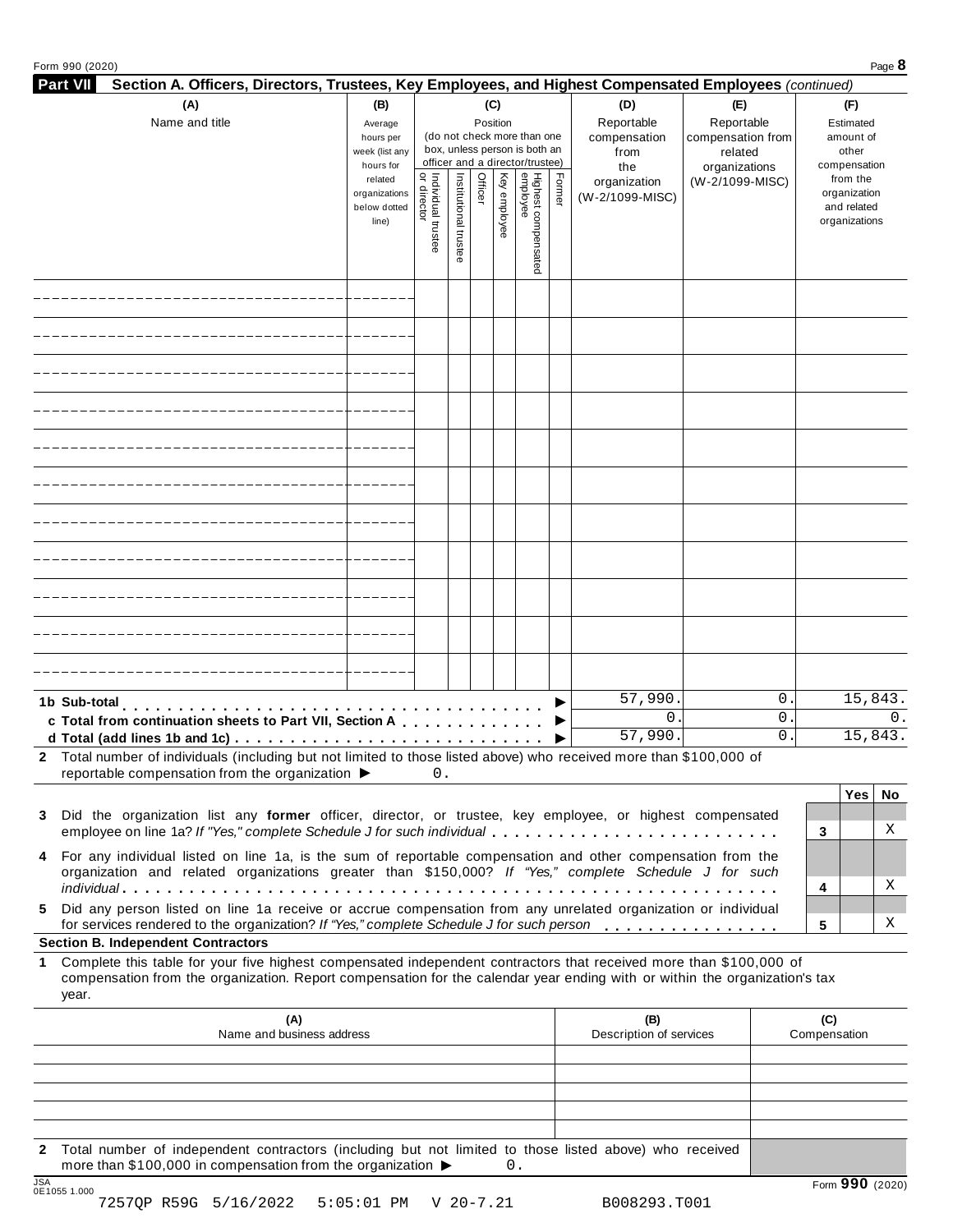| Form 990 (2020) | Page 9 |
|-----------------|--------|
|                 |        |

| Part VIII                                                      | Form 990 (2020)<br><b>Statement of Revenue</b>                                                                                                                                                                                       |                      |                      |                                              |                                                   | Page 9                                                        |
|----------------------------------------------------------------|--------------------------------------------------------------------------------------------------------------------------------------------------------------------------------------------------------------------------------------|----------------------|----------------------|----------------------------------------------|---------------------------------------------------|---------------------------------------------------------------|
|                                                                | Check if Schedule O contains a response or note to any line in this Part VIII                                                                                                                                                        |                      |                      |                                              |                                                   |                                                               |
|                                                                |                                                                                                                                                                                                                                      |                      | (A)<br>Total revenue | (B)<br>Related or exempt<br>function revenue | $\overline{(c)}$<br>Unrelated<br>business revenue | (D)<br>Revenue excluded<br>from tax under<br>sections 512-514 |
| 1a                                                             | Federated campaigns <b>Federated</b><br>1a                                                                                                                                                                                           |                      |                      |                                              |                                                   |                                                               |
| Contributions, Gifts, Grants<br>and Other Similar Amounts<br>b | Membership dues <b>All Accords</b> Membership dues<br>1b                                                                                                                                                                             |                      |                      |                                              |                                                   |                                                               |
| с                                                              | Fundraising events <b>Exercises</b><br>1c                                                                                                                                                                                            |                      |                      |                                              |                                                   |                                                               |
| d                                                              | Related organizations <b>contains</b> and <b>Related</b> organizations<br>1d                                                                                                                                                         |                      |                      |                                              |                                                   |                                                               |
| е                                                              | Government grants (contributions)<br>1e                                                                                                                                                                                              | 13,200.              |                      |                                              |                                                   |                                                               |
| f                                                              | All other contributions, gifts, grants,                                                                                                                                                                                              |                      |                      |                                              |                                                   |                                                               |
|                                                                | and similar amounts not included above<br>1f                                                                                                                                                                                         | 89,278.              |                      |                                              |                                                   |                                                               |
| g                                                              | Noncash contributions included in<br>$1g$ \$<br>$lines 1a-1f$ $\qquad \qquad$ $\qquad$ $\qquad$                                                                                                                                      | 30,000.              |                      |                                              |                                                   |                                                               |
| h.                                                             |                                                                                                                                                                                                                                      |                      | 102,478              |                                              |                                                   |                                                               |
|                                                                |                                                                                                                                                                                                                                      | <b>Business Code</b> |                      |                                              |                                                   |                                                               |
| 2a                                                             | RENTAL INCOME                                                                                                                                                                                                                        | 531110               | 2,059                | 2,059                                        |                                                   |                                                               |
| Program Service<br>$\mathbf b$                                 | OTHER PROGRAM REVENUE                                                                                                                                                                                                                | 531390               | 73.                  | 73.                                          |                                                   |                                                               |
| c                                                              |                                                                                                                                                                                                                                      |                      |                      |                                              |                                                   |                                                               |
| d                                                              |                                                                                                                                                                                                                                      |                      |                      |                                              |                                                   |                                                               |
| е                                                              |                                                                                                                                                                                                                                      |                      |                      |                                              |                                                   |                                                               |
| f                                                              | All other program service revenue                                                                                                                                                                                                    |                      |                      |                                              |                                                   |                                                               |
| g                                                              |                                                                                                                                                                                                                                      |                      | 2,132.               |                                              |                                                   |                                                               |
| 3                                                              | Investment income (including dividends, interest, and                                                                                                                                                                                |                      |                      |                                              |                                                   |                                                               |
|                                                                |                                                                                                                                                                                                                                      |                      | 79,625.<br>0.        | 79,625                                       |                                                   |                                                               |
| 4<br>5                                                         | Income from investment of tax-exempt bond proceeds $\blacktriangleright$                                                                                                                                                             |                      | $\mathbf{0}$ .       |                                              |                                                   |                                                               |
|                                                                | (i) Real                                                                                                                                                                                                                             | (ii) Personal        |                      |                                              |                                                   |                                                               |
| 6a                                                             | Gross rents <b>Contains the Container</b><br>6a                                                                                                                                                                                      |                      |                      |                                              |                                                   |                                                               |
| b                                                              | Less: rental expenses<br>6b                                                                                                                                                                                                          |                      |                      |                                              |                                                   |                                                               |
| c                                                              | Rental income or (loss)<br>6c                                                                                                                                                                                                        |                      |                      |                                              |                                                   |                                                               |
| d                                                              | Net rental income or (loss) ▶                                                                                                                                                                                                        |                      | 0.                   |                                              |                                                   |                                                               |
| 7a                                                             | (i) Securities<br>Gross amount from                                                                                                                                                                                                  | (ii) Other           |                      |                                              |                                                   |                                                               |
|                                                                | sales<br>of<br>assets                                                                                                                                                                                                                |                      |                      |                                              |                                                   |                                                               |
|                                                                | other than inventory<br>7a                                                                                                                                                                                                           | 1,364,019.           |                      |                                              |                                                   |                                                               |
| b                                                              | Less: cost or other basis                                                                                                                                                                                                            |                      |                      |                                              |                                                   |                                                               |
|                                                                | and sales expenses<br>7b                                                                                                                                                                                                             | 1,191,144.           |                      |                                              |                                                   |                                                               |
| c                                                              | 7с<br>Gain or (loss)                                                                                                                                                                                                                 | 172,875.             | 172,875.             | 172,875.                                     |                                                   |                                                               |
| Other Revenue<br>d                                             | Net gain or (loss) $\cdots$ $\cdots$ $\cdots$ $\cdots$ $\cdots$ $\cdots$ $\cdots$                                                                                                                                                    |                      |                      |                                              |                                                   |                                                               |
| 8а                                                             | Gross<br>income from fundraising                                                                                                                                                                                                     |                      |                      |                                              |                                                   |                                                               |
|                                                                | events (not including \$<br>of contributions reported on line                                                                                                                                                                        |                      |                      |                                              |                                                   |                                                               |
|                                                                | 1c). See Part IV, line 18<br>8а                                                                                                                                                                                                      | 0.                   |                      |                                              |                                                   |                                                               |
| b                                                              | 8b<br>Less: direct expenses extending the state of the state of the state of the state of the state of the state of the state of the state of the state of the state of the state of the state of the state of the state of the stat | 0.                   |                      |                                              |                                                   |                                                               |
| c                                                              | Net income or (loss) from fundraising events ▶                                                                                                                                                                                       |                      | $\mathbf{0}$ .       |                                              |                                                   |                                                               |
| 9а                                                             | Gross<br>income<br>from<br>gaming                                                                                                                                                                                                    |                      |                      |                                              |                                                   |                                                               |
|                                                                | activities. See Part IV, line 19<br>9а                                                                                                                                                                                               | 0.                   |                      |                                              |                                                   |                                                               |
| b                                                              | 9b<br>Less: direct expenses                                                                                                                                                                                                          | 0.                   |                      |                                              |                                                   |                                                               |
| c                                                              | Net income or (loss) from gaming activities                                                                                                                                                                                          |                      | 0.                   |                                              |                                                   |                                                               |
| 10a                                                            | Gross<br>sales of inventory,<br>less                                                                                                                                                                                                 |                      |                      |                                              |                                                   |                                                               |
|                                                                | returns and allowances<br>10a<br>10 <sub>b</sub>                                                                                                                                                                                     | 0.<br>$\mathbf{0}$ . |                      |                                              |                                                   |                                                               |
| b<br>c                                                         | Less: cost of goods sold<br>Net income or (loss) from sales of inventory extending the set of the sales of inventory                                                                                                                 |                      | 0.                   |                                              |                                                   |                                                               |
|                                                                |                                                                                                                                                                                                                                      | <b>Business Code</b> |                      |                                              |                                                   |                                                               |
| Miscellaneous<br>Revenue<br>11a                                |                                                                                                                                                                                                                                      |                      |                      |                                              |                                                   |                                                               |
| b                                                              | <u> 1989 - Johann Stein, marwolaethau a bhann an t-Albann an t-Albann an t-Albann an t-Albann an t-Albann an t-Alb</u>                                                                                                               |                      |                      |                                              |                                                   |                                                               |
| c                                                              |                                                                                                                                                                                                                                      |                      |                      |                                              |                                                   |                                                               |
| d                                                              | All other revenue experience and the state of the state of the state of the state of the state of the state of                                                                                                                       |                      |                      |                                              |                                                   |                                                               |
| е                                                              |                                                                                                                                                                                                                                      |                      | $0$ .                |                                              |                                                   |                                                               |
| 12                                                             |                                                                                                                                                                                                                                      |                      | 357,110.             | 254,632.                                     |                                                   |                                                               |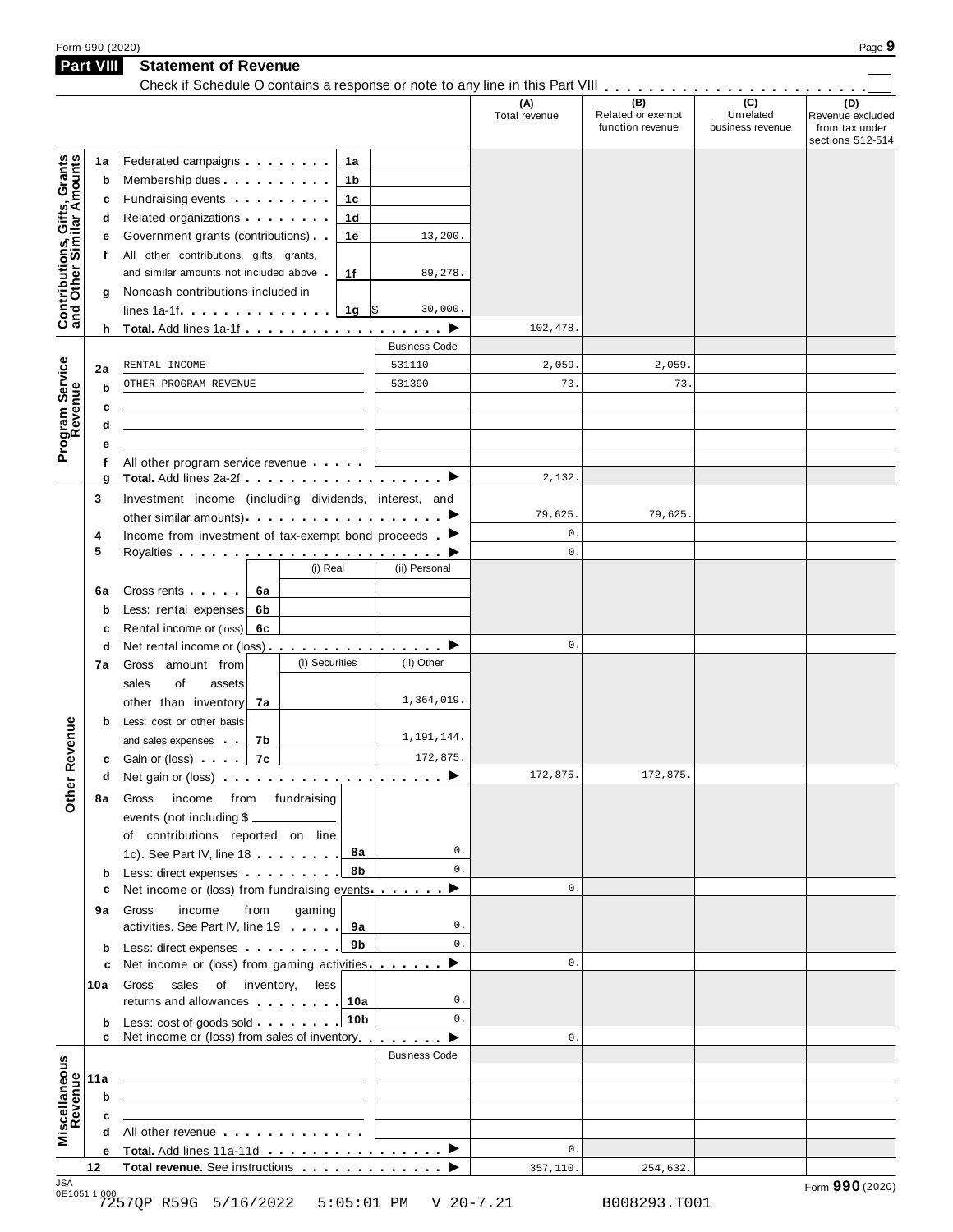| Form 990 (2020)<br><b>Part IX</b> Statement of Functional Expenses                                                                                                                                                                                                                     |                       |                                    |                                           | Page 10                        |
|----------------------------------------------------------------------------------------------------------------------------------------------------------------------------------------------------------------------------------------------------------------------------------------|-----------------------|------------------------------------|-------------------------------------------|--------------------------------|
| Section 501(c)(3) and 501(c)(4) organizations must complete all columns. All other organizations must complete column (A).                                                                                                                                                             |                       |                                    |                                           |                                |
|                                                                                                                                                                                                                                                                                        |                       |                                    |                                           |                                |
| Do not include amounts reported on lines 6b, 7b,<br>8b, 9b, and 10b of Part VIII.                                                                                                                                                                                                      | (A)<br>Total expenses | (B)<br>Program service<br>expenses | (C)<br>Management and<br>general expenses | (D)<br>Fundraising<br>expenses |
| 1 Grants and other assistance to domestic organizations                                                                                                                                                                                                                                |                       |                                    |                                           |                                |
| and domestic governments. See Part IV, line 21                                                                                                                                                                                                                                         | 0                     |                                    |                                           |                                |
| 2 Grants and other assistance to domestic<br>individuals. See Part IV, line 22                                                                                                                                                                                                         | 0                     |                                    |                                           |                                |
| Grants and other assistance to foreign<br>3                                                                                                                                                                                                                                            |                       |                                    |                                           |                                |
| foreign governments,<br>organizations,<br>and                                                                                                                                                                                                                                          | 0                     |                                    |                                           |                                |
| foreign individuals. See Part IV, lines 15 and 16<br>4                                                                                                                                                                                                                                 | $\Omega$              |                                    |                                           |                                |
| Benefits paid to or for members<br>Compensation of current officers, directors,<br>5                                                                                                                                                                                                   |                       |                                    |                                           |                                |
| trustees, and key employees                                                                                                                                                                                                                                                            | 79,642.               | 36,582.                            | 39,734.                                   | 3,326.                         |
| Compensation not included above to disqualified<br>6                                                                                                                                                                                                                                   |                       |                                    |                                           |                                |
| persons (as defined under section 4958(f)(1)) and                                                                                                                                                                                                                                      |                       |                                    |                                           |                                |
| persons described in section 4958(c)(3)(B)                                                                                                                                                                                                                                             | 0                     |                                    |                                           |                                |
| 7 Other salaries and wages                                                                                                                                                                                                                                                             | $\Omega$              |                                    |                                           |                                |
| 8 Pension plan accruals and contributions (include                                                                                                                                                                                                                                     |                       |                                    |                                           |                                |
| section 401(k) and 403(b) employer contributions)                                                                                                                                                                                                                                      | 0                     |                                    |                                           |                                |
| Other employee benefits<br>9                                                                                                                                                                                                                                                           | $\Omega$              |                                    |                                           |                                |
| 10                                                                                                                                                                                                                                                                                     | 6,248.                | 2,870.                             | 3,117.                                    | 261.                           |
| Fees for services (nonemployees):<br>11                                                                                                                                                                                                                                                | 0                     |                                    |                                           |                                |
| a Management                                                                                                                                                                                                                                                                           | 2,873                 | 433.                               | 414                                       | 2,026.                         |
| b Legal entering the service of the service of the service of the service of the service of the service of the                                                                                                                                                                         | 0                     |                                    |                                           |                                |
| c Accounting                                                                                                                                                                                                                                                                           | $\mathbf 0$           |                                    |                                           |                                |
| e Professional fundraising services. See Part IV, line 17                                                                                                                                                                                                                              | $\mathbf 0$           |                                    |                                           |                                |
| f Investment management fees                                                                                                                                                                                                                                                           | $\Omega$              |                                    |                                           |                                |
| <b>g</b> Other. (If line 11g amount exceeds 10% of line 25, column                                                                                                                                                                                                                     |                       |                                    |                                           |                                |
| (A) amount, list line 11g expenses on Schedule O.)                                                                                                                                                                                                                                     | 31,290.               | 4,711.                             | 4,513.                                    | 22,066.                        |
| 12 Advertising and promotion                                                                                                                                                                                                                                                           | 0                     |                                    |                                           |                                |
| Office expenses<br>13                                                                                                                                                                                                                                                                  | 223                   |                                    | 223                                       |                                |
| Information technology.<br>14                                                                                                                                                                                                                                                          | 1,344.                | 546.                               | 798.                                      |                                |
| 15                                                                                                                                                                                                                                                                                     | $\Omega$              |                                    |                                           |                                |
| Occupancy<br>16                                                                                                                                                                                                                                                                        | $\mathbf 0$           |                                    |                                           |                                |
| 17                                                                                                                                                                                                                                                                                     | $\Omega$              |                                    |                                           |                                |
| Payments of travel or entertainment expenses<br>18                                                                                                                                                                                                                                     |                       |                                    |                                           |                                |
| for any federal, state, or local public officials                                                                                                                                                                                                                                      | 0<br>774.             | 99.                                | 675.                                      |                                |
| Conferences, conventions, and meetings<br>19                                                                                                                                                                                                                                           | 51,351.               | 51,351.                            |                                           |                                |
| 20                                                                                                                                                                                                                                                                                     | $\mathbf 0$           |                                    |                                           |                                |
| Payments to affiliates entertainment of the state of the state of the state of the state of the state of the state of the state of the state of the state of the state of the state of the state of the state of the state of<br>21<br>Depreciation, depletion, and amortization<br>22 | 13,579.               | 13,579.                            |                                           |                                |
| 23                                                                                                                                                                                                                                                                                     | 2,397.                | 175.                               | 2,222.                                    |                                |
| Other expenses. Itemize expenses not covered<br>24                                                                                                                                                                                                                                     |                       |                                    |                                           |                                |
| above (List miscellaneous expenses on line 24e. If                                                                                                                                                                                                                                     |                       |                                    |                                           |                                |
| line 24e amount exceeds 10% of line 25, column                                                                                                                                                                                                                                         |                       |                                    |                                           |                                |
| (A) amount, list line 24e expenses on Schedule O.)                                                                                                                                                                                                                                     |                       |                                    |                                           |                                |
| a PROJECT EXPENSES                                                                                                                                                                                                                                                                     | 213,955.              | 213,955.                           |                                           |                                |
| <b>b</b> DUES AND SUBSCRIPTIONS                                                                                                                                                                                                                                                        | 320                   | 160.                               | 160                                       |                                |
| <u>and the contract of the contract of the contract of the contract of the contract of the contract of the contract of the contract of the contract of the contract of the contract of the contract of the contract of the contr</u><br>С                                              |                       |                                    |                                           |                                |
| d<br><u> 1989 - Johann Barbara, marka a shekara tsa 1989 - An tsa 1989 - An tsa 1989 - An tsa 1989 - An tsa 1989 - An</u>                                                                                                                                                              |                       |                                    |                                           |                                |
| e All other expenses                                                                                                                                                                                                                                                                   |                       |                                    |                                           |                                |
| 25 Total functional expenses. Add lines 1 through 24e<br>26 Joint costs. Complete this line only if the                                                                                                                                                                                | 403,996.              | 324,461.                           | 51,856.                                   | 27,679.                        |
| organization reported in column (B) joint costs                                                                                                                                                                                                                                        |                       |                                    |                                           |                                |
| from a combined educational campaign and<br>fundraising solicitation. Check here<br>if                                                                                                                                                                                                 |                       |                                    |                                           |                                |
| following SOP 98-2 (ASC 958-720)                                                                                                                                                                                                                                                       | 0                     |                                    |                                           |                                |

0E1052 1.000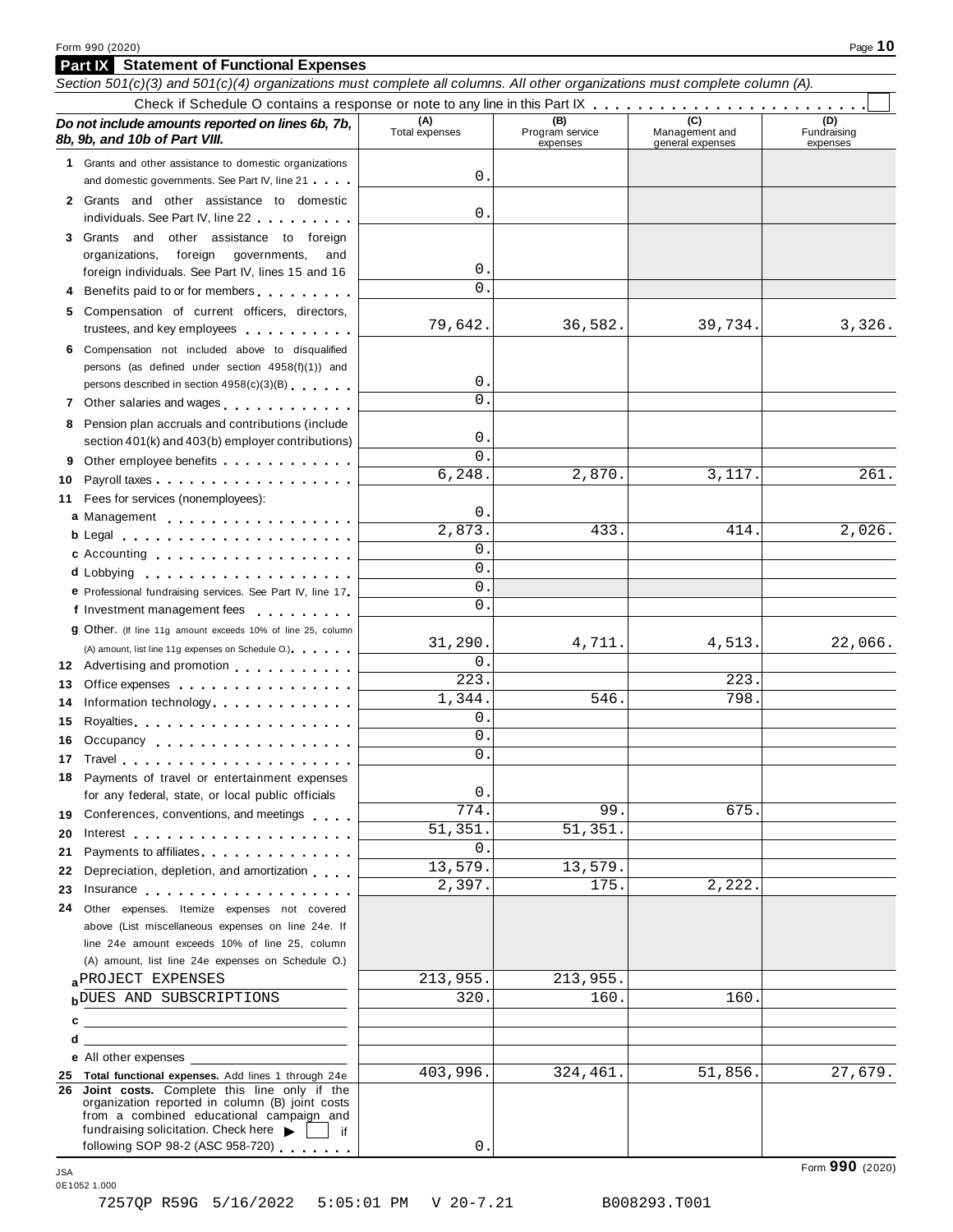|                             | Form 990 (2020) |                                                                                                  |                          |                         | Page 11             |
|-----------------------------|-----------------|--------------------------------------------------------------------------------------------------|--------------------------|-------------------------|---------------------|
|                             | Part X          | <b>Balance Sheet</b>                                                                             |                          |                         |                     |
|                             |                 | Check if Schedule O contains a response or note to any line in this Part X                       |                          |                         |                     |
|                             |                 |                                                                                                  | (A)<br>Beginning of year |                         | (B)<br>End of year  |
|                             | 1               |                                                                                                  | 231,097.                 | $\mathbf{1}$            | 285,010.            |
|                             | $\mathbf{2}$    |                                                                                                  | 132,260.                 | $\overline{2}$          | 0.                  |
|                             | 3               |                                                                                                  | 60,841                   | 3                       | 23,500.             |
|                             | 4               |                                                                                                  | 26,090.                  | $\overline{\mathbf{4}}$ | $0$ .               |
|                             | 5               | Loans and other receivables from any current or former officer, director,                        |                          |                         |                     |
|                             |                 | trustee, key employee, creator or founder, substantial contributor, or 35%                       |                          |                         |                     |
|                             |                 | controlled entity or family member of any of these persons                                       | $\mathsf{0}$ .           | 5                       | $0$ .               |
|                             | 6               | Loans and other receivables from other disqualified persons (as defined                          |                          |                         |                     |
|                             |                 | under section $4958(f)(1)$ , and persons described in section $4958(c)(3)(B)$                    | 0.                       | 6                       | 0.                  |
|                             | 7               |                                                                                                  | 1,850,000.               | $\overline{7}$          | $0$ .               |
| Assets                      | 8               |                                                                                                  | 0                        | 8                       | $\boldsymbol{0}$ .  |
|                             | 9               |                                                                                                  | 0                        | 9                       | $0$ .               |
|                             |                 | 10a Land, buildings, and equipment: cost or other                                                |                          |                         |                     |
|                             |                 | 433,376.<br>basis. Complete Part VI of Schedule D 10a                                            |                          |                         |                     |
|                             |                 | 1,056.                                                                                           | 1,116,978.               | 10c                     | 432,320.            |
|                             | 11              |                                                                                                  | 0<br>$\mathsf{O}$        | 11                      | 0.<br>0.            |
|                             | 12              | Investments - other securities. See Part IV, line 11                                             | 0.                       | 12                      | 0.                  |
|                             | 13              | Investments - program-related. See Part IV, line 11                                              | 14,611                   | 13<br>14                | 0.                  |
|                             | 14<br>15        |                                                                                                  | 0                        | 15                      | 0.                  |
|                             | 16              | Total assets. Add lines 1 through 15 (must equal line 33)                                        | 3, 431, 877.             | 16                      | 740,830.            |
|                             | 17              |                                                                                                  | 2,947.                   | 17                      | 100.                |
|                             | 18              |                                                                                                  | 0                        | 18                      | 0.                  |
|                             | 19              |                                                                                                  | 13,200                   | 19                      | 25,000.             |
|                             | 20              |                                                                                                  | 0                        | 20                      | $0$ .               |
|                             | 21              | Escrow or custodial account liability. Complete Part IV of Schedule D.                           | 0                        | 21                      | $0$ .               |
|                             | 22              | Loans and other payables to any current or former officer, director,                             |                          |                         |                     |
| abilities                   |                 | trustee, key employee, creator or founder, substantial contributor, or 35%                       |                          |                         |                     |
|                             |                 | controlled entity or family member of any of these persons                                       | 156,109.                 | 22                      | 0.                  |
| ⊐                           | 23              | Secured mortgages and notes payable to unrelated third parties                                   | 1,675,000.               | 23                      | 0.                  |
|                             | 24              | Unsecured notes and loans payable to unrelated third parties.                                    | 0.                       | 24                      | $0$ .               |
|                             | 25              | Other liabilities (including federal income tax, payables to related third                       |                          |                         |                     |
|                             |                 | parties, and other liabilities not included on lines 17-24). Complete Part X                     |                          |                         |                     |
|                             |                 |                                                                                                  | 853,273<br>2,700,529.    | 25                      | 31,268.<br>56, 368. |
|                             | 26              |                                                                                                  |                          | 26                      |                     |
|                             |                 | Organizations that follow FASB ASC 958, check here ▶<br>and complete lines 27, 28, 32, and 33.   |                          |                         |                     |
|                             | 27              |                                                                                                  | 670,507.                 | 27                      | 644,462.            |
|                             | 28              |                                                                                                  | 60,841                   | 28                      | 40,000.             |
| Net Assets or Fund Balances |                 | Organizations that do not follow FASB ASC 958, check here ▶<br>and complete lines 29 through 33. |                          |                         |                     |
|                             | 29              | Capital stock or trust principal, or current funds <b>Capital Stock of Taylor</b>                |                          | 29                      |                     |
|                             | 30              | Paid-in or capital surplus, or land, building, or equipment fund.                                |                          | 30                      |                     |
|                             | 31              | Retained earnings, endowment, accumulated income, or other funds                                 |                          | 31                      |                     |
|                             | 32              |                                                                                                  | 731,348                  | 32                      | 684,462.            |
|                             | 33              | Total liabilities and net assets/fund balances                                                   | 3, 431, 877.             | 33                      | 740,830.            |

JSA 0E1053 1.000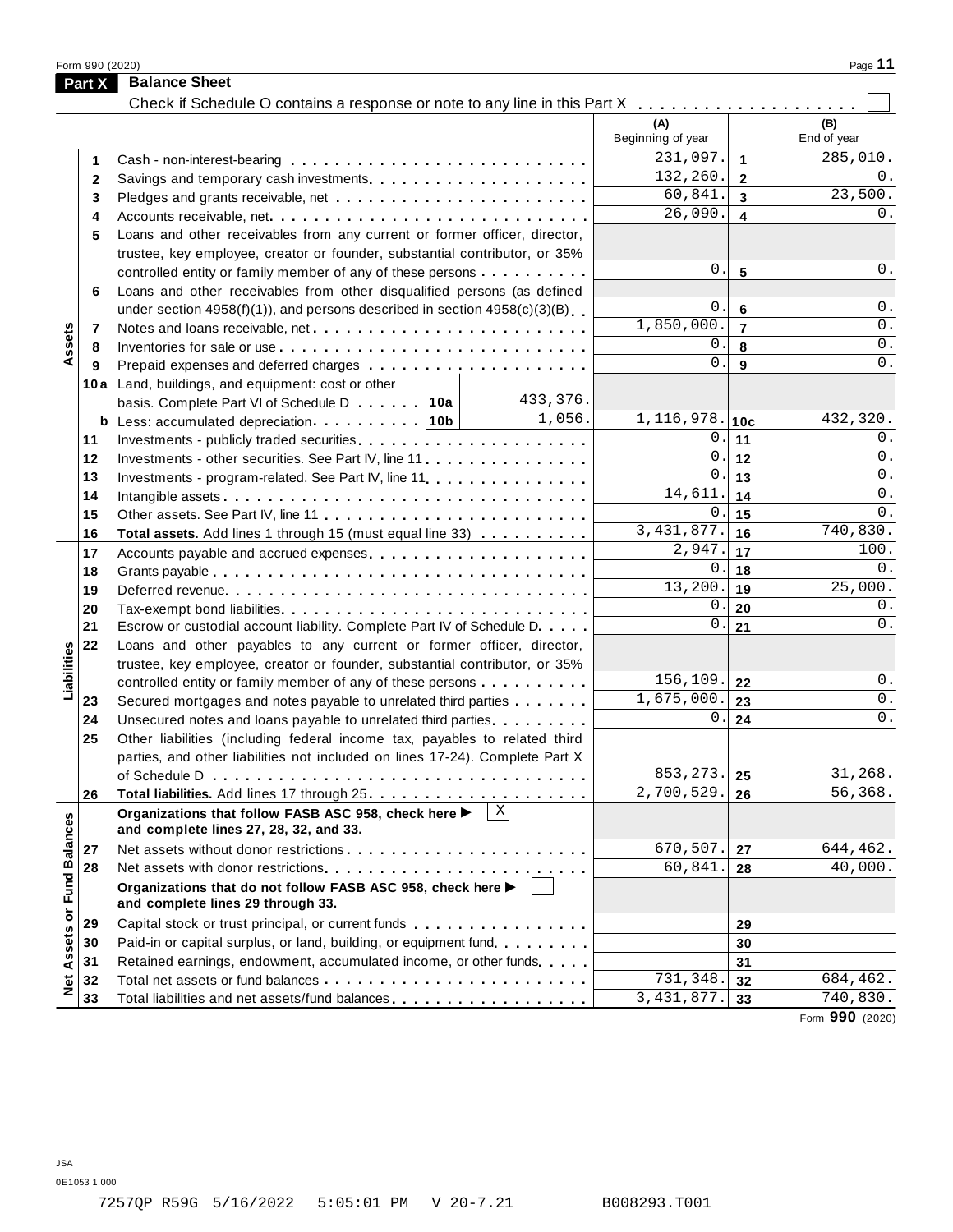|                | Form 990 (2020)                                                                                                                                                                                                                                      |                         |                |            | Page 12        |
|----------------|------------------------------------------------------------------------------------------------------------------------------------------------------------------------------------------------------------------------------------------------------|-------------------------|----------------|------------|----------------|
| Part XI        | <b>Reconciliation of Net Assets</b>                                                                                                                                                                                                                  |                         |                |            |                |
|                |                                                                                                                                                                                                                                                      |                         |                |            |                |
| 1              | Total revenue (must equal Part VIII, column (A), line 12)                                                                                                                                                                                            | $\mathbf{1}$            |                | 357,110.   |                |
| $\mathbf{2}$   |                                                                                                                                                                                                                                                      | $\overline{2}$          |                | 403,996.   |                |
| 3              |                                                                                                                                                                                                                                                      | 3                       |                | $-46,886.$ |                |
| 4              | Net assets or fund balances at beginning of year (must equal Part X, line 32, column (A))                                                                                                                                                            | $\overline{\mathbf{4}}$ |                | 731,348.   |                |
| 5              |                                                                                                                                                                                                                                                      | 5                       |                |            | 0.             |
| 6              |                                                                                                                                                                                                                                                      | 6                       |                |            | 0.             |
| $\overline{7}$ |                                                                                                                                                                                                                                                      | $\overline{7}$          |                |            | 0.             |
| 8              |                                                                                                                                                                                                                                                      | 8                       |                |            | 0.             |
| 9              | Other changes in net assets or fund balances (explain on Schedule O).                                                                                                                                                                                | 9                       |                |            | 0.             |
| 10             | Net assets or fund balances at end of year. Combine lines 3 through 9 (must equal Part X, line                                                                                                                                                       |                         |                |            |                |
|                |                                                                                                                                                                                                                                                      | 10                      |                | 684,462.   |                |
| 1              | X<br>Other HYBRID<br>Accrual<br>Accounting method used to prepare the Form 990:<br>Cash<br>If the organization changed its method of accounting from a prior year or checked "Other," explain in                                                     |                         |                | Yes        | Χ<br><b>No</b> |
|                | Schedule O.                                                                                                                                                                                                                                          |                         |                |            |                |
|                | 2a Were the organization's financial statements compiled or reviewed by an independent accountant?                                                                                                                                                   |                         | 2a             |            | Χ              |
|                | If "Yes," check a box below to indicate whether the financial statements for the year were compiled or<br>reviewed on a separate basis, consolidated basis, or both:<br>Separate basis<br>Consolidated basis<br>Both consolidated and separate basis |                         |                |            |                |
|                | <b>b</b> Were the organization's financial statements audited by an independent accountant?                                                                                                                                                          |                         | 2 <sub>b</sub> | X          |                |
|                | If "Yes," check a box below to indicate whether the financial statements for the year were audited on a<br>separate basis, consolidated basis, or both:<br>$X \bigcup$ Consolidated basis<br>Both consolidated and separate basis<br>Separate basis  |                         |                |            |                |
|                | c If "Yes" to line 2a or 2b, does the organization have a committee that assumes responsibility for oversight of                                                                                                                                     |                         |                |            |                |
|                | the audit, review, or compilation of its financial statements and selection of an independent accountant?                                                                                                                                            |                         | 2 <sub>c</sub> |            | Χ              |
|                | If the organization changed either its oversight process or selection process during the tax year, explain on<br>Schedule O.                                                                                                                         |                         |                |            |                |
|                | 3a As a result of a federal award, was the organization required to undergo an audit or audits as set forth in the                                                                                                                                   |                         |                |            |                |
|                |                                                                                                                                                                                                                                                      |                         | 3a             |            | X              |
|                | <b>b</b> If "Yes," did the organization undergo the required audit or audits? If the organization did not undergo the                                                                                                                                |                         |                |            |                |
|                | required audit or audits, explain why on Schedule O and describe any steps taken to undergo such audits                                                                                                                                              |                         | 3 <sub>b</sub> |            |                |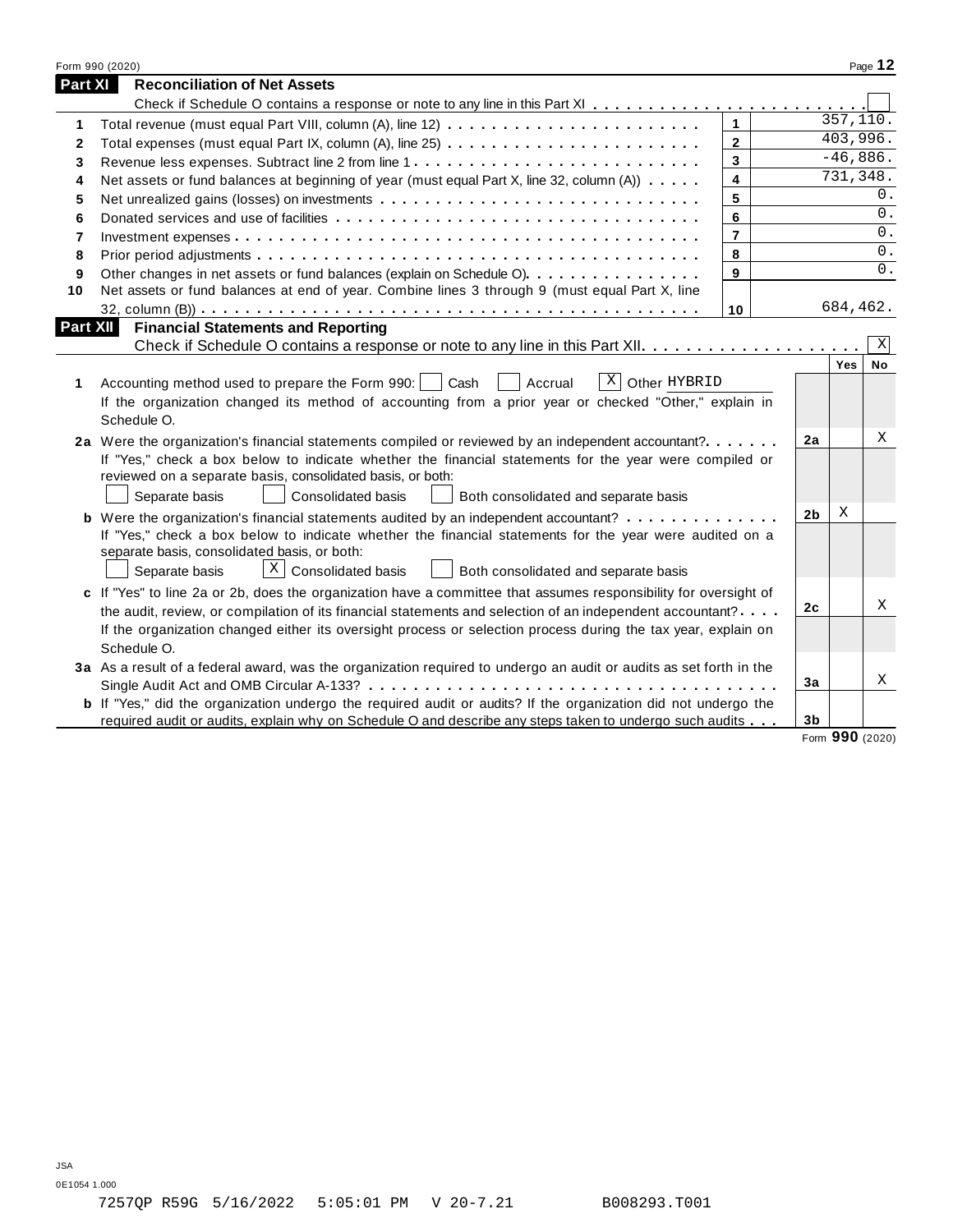## **OCHEDULE A Public Charity Status and Public Support** ME AND 1545-0047

(Form 990 or 990-EZ)  $\begin{bmatrix} 1 & 0 & 0 \\ 0 & 1 & 0 \end{bmatrix}$  Complete if the organization is a section 501(c)(3) organization  $\mathbf{S}$  and  $\mathbf{S}$  are section  $\mathbf{S}$  or a section  $\mathbf{S}$  or  $\mathbf{S}$  are section  $\mathbf{S}$  or  $\$ 

|                                 |                                    |                                   |                                                            |                                                                                                              |                          |                          | Complete if the organization is a section 501(c)(3) organization or a section 4947(a)(1) nonexempt charitable trust.                                                                                                                                                                                                                                                           | ZWŁU                                                                                                                             |
|---------------------------------|------------------------------------|-----------------------------------|------------------------------------------------------------|--------------------------------------------------------------------------------------------------------------|--------------------------|--------------------------|--------------------------------------------------------------------------------------------------------------------------------------------------------------------------------------------------------------------------------------------------------------------------------------------------------------------------------------------------------------------------------|----------------------------------------------------------------------------------------------------------------------------------|
| <b>Internal Revenue Service</b> | Department of the Treasury         |                                   |                                                            | Attach to Form 990 or Form 990-EZ.<br>Go to www.irs.gov/Form990 for instructions and the latest information. |                          |                          |                                                                                                                                                                                                                                                                                                                                                                                | Open to Public<br><b>Inspection</b>                                                                                              |
| Name of the organization        |                                    |                                   |                                                            |                                                                                                              |                          |                          | <b>Employer identification number</b>                                                                                                                                                                                                                                                                                                                                          |                                                                                                                                  |
|                                 | SHARING CONNEXION, INC.            |                                   |                                                            |                                                                                                              |                          |                          | 47-5051123                                                                                                                                                                                                                                                                                                                                                                     |                                                                                                                                  |
| Part I                          |                                    |                                   |                                                            |                                                                                                              |                          |                          | Reason for Public Charity Status. (All organizations must complete this part.) See instructions.                                                                                                                                                                                                                                                                               |                                                                                                                                  |
|                                 |                                    |                                   |                                                            | The organization is not a private foundation because it is: (For lines 1 through 12, check only one box.)    |                          |                          |                                                                                                                                                                                                                                                                                                                                                                                |                                                                                                                                  |
| 1                               |                                    |                                   |                                                            | A church, convention of churches, or association of churches described in section 170(b)(1)(A)(i).           |                          |                          |                                                                                                                                                                                                                                                                                                                                                                                |                                                                                                                                  |
| 2                               |                                    |                                   |                                                            | A school described in section 170(b)(1)(A)(ii). (Attach Schedule E (Form 990 or 990-EZ).)                    |                          |                          |                                                                                                                                                                                                                                                                                                                                                                                |                                                                                                                                  |
| 3                               |                                    |                                   |                                                            | A hospital or a cooperative hospital service organization described in section 170(b)(1)(A)(iii).            |                          |                          |                                                                                                                                                                                                                                                                                                                                                                                |                                                                                                                                  |
| 4                               |                                    |                                   |                                                            |                                                                                                              |                          |                          | A medical research organization operated in conjunction with a hospital described in section 170(b)(1)(A)(iii). Enter the                                                                                                                                                                                                                                                      |                                                                                                                                  |
|                                 |                                    | hospital's name, city, and state: |                                                            |                                                                                                              |                          |                          |                                                                                                                                                                                                                                                                                                                                                                                |                                                                                                                                  |
| 5                               |                                    |                                   |                                                            |                                                                                                              |                          |                          |                                                                                                                                                                                                                                                                                                                                                                                | An organization operated for the benefit of a college or university owned or operated by a governmental unit described in        |
|                                 |                                    |                                   | section 170(b)(1)(A)(iv). (Complete Part II.)              |                                                                                                              |                          |                          |                                                                                                                                                                                                                                                                                                                                                                                |                                                                                                                                  |
| 6                               |                                    |                                   |                                                            | A federal, state, or local government or governmental unit described in section 170(b)(1)(A)(v).             |                          |                          |                                                                                                                                                                                                                                                                                                                                                                                |                                                                                                                                  |
| X<br>7                          |                                    |                                   |                                                            |                                                                                                              |                          |                          |                                                                                                                                                                                                                                                                                                                                                                                | An organization that normally receives a substantial part of its support from a governmental unit or from the general public     |
| 8                               |                                    |                                   | described in section 170(b)(1)(A)(vi). (Complete Part II.) | A community trust described in section 170(b)(1)(A)(vi). (Complete Part II.)                                 |                          |                          |                                                                                                                                                                                                                                                                                                                                                                                |                                                                                                                                  |
| 9                               |                                    |                                   |                                                            |                                                                                                              |                          |                          | An agricultural research organization described in section 170(b)(1)(A)(ix) operated in conjunction with a land-grant college                                                                                                                                                                                                                                                  |                                                                                                                                  |
|                                 |                                    |                                   |                                                            |                                                                                                              |                          |                          | or university or a non-land-grant college of agriculture (see instructions). Enter the name, city, and state of the college or                                                                                                                                                                                                                                                 |                                                                                                                                  |
|                                 | university:                        |                                   |                                                            |                                                                                                              |                          |                          |                                                                                                                                                                                                                                                                                                                                                                                |                                                                                                                                  |
| 10                              |                                    |                                   |                                                            | acquired by the organization after June 30, 1975. See section 509(a)(2). (Complete Part III.)                |                          |                          | An organization that normally receives (1) more than 331/3% of its support from contributions, membership fees, and gross<br>receipts from activities related to its exempt functions, subject to certain exceptions; and (2) no more than 331/3 % of its<br>support from gross investment income and unrelated business taxable income (less section 511 tax) from businesses |                                                                                                                                  |
| 11                              |                                    |                                   |                                                            | An organization organized and operated exclusively to test for public safety. See section 509(a)(4).         |                          |                          |                                                                                                                                                                                                                                                                                                                                                                                |                                                                                                                                  |
| 12                              |                                    |                                   |                                                            |                                                                                                              |                          |                          |                                                                                                                                                                                                                                                                                                                                                                                | An organization organized and operated exclusively for the benefit of, to perform the functions of, or to carry out the purposes |
|                                 |                                    |                                   |                                                            |                                                                                                              |                          |                          |                                                                                                                                                                                                                                                                                                                                                                                | of one or more publicly supported organizations described in section 509(a)(1) or section 509(a)(2). See section 509(a)(3).      |
|                                 |                                    |                                   |                                                            |                                                                                                              |                          |                          |                                                                                                                                                                                                                                                                                                                                                                                | Check the box in lines 12a through 12d that describes the type of supporting organization and complete lines 12e, 12f, and 12g.  |
| a                               |                                    |                                   |                                                            |                                                                                                              |                          |                          | Type I. A supporting organization operated, supervised, or controlled by its supported organization(s), typically by giving                                                                                                                                                                                                                                                    |                                                                                                                                  |
|                                 |                                    |                                   |                                                            |                                                                                                              |                          |                          | the supported organization(s) the power to regularly appoint or elect a majority of the directors or trustees of the                                                                                                                                                                                                                                                           |                                                                                                                                  |
| b                               |                                    |                                   |                                                            | supporting organization. You must complete Part IV, Sections A and B.                                        |                          |                          | Type II. A supporting organization supervised or controlled in connection with its supported organization(s), by having                                                                                                                                                                                                                                                        |                                                                                                                                  |
|                                 |                                    |                                   |                                                            |                                                                                                              |                          |                          | control or management of the supporting organization vested in the same persons that control or manage the supported                                                                                                                                                                                                                                                           |                                                                                                                                  |
|                                 |                                    |                                   |                                                            | organization(s). You must complete Part IV, Sections A and C.                                                |                          |                          |                                                                                                                                                                                                                                                                                                                                                                                |                                                                                                                                  |
| c                               |                                    |                                   |                                                            |                                                                                                              |                          |                          | Type III functionally integrated. A supporting organization operated in connection with, and functionally integrated with,                                                                                                                                                                                                                                                     |                                                                                                                                  |
|                                 |                                    |                                   |                                                            | its supported organization(s) (see instructions). You must complete Part IV, Sections A, D, and E.           |                          |                          |                                                                                                                                                                                                                                                                                                                                                                                |                                                                                                                                  |
| d                               |                                    |                                   |                                                            |                                                                                                              |                          |                          | Type III non-functionally integrated. A supporting organization operated in connection with its supported organization(s)                                                                                                                                                                                                                                                      |                                                                                                                                  |
|                                 |                                    |                                   |                                                            |                                                                                                              |                          |                          | that is not functionally integrated. The organization generally must satisfy a distribution requirement and an attentiveness                                                                                                                                                                                                                                                   |                                                                                                                                  |
|                                 |                                    |                                   |                                                            | requirement (see instructions). You must complete Part IV, Sections A and D, and Part V.                     |                          |                          |                                                                                                                                                                                                                                                                                                                                                                                |                                                                                                                                  |
| е                               |                                    |                                   |                                                            |                                                                                                              |                          |                          | Check this box if the organization received a written determination from the IRS that it is a Type I, Type II, Type III                                                                                                                                                                                                                                                        |                                                                                                                                  |
|                                 |                                    |                                   |                                                            | functionally integrated, or Type III non-functionally integrated supporting organization.                    |                          |                          |                                                                                                                                                                                                                                                                                                                                                                                |                                                                                                                                  |
| f                               |                                    |                                   |                                                            |                                                                                                              |                          |                          |                                                                                                                                                                                                                                                                                                                                                                                |                                                                                                                                  |
| g                               |                                    |                                   |                                                            | Provide the following information about the supported organization(s).                                       |                          |                          |                                                                                                                                                                                                                                                                                                                                                                                |                                                                                                                                  |
|                                 | (i) Name of supported organization |                                   | (ii) EIN                                                   | (iii) Type of organization<br>(described on lines 1-10                                                       | listed in your governing | (iv) Is the organization | (v) Amount of monetary<br>support (see                                                                                                                                                                                                                                                                                                                                         | (vi) Amount of<br>other support (see                                                                                             |
|                                 |                                    |                                   |                                                            | above (see instructions))                                                                                    |                          | document?                | instructions)                                                                                                                                                                                                                                                                                                                                                                  | instructions)                                                                                                                    |
|                                 |                                    |                                   |                                                            |                                                                                                              | Yes                      | No                       |                                                                                                                                                                                                                                                                                                                                                                                |                                                                                                                                  |
| (A)                             |                                    |                                   |                                                            |                                                                                                              |                          |                          |                                                                                                                                                                                                                                                                                                                                                                                |                                                                                                                                  |
|                                 |                                    |                                   |                                                            |                                                                                                              |                          |                          |                                                                                                                                                                                                                                                                                                                                                                                |                                                                                                                                  |
| (B)                             |                                    |                                   |                                                            |                                                                                                              |                          |                          |                                                                                                                                                                                                                                                                                                                                                                                |                                                                                                                                  |
|                                 |                                    |                                   |                                                            |                                                                                                              |                          |                          |                                                                                                                                                                                                                                                                                                                                                                                |                                                                                                                                  |
| (C)                             |                                    |                                   |                                                            |                                                                                                              |                          |                          |                                                                                                                                                                                                                                                                                                                                                                                |                                                                                                                                  |
| (D)                             |                                    |                                   |                                                            |                                                                                                              |                          |                          |                                                                                                                                                                                                                                                                                                                                                                                |                                                                                                                                  |
|                                 |                                    |                                   |                                                            |                                                                                                              |                          |                          |                                                                                                                                                                                                                                                                                                                                                                                |                                                                                                                                  |
| (E)                             |                                    |                                   |                                                            |                                                                                                              |                          |                          |                                                                                                                                                                                                                                                                                                                                                                                |                                                                                                                                  |
|                                 |                                    |                                   |                                                            |                                                                                                              |                          |                          |                                                                                                                                                                                                                                                                                                                                                                                |                                                                                                                                  |
|                                 |                                    |                                   |                                                            |                                                                                                              |                          |                          |                                                                                                                                                                                                                                                                                                                                                                                |                                                                                                                                  |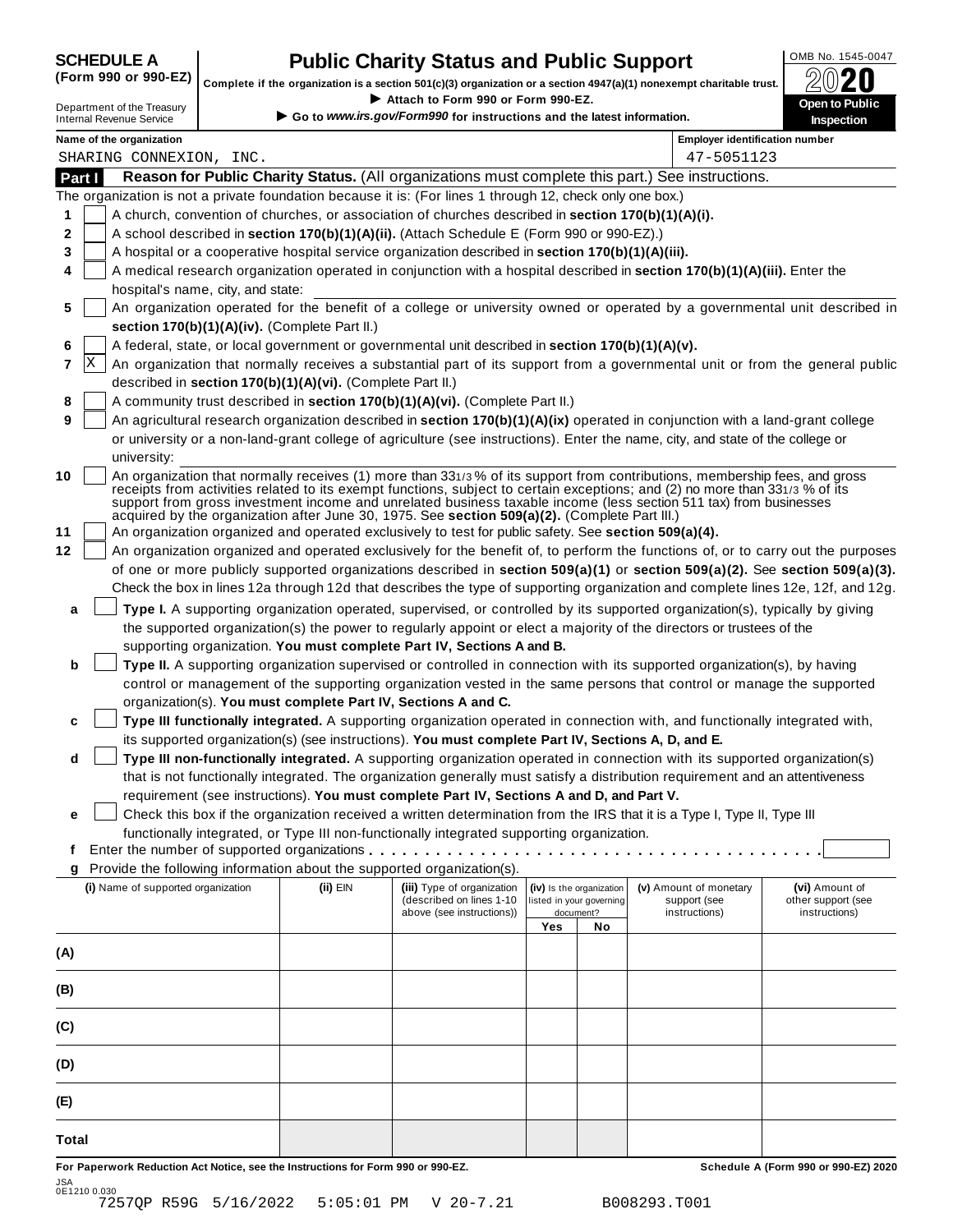**Part II** 

**Support Schedule for Organizations Described in Sections 170(b)(1)(A)(iv) and 170(b)(1)(A)(vi)** (Complete only if you checked the box on line 5, 7, or 8 of Part I or if the organization failed to qualify under

| Calendar year (or fiscal year beginning in) ▶<br>(a) 2016<br>(b) 2017<br>(c) 2018<br>$(d)$ 2019<br>(e) 2020<br>Gifts, grants, contributions, and<br>1<br>membership fees received. (Do not<br>119,256.<br>88,790.<br>385,569.<br>139,882.<br>102,478.<br>include any "unusual grants.")<br>Tax revenues levied for the<br>$\mathbf{2}$<br>organization's benefit and either paid to<br>or expended on its behalf<br>The value of services or facilities<br>3<br>furnished by a governmental unit to the<br>organization without charge<br>119,256.<br>88,790.<br>385,569.<br>139,882.<br>102,478.<br>Total. Add lines 1 through 3<br>4<br>The portion of total contributions by<br>5<br>each person (other than a<br>governmental unit or publicly<br>supported organization) included on<br>line 1 that exceeds 2% of the amount<br>shown on line 11, column (f) $\text{ATCH}$ $\perp$<br>Public support. Subtract line 5 from line 4<br>6<br>$(d)$ 2019<br>(a) 2016<br>(b) $2017$<br>(c) 2018<br>(e) 2020<br>(f) Total<br>119,256.<br>88,790.<br>385,569.<br>139,882.<br>102,478<br>Amounts from line 4<br>7<br>8<br>Gross income from interest, dividends,<br>payments received on securities loans,<br>rents, royalties, and income from<br>similar sources experiences<br>Net income from unrelated business<br>9<br>activities, whether or not the business<br>is regularly carried on the control of the set of the set of the set of the set of the set of the set of the s<br>Other income. Do not include gain or<br>loss from the sale of capital assets<br>(Explain in Part VI.)<br>Total support. Add lines 7 through 10<br>12<br>First 5 years. If the Form 990 is for the organization's first, second, third, fourth, or fifth tax year as a section 501(c)(3)<br>organization, check this box and stop here entitled and contact the contact of the contact of the contact of the contact of the contact of the contact of the contact of the contact of the contact of the contact of the cont<br>43.44%<br>Public support percentage for 2020 (line 6, column (f), divided by line 11, column (f)<br>$ 14\rangle$<br>37.08%<br>box and stop here. The organization qualifies as a publicly supported organization<br>b 331/3% support test - 2019. If the organization did not check a box on line 13 or 16a, and line 15 is 331/3% or more, check<br>10% or more, and if the organization meets the facts-and-circumstances test, check this box and stop here. Explain in<br>Part VI how the organization meets the facts-and-circumstances test. The organization qualifies as a publicly supported<br><b>b 10%-facts-and-circumstances test - 2019.</b> If the organization did not check a box on line 13, 16a, 16b, or 17a, and line<br>15 is 10% or more, and if the organization meets the facts-and-circumstances test, check this box and stop here. Explain<br>in Part VI how the organization meets the facts-and-circumstances test. The organization qualifies as a publicly supported | <b>Section A. Public Support</b> |  |  |                |
|-------------------------------------------------------------------------------------------------------------------------------------------------------------------------------------------------------------------------------------------------------------------------------------------------------------------------------------------------------------------------------------------------------------------------------------------------------------------------------------------------------------------------------------------------------------------------------------------------------------------------------------------------------------------------------------------------------------------------------------------------------------------------------------------------------------------------------------------------------------------------------------------------------------------------------------------------------------------------------------------------------------------------------------------------------------------------------------------------------------------------------------------------------------------------------------------------------------------------------------------------------------------------------------------------------------------------------------------------------------------------------------------------------------------------------------------------------------------------------------------------------------------------------------------------------------------------------------------------------------------------------------------------------------------------------------------------------------------------------------------------------------------------------------------------------------------------------------------------------------------------------------------------------------------------------------------------------------------------------------------------------------------------------------------------------------------------------------------------------------------------------------------------------------------------------------------------------------------------------------------------------------------------------------------------------------------------------------------------------------------------------------------------------------------------------------------------------------------------------------------------------------------------------------------------------------------------------------------------------------------------------------------------------------------------------------------------------------------------------------------------------------------------------------------------------------------------------------------------------------------------------------------------------------------------------------------------------------------------------------------------------------------------|----------------------------------|--|--|----------------|
| <b>Section B. Total Support</b><br>Calendar year (or fiscal year beginning in) ▶<br>10<br>11<br>12<br>13<br><b>Section C. Computation of Public Support Percentage</b><br>14<br>15<br>16a 331/3% support test - 2020. If the organization did not check the box on line 13, and line 14 is 331/3% or more, check this<br>17a 10%-facts-and-circumstances test - 2020. If the organization did not check a box on line 13, 16a, or 16b, and line 14 is                                                                                                                                                                                                                                                                                                                                                                                                                                                                                                                                                                                                                                                                                                                                                                                                                                                                                                                                                                                                                                                                                                                                                                                                                                                                                                                                                                                                                                                                                                                                                                                                                                                                                                                                                                                                                                                                                                                                                                                                                                                                                                                                                                                                                                                                                                                                                                                                                                                                                                                                                                   |                                  |  |  | (f) Total      |
|                                                                                                                                                                                                                                                                                                                                                                                                                                                                                                                                                                                                                                                                                                                                                                                                                                                                                                                                                                                                                                                                                                                                                                                                                                                                                                                                                                                                                                                                                                                                                                                                                                                                                                                                                                                                                                                                                                                                                                                                                                                                                                                                                                                                                                                                                                                                                                                                                                                                                                                                                                                                                                                                                                                                                                                                                                                                                                                                                                                                                         |                                  |  |  | 835,975.       |
|                                                                                                                                                                                                                                                                                                                                                                                                                                                                                                                                                                                                                                                                                                                                                                                                                                                                                                                                                                                                                                                                                                                                                                                                                                                                                                                                                                                                                                                                                                                                                                                                                                                                                                                                                                                                                                                                                                                                                                                                                                                                                                                                                                                                                                                                                                                                                                                                                                                                                                                                                                                                                                                                                                                                                                                                                                                                                                                                                                                                                         |                                  |  |  | 0.             |
|                                                                                                                                                                                                                                                                                                                                                                                                                                                                                                                                                                                                                                                                                                                                                                                                                                                                                                                                                                                                                                                                                                                                                                                                                                                                                                                                                                                                                                                                                                                                                                                                                                                                                                                                                                                                                                                                                                                                                                                                                                                                                                                                                                                                                                                                                                                                                                                                                                                                                                                                                                                                                                                                                                                                                                                                                                                                                                                                                                                                                         |                                  |  |  | 0.             |
|                                                                                                                                                                                                                                                                                                                                                                                                                                                                                                                                                                                                                                                                                                                                                                                                                                                                                                                                                                                                                                                                                                                                                                                                                                                                                                                                                                                                                                                                                                                                                                                                                                                                                                                                                                                                                                                                                                                                                                                                                                                                                                                                                                                                                                                                                                                                                                                                                                                                                                                                                                                                                                                                                                                                                                                                                                                                                                                                                                                                                         |                                  |  |  | 835,975.       |
|                                                                                                                                                                                                                                                                                                                                                                                                                                                                                                                                                                                                                                                                                                                                                                                                                                                                                                                                                                                                                                                                                                                                                                                                                                                                                                                                                                                                                                                                                                                                                                                                                                                                                                                                                                                                                                                                                                                                                                                                                                                                                                                                                                                                                                                                                                                                                                                                                                                                                                                                                                                                                                                                                                                                                                                                                                                                                                                                                                                                                         |                                  |  |  | 472,864.       |
|                                                                                                                                                                                                                                                                                                                                                                                                                                                                                                                                                                                                                                                                                                                                                                                                                                                                                                                                                                                                                                                                                                                                                                                                                                                                                                                                                                                                                                                                                                                                                                                                                                                                                                                                                                                                                                                                                                                                                                                                                                                                                                                                                                                                                                                                                                                                                                                                                                                                                                                                                                                                                                                                                                                                                                                                                                                                                                                                                                                                                         |                                  |  |  | 363,111.       |
|                                                                                                                                                                                                                                                                                                                                                                                                                                                                                                                                                                                                                                                                                                                                                                                                                                                                                                                                                                                                                                                                                                                                                                                                                                                                                                                                                                                                                                                                                                                                                                                                                                                                                                                                                                                                                                                                                                                                                                                                                                                                                                                                                                                                                                                                                                                                                                                                                                                                                                                                                                                                                                                                                                                                                                                                                                                                                                                                                                                                                         |                                  |  |  |                |
|                                                                                                                                                                                                                                                                                                                                                                                                                                                                                                                                                                                                                                                                                                                                                                                                                                                                                                                                                                                                                                                                                                                                                                                                                                                                                                                                                                                                                                                                                                                                                                                                                                                                                                                                                                                                                                                                                                                                                                                                                                                                                                                                                                                                                                                                                                                                                                                                                                                                                                                                                                                                                                                                                                                                                                                                                                                                                                                                                                                                                         |                                  |  |  |                |
|                                                                                                                                                                                                                                                                                                                                                                                                                                                                                                                                                                                                                                                                                                                                                                                                                                                                                                                                                                                                                                                                                                                                                                                                                                                                                                                                                                                                                                                                                                                                                                                                                                                                                                                                                                                                                                                                                                                                                                                                                                                                                                                                                                                                                                                                                                                                                                                                                                                                                                                                                                                                                                                                                                                                                                                                                                                                                                                                                                                                                         |                                  |  |  | 835,975.<br>0. |
|                                                                                                                                                                                                                                                                                                                                                                                                                                                                                                                                                                                                                                                                                                                                                                                                                                                                                                                                                                                                                                                                                                                                                                                                                                                                                                                                                                                                                                                                                                                                                                                                                                                                                                                                                                                                                                                                                                                                                                                                                                                                                                                                                                                                                                                                                                                                                                                                                                                                                                                                                                                                                                                                                                                                                                                                                                                                                                                                                                                                                         |                                  |  |  | 0.             |
|                                                                                                                                                                                                                                                                                                                                                                                                                                                                                                                                                                                                                                                                                                                                                                                                                                                                                                                                                                                                                                                                                                                                                                                                                                                                                                                                                                                                                                                                                                                                                                                                                                                                                                                                                                                                                                                                                                                                                                                                                                                                                                                                                                                                                                                                                                                                                                                                                                                                                                                                                                                                                                                                                                                                                                                                                                                                                                                                                                                                                         |                                  |  |  | 0.             |
|                                                                                                                                                                                                                                                                                                                                                                                                                                                                                                                                                                                                                                                                                                                                                                                                                                                                                                                                                                                                                                                                                                                                                                                                                                                                                                                                                                                                                                                                                                                                                                                                                                                                                                                                                                                                                                                                                                                                                                                                                                                                                                                                                                                                                                                                                                                                                                                                                                                                                                                                                                                                                                                                                                                                                                                                                                                                                                                                                                                                                         |                                  |  |  | 835,975.       |
|                                                                                                                                                                                                                                                                                                                                                                                                                                                                                                                                                                                                                                                                                                                                                                                                                                                                                                                                                                                                                                                                                                                                                                                                                                                                                                                                                                                                                                                                                                                                                                                                                                                                                                                                                                                                                                                                                                                                                                                                                                                                                                                                                                                                                                                                                                                                                                                                                                                                                                                                                                                                                                                                                                                                                                                                                                                                                                                                                                                                                         |                                  |  |  | 1,278,703.     |
|                                                                                                                                                                                                                                                                                                                                                                                                                                                                                                                                                                                                                                                                                                                                                                                                                                                                                                                                                                                                                                                                                                                                                                                                                                                                                                                                                                                                                                                                                                                                                                                                                                                                                                                                                                                                                                                                                                                                                                                                                                                                                                                                                                                                                                                                                                                                                                                                                                                                                                                                                                                                                                                                                                                                                                                                                                                                                                                                                                                                                         |                                  |  |  |                |
|                                                                                                                                                                                                                                                                                                                                                                                                                                                                                                                                                                                                                                                                                                                                                                                                                                                                                                                                                                                                                                                                                                                                                                                                                                                                                                                                                                                                                                                                                                                                                                                                                                                                                                                                                                                                                                                                                                                                                                                                                                                                                                                                                                                                                                                                                                                                                                                                                                                                                                                                                                                                                                                                                                                                                                                                                                                                                                                                                                                                                         |                                  |  |  |                |
|                                                                                                                                                                                                                                                                                                                                                                                                                                                                                                                                                                                                                                                                                                                                                                                                                                                                                                                                                                                                                                                                                                                                                                                                                                                                                                                                                                                                                                                                                                                                                                                                                                                                                                                                                                                                                                                                                                                                                                                                                                                                                                                                                                                                                                                                                                                                                                                                                                                                                                                                                                                                                                                                                                                                                                                                                                                                                                                                                                                                                         |                                  |  |  |                |
|                                                                                                                                                                                                                                                                                                                                                                                                                                                                                                                                                                                                                                                                                                                                                                                                                                                                                                                                                                                                                                                                                                                                                                                                                                                                                                                                                                                                                                                                                                                                                                                                                                                                                                                                                                                                                                                                                                                                                                                                                                                                                                                                                                                                                                                                                                                                                                                                                                                                                                                                                                                                                                                                                                                                                                                                                                                                                                                                                                                                                         |                                  |  |  |                |
|                                                                                                                                                                                                                                                                                                                                                                                                                                                                                                                                                                                                                                                                                                                                                                                                                                                                                                                                                                                                                                                                                                                                                                                                                                                                                                                                                                                                                                                                                                                                                                                                                                                                                                                                                                                                                                                                                                                                                                                                                                                                                                                                                                                                                                                                                                                                                                                                                                                                                                                                                                                                                                                                                                                                                                                                                                                                                                                                                                                                                         |                                  |  |  | Χ              |
|                                                                                                                                                                                                                                                                                                                                                                                                                                                                                                                                                                                                                                                                                                                                                                                                                                                                                                                                                                                                                                                                                                                                                                                                                                                                                                                                                                                                                                                                                                                                                                                                                                                                                                                                                                                                                                                                                                                                                                                                                                                                                                                                                                                                                                                                                                                                                                                                                                                                                                                                                                                                                                                                                                                                                                                                                                                                                                                                                                                                                         |                                  |  |  |                |
|                                                                                                                                                                                                                                                                                                                                                                                                                                                                                                                                                                                                                                                                                                                                                                                                                                                                                                                                                                                                                                                                                                                                                                                                                                                                                                                                                                                                                                                                                                                                                                                                                                                                                                                                                                                                                                                                                                                                                                                                                                                                                                                                                                                                                                                                                                                                                                                                                                                                                                                                                                                                                                                                                                                                                                                                                                                                                                                                                                                                                         |                                  |  |  |                |
|                                                                                                                                                                                                                                                                                                                                                                                                                                                                                                                                                                                                                                                                                                                                                                                                                                                                                                                                                                                                                                                                                                                                                                                                                                                                                                                                                                                                                                                                                                                                                                                                                                                                                                                                                                                                                                                                                                                                                                                                                                                                                                                                                                                                                                                                                                                                                                                                                                                                                                                                                                                                                                                                                                                                                                                                                                                                                                                                                                                                                         |                                  |  |  |                |
|                                                                                                                                                                                                                                                                                                                                                                                                                                                                                                                                                                                                                                                                                                                                                                                                                                                                                                                                                                                                                                                                                                                                                                                                                                                                                                                                                                                                                                                                                                                                                                                                                                                                                                                                                                                                                                                                                                                                                                                                                                                                                                                                                                                                                                                                                                                                                                                                                                                                                                                                                                                                                                                                                                                                                                                                                                                                                                                                                                                                                         |                                  |  |  |                |
|                                                                                                                                                                                                                                                                                                                                                                                                                                                                                                                                                                                                                                                                                                                                                                                                                                                                                                                                                                                                                                                                                                                                                                                                                                                                                                                                                                                                                                                                                                                                                                                                                                                                                                                                                                                                                                                                                                                                                                                                                                                                                                                                                                                                                                                                                                                                                                                                                                                                                                                                                                                                                                                                                                                                                                                                                                                                                                                                                                                                                         |                                  |  |  |                |
|                                                                                                                                                                                                                                                                                                                                                                                                                                                                                                                                                                                                                                                                                                                                                                                                                                                                                                                                                                                                                                                                                                                                                                                                                                                                                                                                                                                                                                                                                                                                                                                                                                                                                                                                                                                                                                                                                                                                                                                                                                                                                                                                                                                                                                                                                                                                                                                                                                                                                                                                                                                                                                                                                                                                                                                                                                                                                                                                                                                                                         |                                  |  |  |                |
| Private foundation. If the organization did not check a box on line 13, 16a, 16b, 17a, or 17b, check this box and see<br>18                                                                                                                                                                                                                                                                                                                                                                                                                                                                                                                                                                                                                                                                                                                                                                                                                                                                                                                                                                                                                                                                                                                                                                                                                                                                                                                                                                                                                                                                                                                                                                                                                                                                                                                                                                                                                                                                                                                                                                                                                                                                                                                                                                                                                                                                                                                                                                                                                                                                                                                                                                                                                                                                                                                                                                                                                                                                                             |                                  |  |  |                |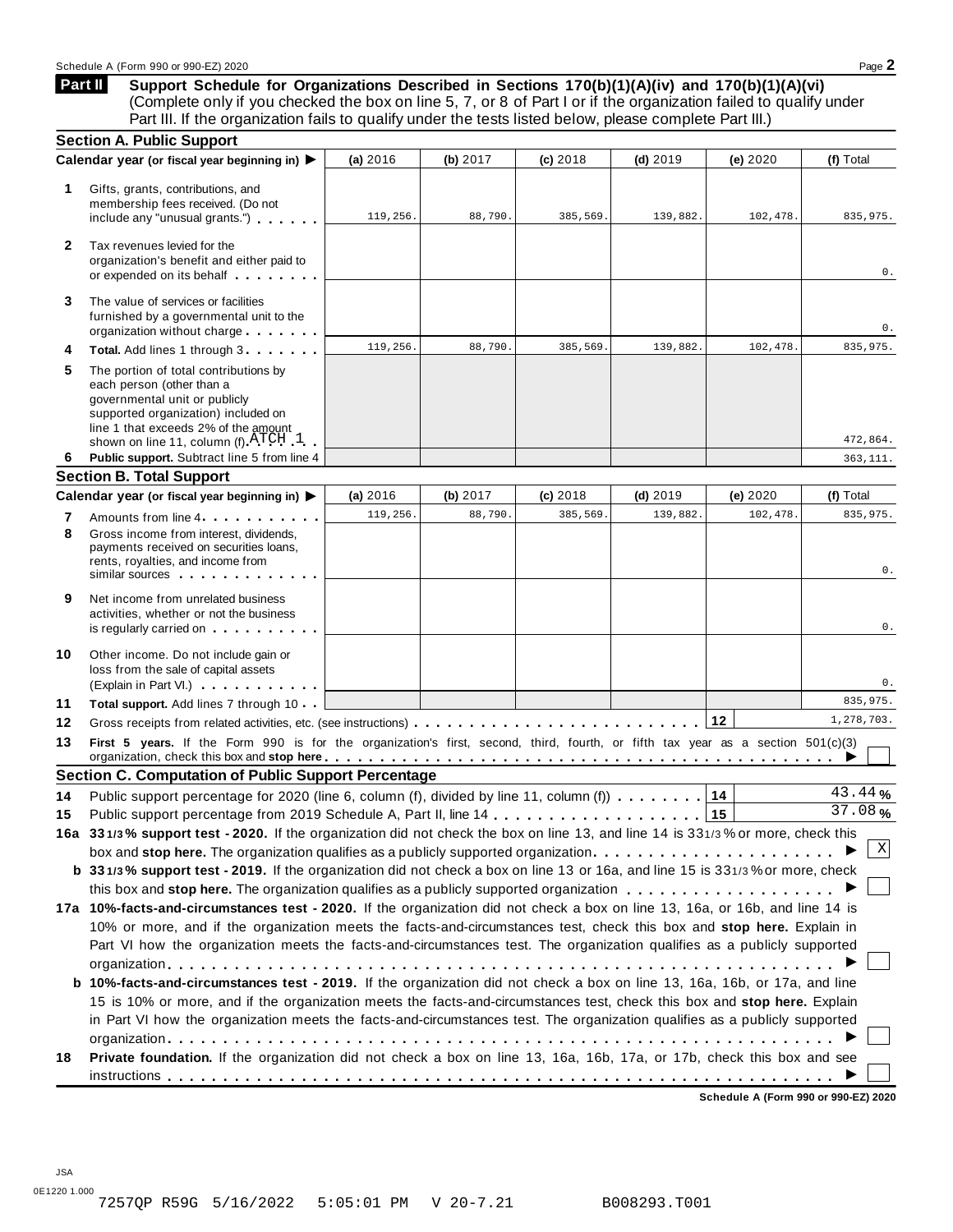#### **Support Schedule for Organizations Described in Section 509(a)(2) Part III**

(Complete only if you checked the box on line 10 of Part I or if the organization failed to qualify under Part II. If the organization fails to qualify under the tests listed below, please complete Part II.)

|                            | <b>Section A. Public Support</b>                                                                                                           |          |            |            |            |          |                  |
|----------------------------|--------------------------------------------------------------------------------------------------------------------------------------------|----------|------------|------------|------------|----------|------------------|
|                            | Calendar year (or fiscal year beginning in) $\blacktriangleright$                                                                          | (a) 2016 | (b) 2017   | $(c)$ 2018 | $(d)$ 2019 | (e) 2020 | (f) Total        |
| 1.                         | Gifts, grants, contributions, and membership fees                                                                                          |          |            |            |            |          |                  |
|                            | received. (Do not include any "unusual grants.")                                                                                           |          |            |            |            |          |                  |
| 2                          | Gross receipts from admissions, merchandise                                                                                                |          |            |            |            |          |                  |
|                            | sold or services performed, or facilities                                                                                                  |          |            |            |            |          |                  |
|                            | furnished in any activity that is related to the                                                                                           |          |            |            |            |          |                  |
|                            | organization's tax-exempt purpose                                                                                                          |          |            |            |            |          |                  |
| 3                          | Gross receipts from activities that are not an                                                                                             |          |            |            |            |          |                  |
|                            | unrelated trade or business under section 513                                                                                              |          |            |            |            |          |                  |
| 4                          | Tax revenues levied for the                                                                                                                |          |            |            |            |          |                  |
|                            | organization's benefit and either paid to                                                                                                  |          |            |            |            |          |                  |
|                            | or expended on its behalf <b>contained</b> on $\theta$                                                                                     |          |            |            |            |          |                  |
| 5                          | The value of services or facilities                                                                                                        |          |            |            |            |          |                  |
|                            | furnished by a governmental unit to the                                                                                                    |          |            |            |            |          |                  |
|                            | organization without charge                                                                                                                |          |            |            |            |          |                  |
| 6                          | Total. Add lines 1 through 5                                                                                                               |          |            |            |            |          |                  |
|                            | 7a Amounts included on lines 1, 2, and 3                                                                                                   |          |            |            |            |          |                  |
|                            | received from disqualified persons                                                                                                         |          |            |            |            |          |                  |
|                            | <b>b</b> Amounts included on lines 2 and 3                                                                                                 |          |            |            |            |          |                  |
|                            | received from other than disqualified                                                                                                      |          |            |            |            |          |                  |
|                            | persons that exceed the greater of \$5,000<br>or 1% of the amount on line 13 for the year                                                  |          |            |            |            |          |                  |
|                            | c Add lines 7a and 7b                                                                                                                      |          |            |            |            |          |                  |
| 8                          | <b>Public support.</b> (Subtract line 7c from                                                                                              |          |            |            |            |          |                  |
|                            | $line 6.)$ $\ldots$ $\ldots$ $\ldots$ $\ldots$ $\ldots$                                                                                    |          |            |            |            |          |                  |
|                            | <b>Section B. Total Support</b>                                                                                                            |          |            |            |            |          |                  |
|                            | Calendar year (or fiscal year beginning in) ▶                                                                                              | (a) 2016 | (b) $2017$ | $(c)$ 2018 | $(d)$ 2019 | (e) 2020 | (f) Total        |
| 9                          | Amounts from line 6                                                                                                                        |          |            |            |            |          |                  |
|                            | <b>10a</b> Gross income from interest, dividends,<br>payments received on securities loans,<br>rents, royalties, and income from similar   |          |            |            |            |          |                  |
|                            | sources                                                                                                                                    |          |            |            |            |          |                  |
|                            | <b>b</b> Unrelated business taxable income (less                                                                                           |          |            |            |            |          |                  |
|                            | section 511 taxes) from businesses                                                                                                         |          |            |            |            |          |                  |
|                            | acquired after June 30, 1975                                                                                                               |          |            |            |            |          |                  |
|                            |                                                                                                                                            |          |            |            |            |          |                  |
|                            | c Add lines 10a and 10b                                                                                                                    |          |            |            |            |          |                  |
|                            | Net income from unrelated business                                                                                                         |          |            |            |            |          |                  |
|                            | activities not included in line 10b, whether                                                                                               |          |            |            |            |          |                  |
|                            | or not the business is regularly carried on                                                                                                |          |            |            |            |          |                  |
| 11<br>12                   | Other income. Do not include gain or                                                                                                       |          |            |            |            |          |                  |
|                            | loss from the sale of capital assets                                                                                                       |          |            |            |            |          |                  |
|                            | (Explain in Part VI.)                                                                                                                      |          |            |            |            |          |                  |
| 13                         | Total support. (Add lines 9, 10c, 11,                                                                                                      |          |            |            |            |          |                  |
|                            | and 12.) $\cdots$ $\cdots$ $\cdots$ $\cdots$                                                                                               |          |            |            |            |          |                  |
|                            | First 5 years. If the Form 990 is for the organization's first, second, third, fourth, or fifth tax year as a section 501(c)(3)            |          |            |            |            |          |                  |
|                            |                                                                                                                                            |          |            |            |            |          |                  |
|                            | Section C. Computation of Public Support Percentage                                                                                        |          |            |            |            |          |                  |
|                            | Public support percentage for 2020 (line 8, column (f), divided by line 13, column (f)                                                     |          |            |            |            | 15       |                  |
|                            | Public support percentage from 2019 Schedule A, Part III, line 15.                                                                         |          |            |            |            | 16       |                  |
|                            | Section D. Computation of Investment Income Percentage                                                                                     |          |            |            |            |          |                  |
|                            | Investment income percentage for 2020 (line 10c, column (f), divided by line 13, column (f)).                                              |          |            |            |            | 17       |                  |
|                            |                                                                                                                                            |          |            |            |            | 18       |                  |
|                            | 19a 331/3% support tests - 2020. If the organization did not check the box on line 14, and line 15 is more than 331/3%, and line           |          |            |            |            |          |                  |
|                            | 17 is not more than 331/3%, check this box and stop here. The organization qualifies as a publicly supported organization.                 |          |            |            |            |          |                  |
| 14<br>15<br>16<br>17<br>18 | <b>b</b> 331/3% support tests - 2019. If the organization did not check a box on line 14 or line 19a, and line 16 is more than 331/3%, and |          |            |            |            |          |                  |
|                            | line 18 is not more than 331/3%, check this box and stop here. The organization qualifies as a publicly supported organization             |          |            |            |            |          |                  |
| 20                         | Private foundation. If the organization did not check a box on line 14, 19a, or 19b, check this box and see instructions                   |          |            |            |            |          | %<br>%<br>%<br>% |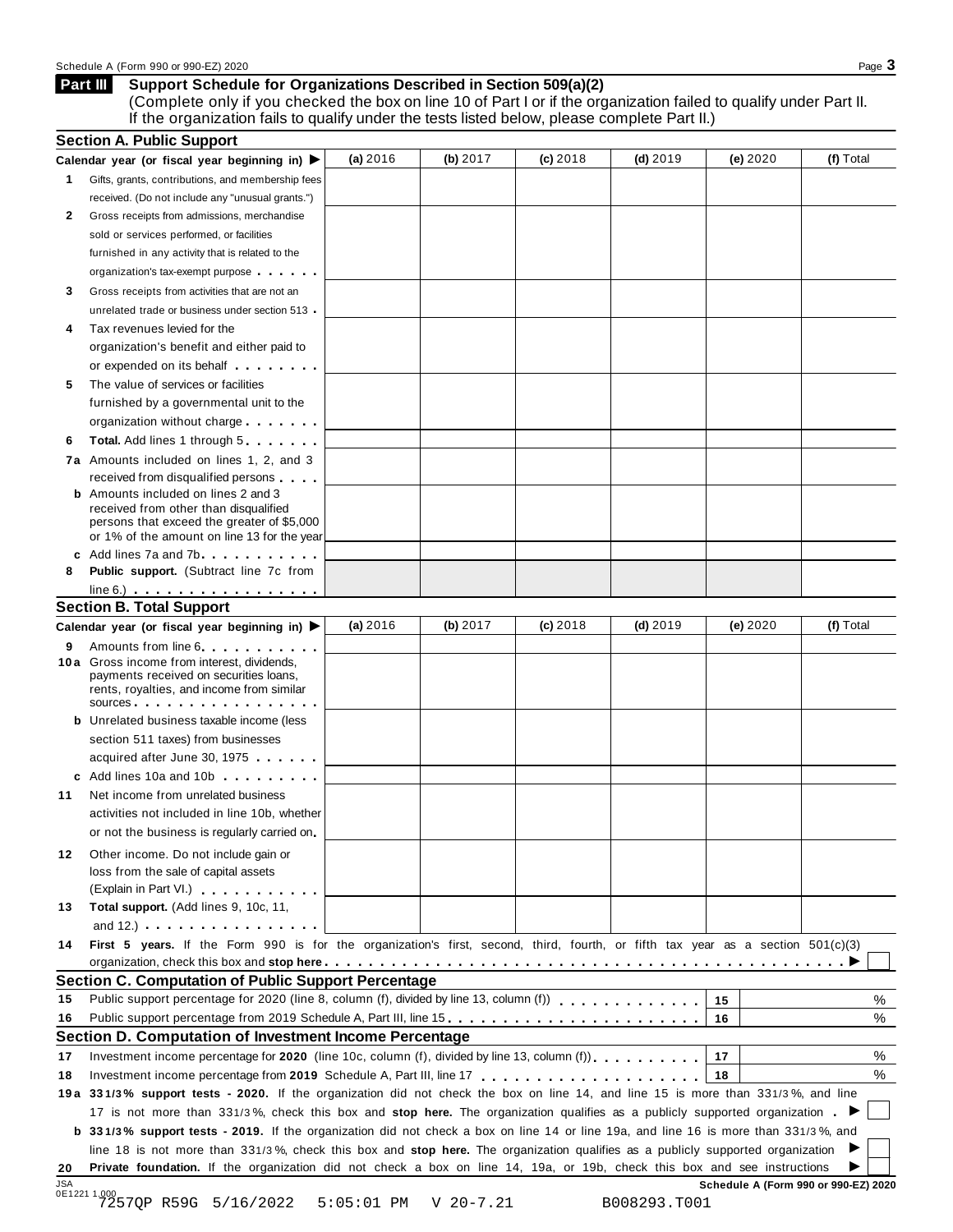### **Part IV Supporting Organizations**

(Complete only if you checked a box in line 12 on Part I. If you checked box 12a, Part I, complete Sections A and B. If you checked box 12b, Part I, complete Sections A and C. If you checked box 12c, Part I, complete Sections A, D, and E. If you checked box 12d, Part I, complete Sections A and D, and complete Part V.)

### **Section A. All Supporting Organizations**

- **1** Are all of the organization's supported organizations listed by name in the organization's governing documents? *If "No," describe in Part VI how the supported organizations are designated. If designated by class or purpose, describe the designation. If historic and continuing relationship, explain.* **1**
- **2** Did the organization have any supported organization that does not have an IRS determination of status under section 509(a)(1) or (2)? *If "Yes," explain in Part VI how the organization determined that the supported organization was described in section 509(a)(1) or (2).*
- **3 a** Did the organization have a supported organization described in section 501(c)(4), (5), or (6)? *If "Yes," answer lines 3b and 3c below.*
- **b** Did the organization confirm that each supported organization qualified under section 501(c)(4), (5), or (6) and | satisfied the public support tests under section 509(a)(2)? *If "Yes," describe in Part VI when and how the organization made the determination.*
- **c** Did the organization ensure that all support to such organizations was used exclusively for section 170(c)(2)(B) purposes? *If "Yes," explain in Part VI what controls the organization put in place to ensure such use.*
- **4 a** Was any supported organization not organized in the United States ("foreign supported organization")? *If "Yes," and if you checked box 12a or 12b in Part I, answer lines 4b and 4c below.*
- **b** Did the organization have ultimate control and discretion in deciding whether to make grants to the foreign | supported organization? *If "Yes," describe in Part VI how the organization had such control and discretion despite being controlled or supervised by or in connection with its supported organizations.*
- **c** Did the organization support any foreign supported organization that does not have an IRS determination | under sections 501(c)(3) and 509(a)(1) or (2)? *If "Yes," explain in Part VI what controls the organization used to ensure that all support to the foreign supported organization was used exclusively for section 170(c)(2)(B) purposes.*
- **5 a** Did the organization add, substitute, or remove any supported organizations during the tax year? *If "Yes," answer lines 5b and 5c below (if applicable). Also, provide detail in Part VI, including (i) the names and EIN numbers of the supported organizations added, substituted, or removed; (ii) the reasons for each such action; (iii) the authority under the organization's organizing document authorizing such action; and (iv) how the action was accomplished (such as by amendment to the organizing document).*
- **b** Type I or Type II only. Was any added or substituted supported organization part of a class already | designated in the organization's organizing document?
- **c Substitutions only.** Was the substitution the result of an event beyond the organization's control?
- **6** Did the organization provide support (whether in the form of grants or the provision of services or facilities) to anyone other than (i) its supported organizations, (ii) individuals that are part of the charitable class benefited by one or more of its supported organizations, or (iii) other supporting organizations that also support or benefit one or more of the filing organization's supported organizations? *If "Yes," provide detail in Part VI.*
- **7** Did the organization provide a grant, loan, compensation, or other similar payment to a substantial contributor (as defined in section 4958(c)(3)(C)), a family member of a substantial contributor, or a 35% controlled entity with regard to a substantial contributor? *If "Yes," complete Part I of Schedule L (Form 990 or 990-EZ).*
- **8** Did the organization make a loan to a disqualified person (as defined in section 4958) not described in line 7? *If "Yes," complete Part I of Schedule L (Form 990 or 990-EZ).*
- **9a** Was the organization controlled directly or indirectly at any time during the tax year by one or more | disqualified persons, as defined in section 4946 (other than foundation managers and organizations described in section 509(a)(1) or (2))? *If "Yes," provide detail in Part VI.*
- **b** Did one or more disqualified persons (as defined in line 9a) hold a controlling interest in any entity in which | the supporting organization had an interest? *If "Yes," provide detail in Part VI.*
- **c** Did a disqualified person (as defined in line 9a) have an ownership interest in, or derive any personal benefit from, assets in which the supporting organization also had an interest? *If "Yes," provide detail in Part VI.*
- **10a** Was the organization subject to the excess business holdings rules of section 4943 because of section | 4943(f) (regarding certain Type II supporting organizations, and all Type III non-functionally integrated supporting organizations)? *If "Yes," answer line 10b below.*
	- **b** Did the organization have any excess business holdings in the tax year? *(Use Schedule C, Form 4720, to determine whether the organization had excess business holdings.)*

**10b** JSA **Schedule A (Form 990 or 990-EZ) 2020** 0E1229 1.010

**Yes No**

**2**

**3a**

**3b**

**3c**

**4a**

**4b**

**4c**

**5a**

**5b 5c**

**6**

**7**

**8**

**9a**

**9b**

**9c**

**10a**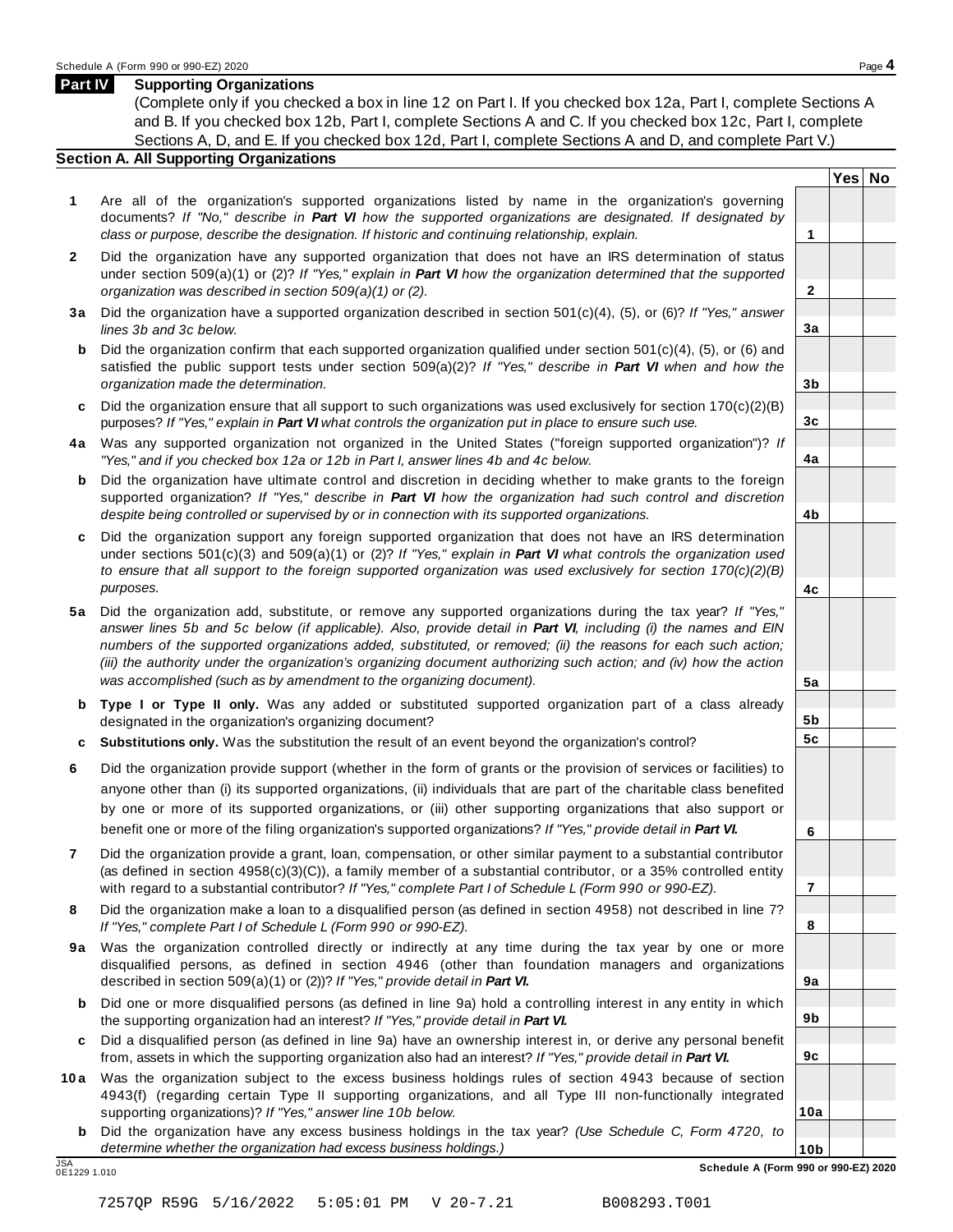|    | <b>Supporting Organizations (continued)</b>                                                                        |                 | Yes⊺ | No |
|----|--------------------------------------------------------------------------------------------------------------------|-----------------|------|----|
| 11 | Has the organization accepted a gift or contribution from any of the following persons?                            |                 |      |    |
| a  | A person who directly or indirectly controls, either alone or together with persons described in lines 11b and     |                 |      |    |
|    | 11c below, the governing body of a supported organization?                                                         | 11a             |      |    |
| b  | A family member of a person described in line 11a above?                                                           | 11 <sub>b</sub> |      |    |
| c  | A 35% controlled entity of a person described in line 11a or 11b above? If "Yes" to line 11a, 11b, or 11c, provide |                 |      |    |
|    | detail in <b>Part VI.</b>                                                                                          | 11c             |      |    |

|               | Did the governing body, members of the governing body, officers acting in their official capacity, or membership of one or<br>more supported organizations have the power to regularly appoint or elect at least a majority of the organization's officers,<br>directors, or trustees at all times during the tax year? If "No," describe in Part VI how the supported organization(s)<br>effectively operated, supervised, or controlled the organization's activities. If the organization had more than one supported<br>organization, describe how the powers to appoint and/or remove officers, directors, or trustees were allocated among the<br>supported organizations and what conditions or restrictions, if any, applied to such powers during the tax year. |  |  |
|---------------|--------------------------------------------------------------------------------------------------------------------------------------------------------------------------------------------------------------------------------------------------------------------------------------------------------------------------------------------------------------------------------------------------------------------------------------------------------------------------------------------------------------------------------------------------------------------------------------------------------------------------------------------------------------------------------------------------------------------------------------------------------------------------|--|--|
| $\mathcal{P}$ | Did the organization operate for the benefit of any supported organization other than the supported                                                                                                                                                                                                                                                                                                                                                                                                                                                                                                                                                                                                                                                                      |  |  |

organization(s) that operated, supervised, or controlled the supporting organization? *If "Yes," explain in Part VI how providing such benefit carried out the purposes of the supported organization(s) that operated, supervised, or controlled the supporting organization.*

#### **Section C. Type II Supporting Organizations**

**1 Yes No 1** Were a majority of the organization's directors or trustees during the tax year also a majority of the directors or trustees of each of the organization's supported organization(s)? *If "No," describe in Part VI how control or management of the supporting organization was vested in the same persons that controlled or managed the supported organization(s).*

### **Section D. All Type III Supporting Organizations**

|              | the supported organization(s).                                                                                                                                                                                                                                                                                                                                                                                                                                                           |   |        |  |
|--------------|------------------------------------------------------------------------------------------------------------------------------------------------------------------------------------------------------------------------------------------------------------------------------------------------------------------------------------------------------------------------------------------------------------------------------------------------------------------------------------------|---|--------|--|
|              | ection D. All Type III Supporting Organizations                                                                                                                                                                                                                                                                                                                                                                                                                                          |   |        |  |
|              |                                                                                                                                                                                                                                                                                                                                                                                                                                                                                          |   | Yes∃No |  |
|              | Did the organization provide to each of its supported organizations, by the last day of the fifth month of the<br>organization's tax year, (i) a written notice describing the type and amount of support provided during the prior<br>tax year, (ii) a copy of the Form 990 that was most recently filed as of the date of notification, and (iii) copies of<br>the organization's governing documents in effect on the date of notification, to the extent not previously<br>provided? |   |        |  |
|              |                                                                                                                                                                                                                                                                                                                                                                                                                                                                                          |   |        |  |
| $\mathbf{2}$ | Were any of the organization's officers, directors, or trustees either (i) appointed or elected by the supported<br>organization(s) or (ii) serving on the governing body of a supported organization? If "No," explain in <b>Part VI</b> how                                                                                                                                                                                                                                            |   |        |  |
|              | the organization maintained a close and continuous working relationship with the supported organization(s).                                                                                                                                                                                                                                                                                                                                                                              |   |        |  |
| 3            | By reason of the relationship described in line 2, above, did the organization's supported organizations have<br>a significant voice in the organization's investment policies and in directing the use of the organization's<br>income or assets at all times during the tax year? If "Yes," describe in Part VI the role the organization's                                                                                                                                            |   |        |  |
|              | supported organizations played in this regard.                                                                                                                                                                                                                                                                                                                                                                                                                                           | 3 |        |  |

#### **Section E. Type III Functionally Integrated Supporting Organizations**

|   | Check the box next to the method that the organization used to satisfy the Integral Part Test during the year (see instructions). |
|---|-----------------------------------------------------------------------------------------------------------------------------------|
| a | The organization satisfied the Activities Test. Complete line 2 below.                                                            |
| b | The organization is the parent of each of its supported organizations. Complete line 3 below.                                     |
|   | The organization supported a governmental entity. Describe in Part VI how you supported a governmental entity (see instructions). |
|   | Yesl<br>N٥<br>Activities Test. Answer lines 2a and 2b below.                                                                      |

|        | Activities Test. Answer lines 2a and 2b below.                                                                                                                                                                                                                                                                                                                                                                                                                                                                                             |                |  |
|--------|--------------------------------------------------------------------------------------------------------------------------------------------------------------------------------------------------------------------------------------------------------------------------------------------------------------------------------------------------------------------------------------------------------------------------------------------------------------------------------------------------------------------------------------------|----------------|--|
| a      | Did substantially all of the organization's activities during the tax year directly further the exempt purposes of<br>the supported organization(s) to which the organization was responsive? If "Yes," then in <b>Part VI identify</b><br>those supported organizations and explain how these activities directly furthered their exempt purposes.<br>how the organization was responsive to those supported organizations, and how the organization determined<br>that these activities constituted substantially all of its activities. | 2a             |  |
| b      | Did the activities described in line 2a, above, constitute activities that, but for the organization's involvement,<br>one or more of the organization's supported organization(s) would have been engaged in? If "Yes," explain in<br><b>Part VI</b> the reasons for the organization's position that its supported organization(s) would have engaged in<br>these activities but for the organization's involvement.                                                                                                                     | 2b             |  |
| 3<br>a | Parent of Supported Organizations. Answer lines 3a and 3b below.<br>Did the organization have the power to regularly appoint or elect a majority of the officers, directors, or<br>trustees of each of the supported organizations? If "Yes" or "No," provide details in Part VI.                                                                                                                                                                                                                                                          | 3a             |  |
| b      | Did the organization exercise a substantial degree of direction over the policies, programs, and activities of each<br>of its supported organizations? If "Yes," describe in <b>Part VI</b> the role played by the organization in this regard.                                                                                                                                                                                                                                                                                            | 3 <sub>b</sub> |  |

**2**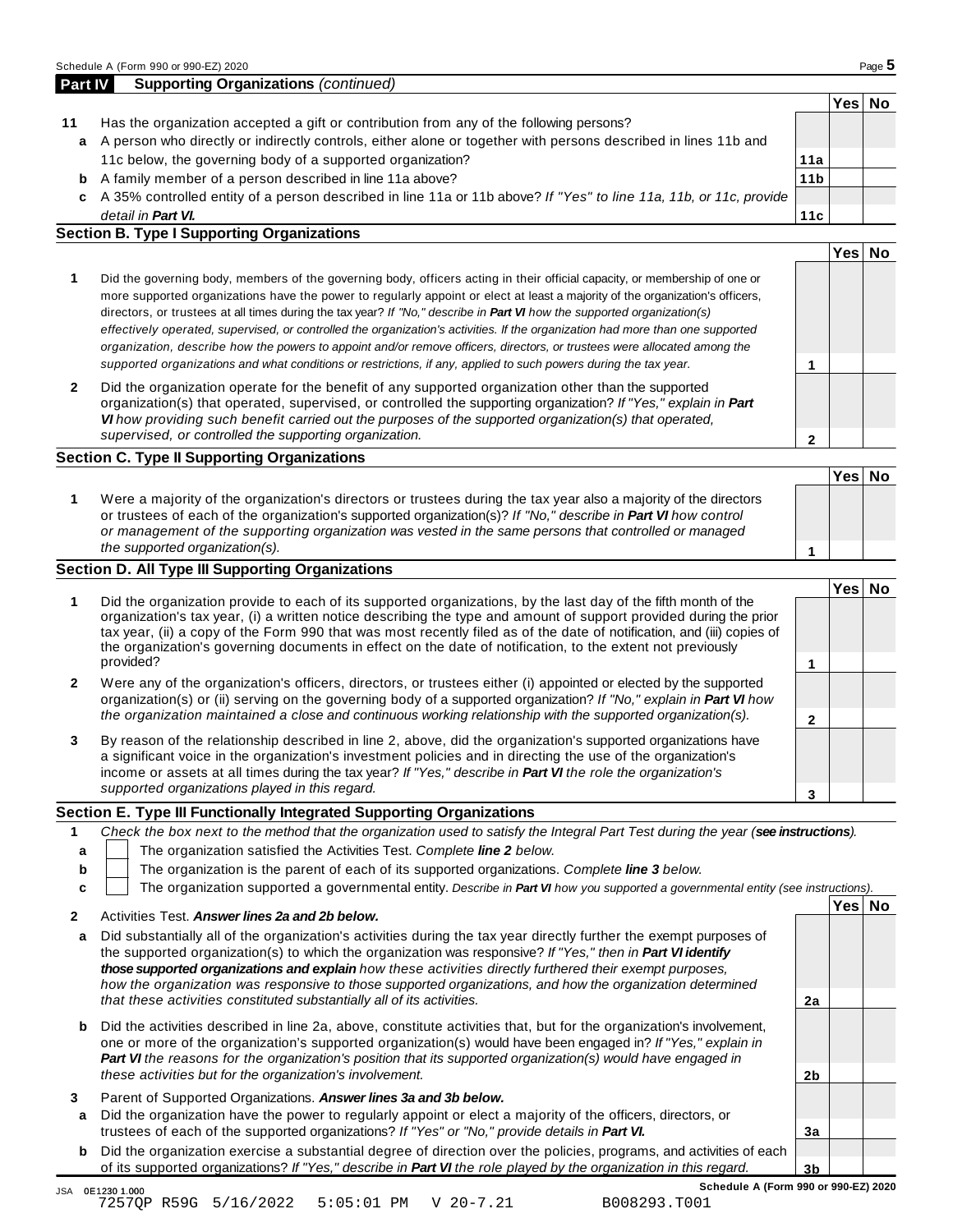| Part V              | Type III Non-Functionally Integrated 509(a)(3) Supporting Organizations                                                          |
|---------------------|----------------------------------------------------------------------------------------------------------------------------------|
| $1 \quad   \quad  $ | Check here if the organization satisfied the Integral Part Test as a qualifying trust on Nov. 20, 1970 (explain in Part VI). See |
|                     | instructions. All other Type III non-functionally integrated supporting organizations must complete Sections A through E.        |

|                                         | 1   Crieck nere ii the organization satisfied the integral Part Test as a qualifying trust on Nov. 20, 1970 ( <i>explain in <b>Part VI</b></i> ). See<br>instructions. All other Type III non-functionally integrated supporting organizations must complete Sections A through E. |                         |                                |                                |
|-----------------------------------------|------------------------------------------------------------------------------------------------------------------------------------------------------------------------------------------------------------------------------------------------------------------------------------|-------------------------|--------------------------------|--------------------------------|
|                                         | <b>Section A - Adjusted Net Income</b>                                                                                                                                                                                                                                             | (A) Prior Year          | (B) Current Year<br>(optional) |                                |
| $\mathbf 1$                             | Net short-term capital gain                                                                                                                                                                                                                                                        | 1                       |                                |                                |
|                                         | 2 Recoveries of prior-year distributions                                                                                                                                                                                                                                           | $\mathbf{2}$            |                                |                                |
|                                         | 3 Other gross income (see instructions)                                                                                                                                                                                                                                            | $\overline{\mathbf{3}}$ |                                |                                |
|                                         | 4 Add lines 1 through 3.                                                                                                                                                                                                                                                           | $\overline{\mathbf{4}}$ |                                |                                |
|                                         | 5 Depreciation and depletion                                                                                                                                                                                                                                                       | 5                       |                                |                                |
|                                         | 6 Portion of operating expenses paid or incurred for production or collection of                                                                                                                                                                                                   |                         |                                |                                |
|                                         | gross income or for management, conservation, or maintenance of property                                                                                                                                                                                                           |                         |                                |                                |
|                                         | held for production of income (see instructions)                                                                                                                                                                                                                                   | 6                       |                                |                                |
| $\mathbf{7}$                            | Other expenses (see instructions)                                                                                                                                                                                                                                                  | $\overline{7}$          |                                |                                |
| 8                                       | Adjusted Net Income (subtract lines 5, 6, and 7 from line 4)                                                                                                                                                                                                                       | 8                       |                                |                                |
| <b>Section B - Minimum Asset Amount</b> |                                                                                                                                                                                                                                                                                    |                         | (A) Prior Year                 | (B) Current Year<br>(optional) |
| $\mathbf{1}$                            | Aggregate fair market value of all non-exempt-use assets (see                                                                                                                                                                                                                      |                         |                                |                                |
|                                         | instructions for short tax year or assets held for part of year):                                                                                                                                                                                                                  |                         |                                |                                |
|                                         | a Average monthly value of securities                                                                                                                                                                                                                                              | 1a                      |                                |                                |
|                                         | <b>b</b> Average monthly cash balances                                                                                                                                                                                                                                             | 1 <sub>b</sub>          |                                |                                |
|                                         | c Fair market value of other non-exempt-use assets                                                                                                                                                                                                                                 | 1 <sub>c</sub>          |                                |                                |
|                                         | d Total (add lines 1a, 1b, and 1c)                                                                                                                                                                                                                                                 | 1 <sub>d</sub>          |                                |                                |
|                                         |                                                                                                                                                                                                                                                                                    |                         |                                |                                |
|                                         | e Discount claimed for blockage or other factors (explain in detail in Part VI):                                                                                                                                                                                                   | 1e                      |                                |                                |
|                                         | 2 Acquisition indebtedness applicable to non-exempt-use assets                                                                                                                                                                                                                     | $\mathbf{2}$            |                                |                                |
| 3                                       | Subtract line 2 from line 1d.                                                                                                                                                                                                                                                      | 3                       |                                |                                |
| 4                                       | Cash deemed held for exempt use. Enter 0.015 of line 3 (for greater amount,<br>see instructions).                                                                                                                                                                                  | 4                       |                                |                                |
|                                         | 5 Net value of non-exempt-use assets (subtract line 4 from line 3)                                                                                                                                                                                                                 | 5                       |                                |                                |
| 6                                       | Multiply line 5 by 0.035.                                                                                                                                                                                                                                                          | 6                       |                                |                                |
| 7                                       | Recoveries of prior-year distributions                                                                                                                                                                                                                                             | $\overline{7}$          |                                |                                |
| 8                                       | Minimum Asset Amount (add line 7 to line 6)                                                                                                                                                                                                                                        | 8                       |                                |                                |
|                                         | <b>Section C - Distributable Amount</b>                                                                                                                                                                                                                                            |                         |                                | <b>Current Year</b>            |
| 1                                       | Adjusted net income for prior year (from Section A, line 8, column A)                                                                                                                                                                                                              | $\mathbf{1}$            |                                |                                |
|                                         | 2 Enter 0.85 of line 1.                                                                                                                                                                                                                                                            | $\overline{\mathbf{2}}$ |                                |                                |
| 3                                       | Minimum asset amount for prior year (from Section B, line 8, column A)                                                                                                                                                                                                             | 3                       |                                |                                |
| 4                                       | Enter greater of line 2 or line 3.                                                                                                                                                                                                                                                 | $\overline{\mathbf{4}}$ |                                |                                |
|                                         | 5 Income tax imposed in prior year                                                                                                                                                                                                                                                 | 5                       |                                |                                |
| 6                                       | Distributable Amount. Subtract line 5 from line 4, unless subject to                                                                                                                                                                                                               |                         |                                |                                |
|                                         | emergency temporary reduction (see instructions).                                                                                                                                                                                                                                  | 6                       |                                |                                |

**7**  $\Box$  Check here if the current year is the organization's first as a non-functionally integrated Type III supporting organization (see instructions).

**Schedule A (Form 990 or 990-EZ) 2020**

0E1231 1.000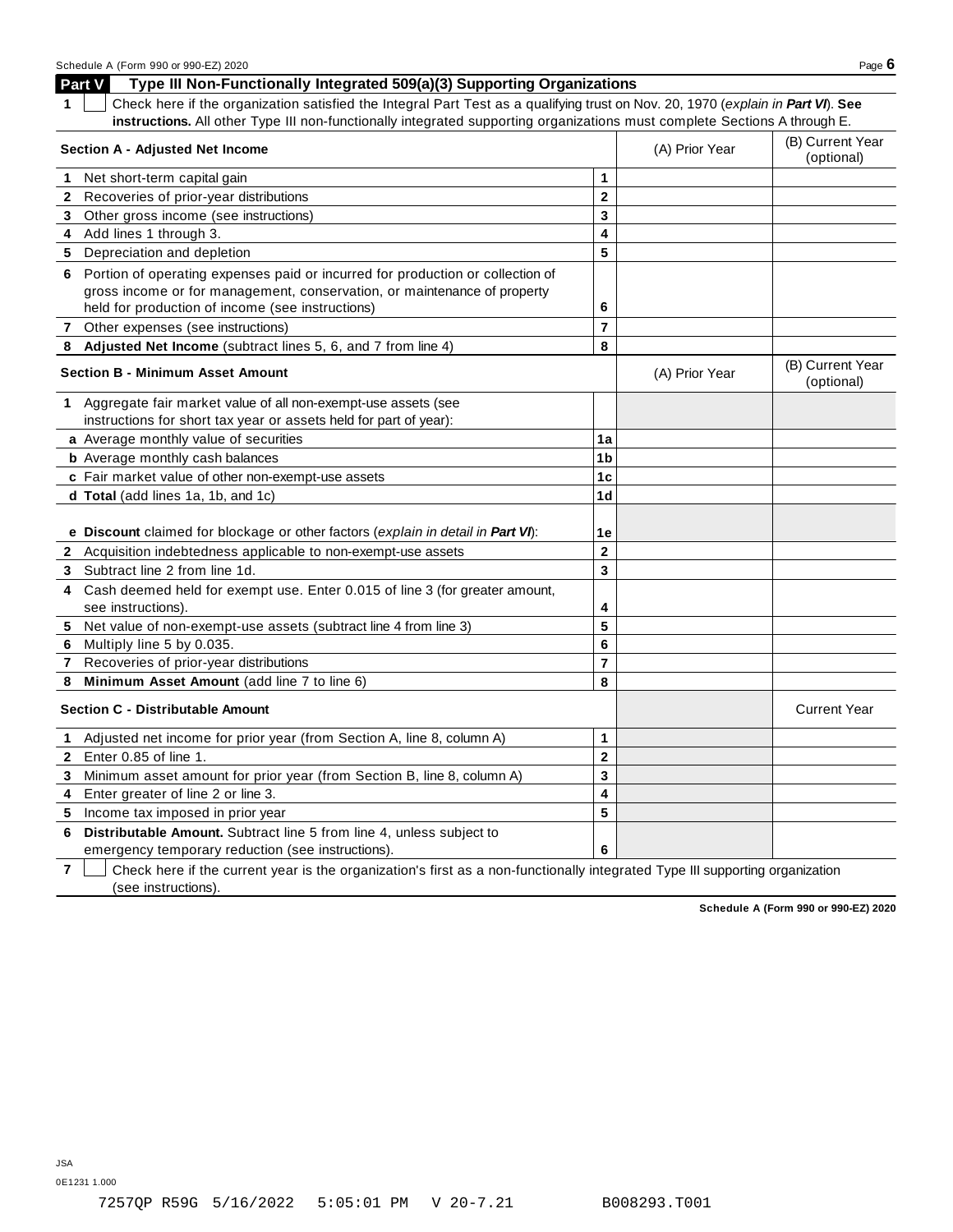|                | Schedule A (Form 990 or 990-EZ) 2020                                                       |                                    |                                       | Page 7                                  |
|----------------|--------------------------------------------------------------------------------------------|------------------------------------|---------------------------------------|-----------------------------------------|
| Part V         | Type III Non-Functionally Integrated 509(a)(3) Supporting Organizations (continued)        |                                    |                                       |                                         |
|                | <b>Section D - Distributions</b>                                                           |                                    |                                       | <b>Current Year</b>                     |
| 1              | Amounts paid to supported organizations to accomplish exempt purposes                      |                                    | 1                                     |                                         |
| $\mathbf{2}$   | Amounts paid to perform activity that directly furthers exempt purposes of supported       |                                    |                                       |                                         |
|                | organizations, in excess of income from activity                                           |                                    | $\mathbf{2}$                          |                                         |
| 3              | Administrative expenses paid to accomplish exempt purposes of supported organizations      |                                    | 3                                     |                                         |
| 4              | Amounts paid to acquire exempt-use assets                                                  |                                    | 4                                     |                                         |
| 5              | Qualified set-aside amounts (prior IRS approval required - provide details in Part VI)     |                                    | 5                                     |                                         |
| 6              | Other distributions (describe in Part VI). See instructions.                               |                                    | 6                                     |                                         |
| 7              | Total annual distributions. Add lines 1 through 6.                                         |                                    | $\overline{7}$                        |                                         |
| 8              | Distributions to attentive supported organizations to which the organization is responsive |                                    |                                       |                                         |
|                | (provide details in Part VI). See instructions.                                            |                                    | 8                                     |                                         |
| 9              | Distributable amount for 2020 from Section C, line 6                                       |                                    | 9                                     |                                         |
| 10             | Line 8 amount divided by line 9 amount                                                     |                                    | 10                                    |                                         |
|                |                                                                                            |                                    | (ii)                                  | (iii)                                   |
|                | Section E - Distribution Allocations (see instructions)                                    | (i)<br><b>Excess Distributions</b> | <b>Underdistributions</b><br>Pre-2020 | <b>Distributable</b><br>Amount for 2020 |
| 1              | Distributable amount for 2020 from Section C, line 6                                       |                                    |                                       |                                         |
| $\mathbf{2}$   | Underdistributions, if any, for years prior to 2020                                        |                                    |                                       |                                         |
|                | (reasonable cause required - explain in Part VI). See                                      |                                    |                                       |                                         |
|                | instructions.                                                                              |                                    |                                       |                                         |
| 3              | Excess distributions carryover, if any, to 2020                                            |                                    |                                       |                                         |
| a              | From 2015 $\frac{1}{2}$                                                                    |                                    |                                       |                                         |
| b              | From 2016 <b>Figure 1.1</b>                                                                |                                    |                                       |                                         |
| c              | From 2017 <b>Figure 1.1 (19)</b>                                                           |                                    |                                       |                                         |
| d              | $From 2018$                                                                                |                                    |                                       |                                         |
| е              | From 2019                                                                                  |                                    |                                       |                                         |
| f              | Total of lines 3a through 3e                                                               |                                    |                                       |                                         |
| g              | Applied to underdistributions of prior years                                               |                                    |                                       |                                         |
| h              | Applied to 2020 distributable amount                                                       |                                    |                                       |                                         |
| j.             | Carryover from 2015 not applied (see instructions)                                         |                                    |                                       |                                         |
|                | Remainder. Subtract lines 3g, 3h, and 3i from line 3f.                                     |                                    |                                       |                                         |
| 4              | Distributions for 2020 from                                                                |                                    |                                       |                                         |
|                | Section D, line 7:<br>\$                                                                   |                                    |                                       |                                         |
| a              | Applied to underdistributions of prior years                                               |                                    |                                       |                                         |
| b              | Applied to 2020 distributable amount                                                       |                                    |                                       |                                         |
| c              | Remainder. Subtract lines 4a and 4b from line 4                                            |                                    |                                       |                                         |
| 5              | Remaining underdistributions for years prior to 2020, if                                   |                                    |                                       |                                         |
|                | any. Subtract lines 3g and 4a from line 2. For result                                      |                                    |                                       |                                         |
|                | greater than zero, explain in Part VI. See instructions.                                   |                                    |                                       |                                         |
| 6              | Remaining underdistributions for 2020. Subtract lines 3h                                   |                                    |                                       |                                         |
|                | and 4b from line 1. For result greater than zero, explain in                               |                                    |                                       |                                         |
|                | Part VI. See instructions.                                                                 |                                    |                                       |                                         |
| $\overline{7}$ | Excess distributions carryover to 2021. Add lines 3j                                       |                                    |                                       |                                         |
|                | and 4c.                                                                                    |                                    |                                       |                                         |
| 8              | Breakdown of line 7:                                                                       |                                    |                                       |                                         |
|                | Excess from 2016                                                                           |                                    |                                       |                                         |
| a              |                                                                                            |                                    |                                       |                                         |
| b              | Excess from 2017                                                                           |                                    |                                       |                                         |
| c              | Excess from 2018                                                                           |                                    |                                       |                                         |
| d              | Excess from 2019                                                                           |                                    |                                       |                                         |
| е              | Excess from 2020                                                                           |                                    |                                       | Schedule A (Form 990 or 990-EZ) 2020    |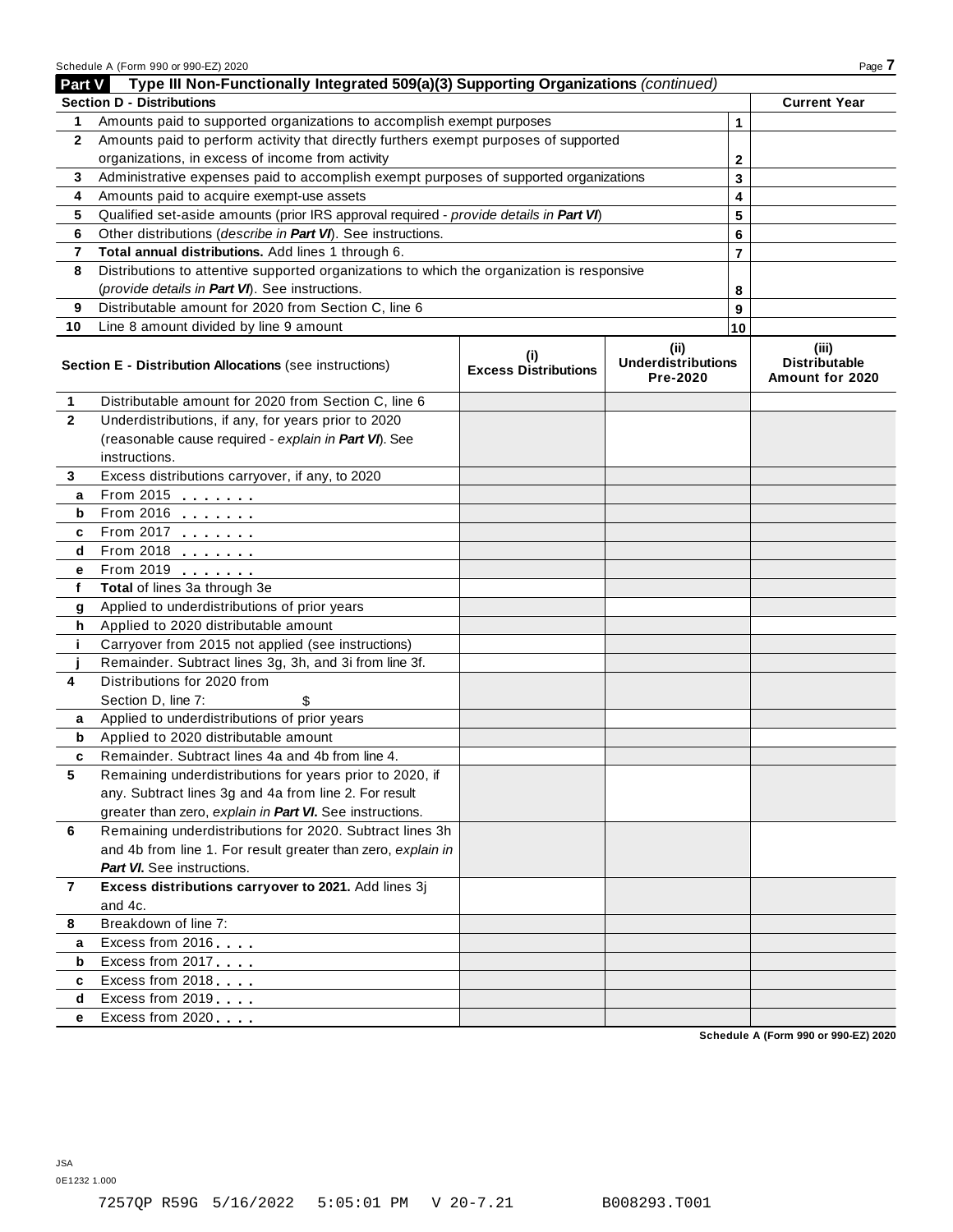**(Form 990, 990-EZ, or 990-PF)** Department of the Treasury Internal Revenue Service

## Schedule B **Schedule of Contributors**

Attach to Form 990, Form 990-EZ, or Form 990-PF. ▶ Go to www.irs.gov/Form990 for the latest information.

**2020** 

Name of the organization **Employer identification number Employer identification number** 

47-5051123

SHARING CONNEXION, INC.

#### **Organization type** (check one):

| Filers of:         | Section:                                                                    |  |  |
|--------------------|-----------------------------------------------------------------------------|--|--|
| Form 990 or 990-EZ | $X$ 501(c)(3) (enter number) organization                                   |  |  |
|                    | $4947(a)(1)$ nonexempt charitable trust not treated as a private foundation |  |  |
|                    | 527 political organization                                                  |  |  |
| Form 990-PF        | $501(c)(3)$ exempt private foundation                                       |  |  |
|                    | 4947(a)(1) nonexempt charitable trust treated as a private foundation       |  |  |
|                    | $501(c)(3)$ taxable private foundation                                      |  |  |

Check if your organization is covered by the **General Rule** or a **Special Rule.**

**Note:** Only a section 501(c)(7), (8), or (10) organization can check boxes for both the General Rule and a Special Rule. See instructions.

#### **General Rule**

For an organization filing Form 990, 990-EZ, or 990-PF that received, during the year, contributions totaling \$5,000 or more (in money or property) from any one contributor. Complete Parts I and II. See instructions for determining a contributor's total contributions.

#### **Special Rules**

 $\text{X}$  For an organization described in section 501(c)(3) filing Form 990 or 990-EZ that met the 33 1/3% support test of the regulations under sections 509(a)(1) and 170(b)(1)(A)(vi), that checked Schedule A (Form 990 or 990-EZ), Part II, line 13, 16a, or 16b, and that received from any one contributor, during the year, total contributions of the greater of **(1)** \$5,000; or **(2)** 2% of the amount on (i) Form 990, Part VIII, line 1h; or (ii) Form 990-EZ, line 1. Complete Parts I and II.

For an organization described in section 501(c)(7), (8), or (10) filing Form 990 or 990-EZ that received from any one contributor, during the year, total contributions of more than \$1,000 *exclusively* for religious, charitable, scientific, literary, or educational purposes, or for the prevention of cruelty to children or animals. Complete Parts I (entering "N/A" in column (b) instead of the contributor name and address), II, and III.

For an organization described in section  $501(c)(7)$ ,  $(8)$ , or  $(10)$  filing Form 990 or 990-EZ that received from any one contributor, during the year, contributions *exclusively* for religious, charitable, etc., purposes, but no such contributions totaled more than \$1,000. If this box is checked, enter here the total contributions that were received during the year for an *exclusively* religious, charitable, etc., purpose. Don't complete any of the parts unless the **General Rule** applies to this organization because it received *nonexclusively* religious, charitable, etc., contributions totaling \$5,000 or more during the year m m m m m m m m m m m m m m m m m m m m m m m m m m m m m m m <sup>I</sup> \$

**Caution:** An organization that isn't covered by the General Rule and/or the Special Rules doesn't file Schedule B (Form 990, 990-EZ, or 990-PF), but it **must** answer "No" on Part IV, line 2, of its Form 990; or check the box on line H of its Form 990-EZ or on its Form 990-PF, Part I, line 2, to certify that it doesn't meet the filing requirements of Schedule B (Form 990, 990-EZ, or 990-PF).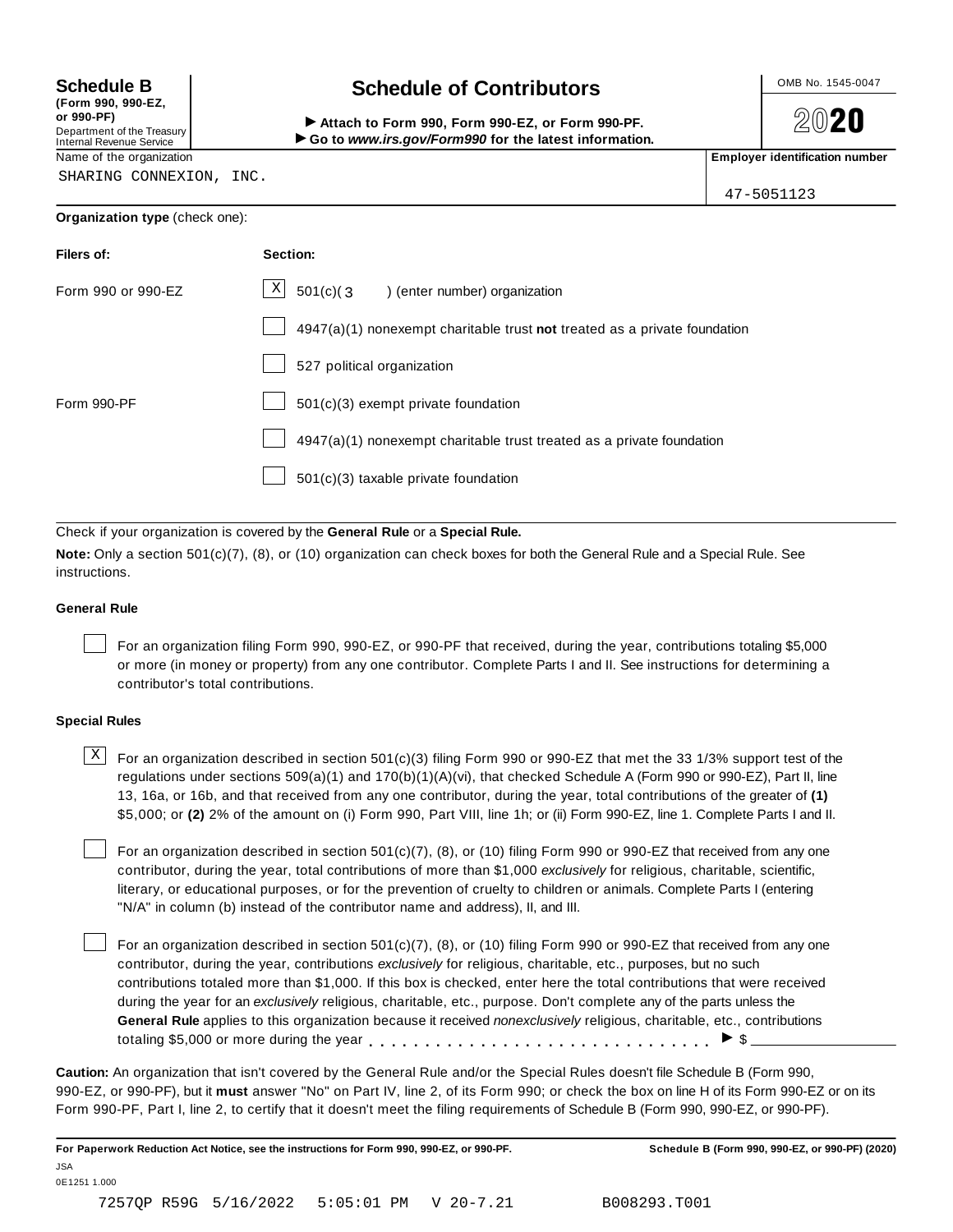| . ರ (Form 990. 990-E7<br>Schedule B | or $990-PF$ )<br>(2020)                                                       |      | Page.                                    |
|-------------------------------------|-------------------------------------------------------------------------------|------|------------------------------------------|
| Name<br>, organization<br>ot.       | vEXION<br>$$ $\triangle$ $\triangle$ $\triangle$<br>10 NNE x ∴<br><i>SHAR</i> | INC. | .<br>Employer<br>identification number : |

| <b>Employer identification number</b> |  |
|---------------------------------------|--|
| 47-5051123                            |  |

| Part I     | Contributors (see instructions). Use duplicate copies of Part I if additional space is needed. |                                   |                                                                                                                       |
|------------|------------------------------------------------------------------------------------------------|-----------------------------------|-----------------------------------------------------------------------------------------------------------------------|
| (a)<br>No. | (b)<br>Name, address, and ZIP + 4                                                              | (c)<br><b>Total contributions</b> | (d)<br>Type of contribution                                                                                           |
| 1          | N/A                                                                                            | 16,900.<br>\$                     | $\mathbf X$<br>Person<br>Payroll<br>Noncash<br>(Complete Part II for<br>noncash contributions.)                       |
| (a)<br>No. | (b)<br>Name, address, and ZIP + 4                                                              | (c)<br><b>Total contributions</b> | (d)<br>Type of contribution                                                                                           |
| 2          | N/A                                                                                            | 5,000.<br>\$                      | $\mathbf X$<br>Person<br>Payroll<br>Noncash<br>(Complete Part II for<br>noncash contributions.)                       |
| (a)<br>No. | (b)<br>Name, address, and ZIP + 4                                                              | (c)<br><b>Total contributions</b> | (d)<br>Type of contribution                                                                                           |
| 3          | N/A                                                                                            | 5,000.<br>\$                      | $\mathbf X$<br>Person<br>Payroll<br>Noncash<br>(Complete Part II for<br>noncash contributions.)                       |
| (a)<br>No. | (b)<br>Name, address, and ZIP + 4                                                              | (c)<br><b>Total contributions</b> | (d)<br>Type of contribution                                                                                           |
| 4          | N/A                                                                                            | 5,000.<br>\$                      | $\mathbf X$<br>Person<br>Payroll<br>Noncash<br>(Complete Part II for<br>noncash contributions.)                       |
| (a)<br>No. | (b)<br>Name, address, and ZIP + 4                                                              | (c)<br><b>Total contributions</b> | (d)<br>Type of contribution                                                                                           |
| 5          | N/A                                                                                            | 15,000.<br>\$                     | $\mathbf X$<br>Person<br>Payroll<br>$\mathbf X$<br><b>Noncash</b><br>(Complete Part II for<br>noncash contributions.) |
| (a)<br>No. | (b)<br>Name, address, and ZIP + 4                                                              | (c)<br><b>Total contributions</b> | (d)<br>Type of contribution                                                                                           |
| 6          | N/A                                                                                            | 15,000.<br>\$                     | $\mathbf X$<br>Person<br>Payroll<br>$\mathbf X$<br><b>Noncash</b><br>(Complete Part II for<br>noncash contributions.) |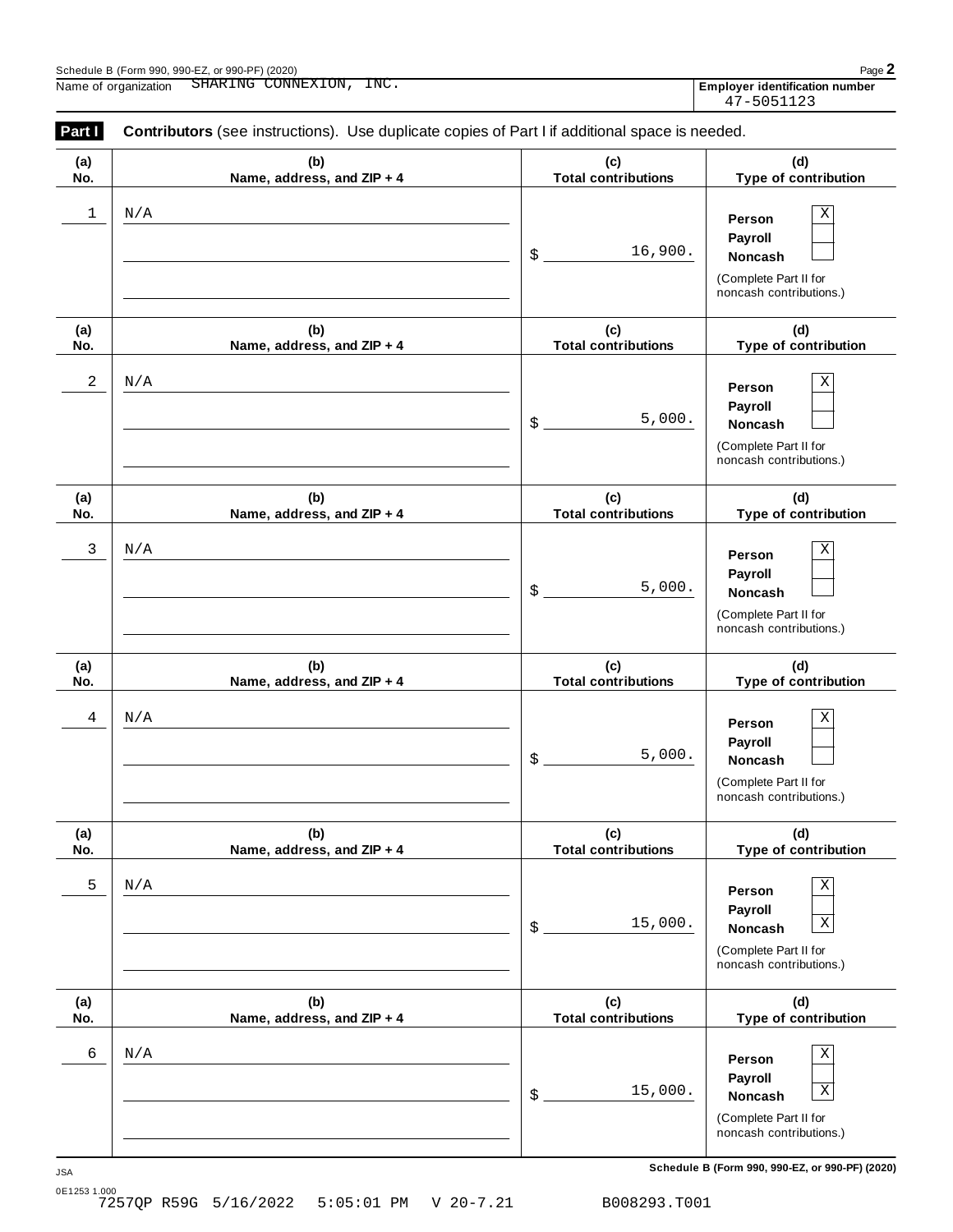| Schedule B                                      | B (Form 990, 990-EZ, or 990-PF) (2020) |      |                                            | $Page$ . |
|-------------------------------------------------|----------------------------------------|------|--------------------------------------------|----------|
| $\ddot{\phantom{1}}$<br>Name of<br>organization | ON<br>ARING<br><b>TONNEA</b><br>SHAR   | INC. | ∶ identification number<br><b>Employer</b> |          |

| <b>Employer identification number</b> |  |
|---------------------------------------|--|
| 47-5051123                            |  |

| Part I     | Contributors (see instructions). Use duplicate copies of Part I if additional space is needed. |                                   |                                                                                                 |  |  |  |
|------------|------------------------------------------------------------------------------------------------|-----------------------------------|-------------------------------------------------------------------------------------------------|--|--|--|
| (a)<br>No. | (b)<br>Name, address, and ZIP + 4                                                              | (c)<br><b>Total contributions</b> | (d)<br>Type of contribution                                                                     |  |  |  |
| 7          | N/A                                                                                            | 13,200.<br>\$                     | $\mathbf X$<br>Person<br>Payroll<br>Noncash<br>(Complete Part II for<br>noncash contributions.) |  |  |  |
| (a)<br>No. | (b)<br>Name, address, and ZIP + 4                                                              | (c)<br><b>Total contributions</b> | (d)<br>Type of contribution                                                                     |  |  |  |
| 8          | N/A                                                                                            | 10,000.<br>\$                     | X<br>Person<br>Payroll<br>Noncash<br>(Complete Part II for<br>noncash contributions.)           |  |  |  |
| (a)<br>No. | (b)<br>Name, address, and ZIP + 4                                                              | (c)<br><b>Total contributions</b> | (d)<br>Type of contribution                                                                     |  |  |  |
|            |                                                                                                | \$                                | Person<br>Payroll<br>Noncash<br>(Complete Part II for<br>noncash contributions.)                |  |  |  |
| (a)<br>No. | (b)<br>Name, address, and ZIP + 4                                                              | (c)<br><b>Total contributions</b> | (d)<br>Type of contribution                                                                     |  |  |  |
|            |                                                                                                | \$                                | Person<br>Payroll<br>Noncash<br>(Complete Part II for<br>noncash contributions.)                |  |  |  |
| (a)<br>No. | (b)<br>Name, address, and ZIP + 4                                                              | (c)<br><b>Total contributions</b> | (d)<br>Type of contribution                                                                     |  |  |  |
|            |                                                                                                | \$                                | Person<br>Payroll<br>Noncash<br>(Complete Part II for<br>noncash contributions.)                |  |  |  |
| (a)<br>No. | (b)<br>Name, address, and ZIP + 4                                                              | (c)<br><b>Total contributions</b> | (d)<br>Type of contribution                                                                     |  |  |  |
|            |                                                                                                | \$                                | Person<br>Payroll<br>Noncash<br>(Complete Part II for<br>noncash contributions.)                |  |  |  |

**Schedule B (Form 990, 990-EZ, or 990-PF) (2020)** JSA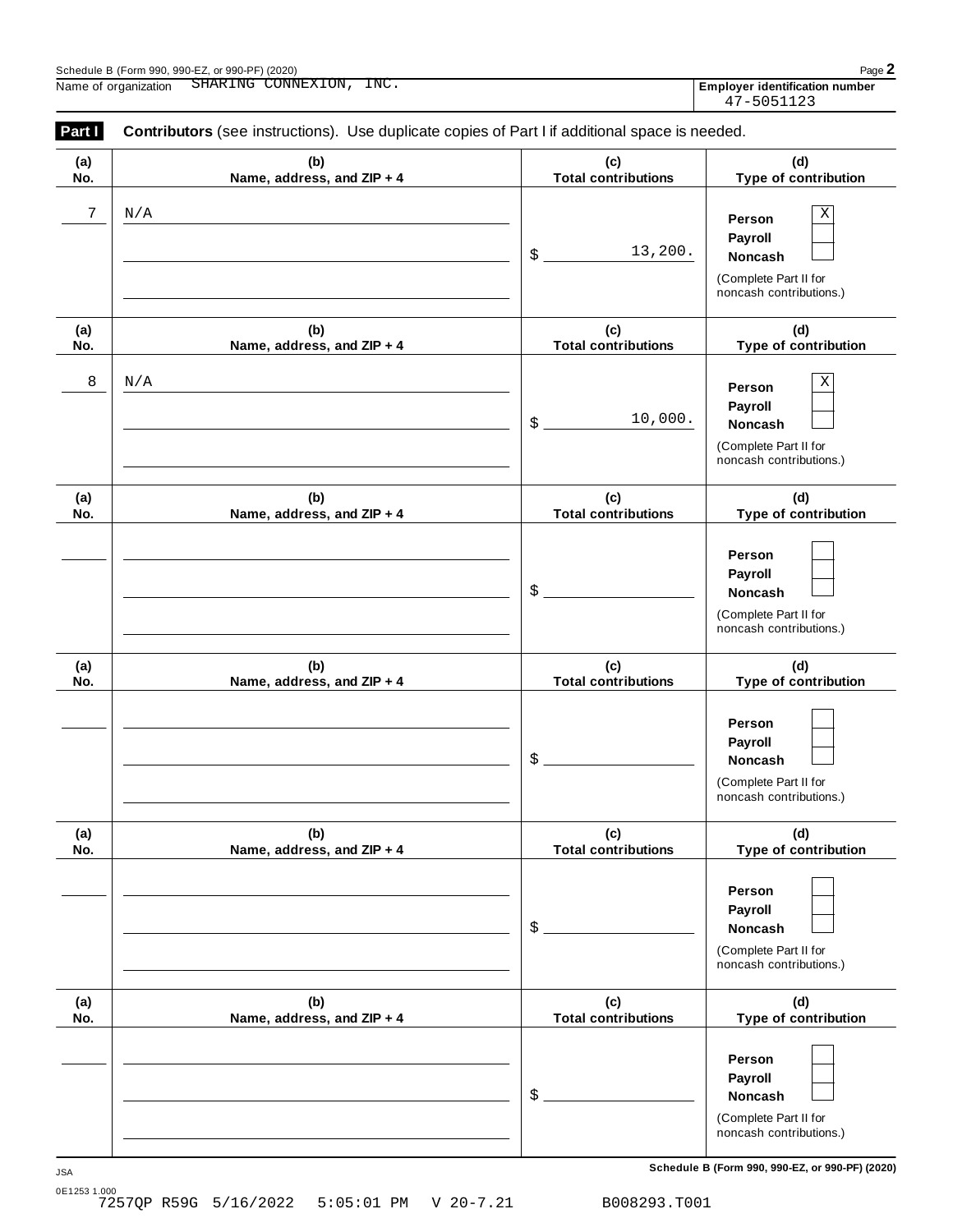| Name of organization | SHARING CONNEXION, INC. |
|----------------------|-------------------------|
|----------------------|-------------------------|

**Employer identification number** 47-5051123

| (a) No.<br>from<br>Part I | (b)<br>Description of noncash property given |             | (c)<br>FMV (or estimate)<br>(See instructions.) |                      |
|---------------------------|----------------------------------------------|-------------|-------------------------------------------------|----------------------|
|                           | PARTIAL DONATION OF LAND AT LOT 61           |             |                                                 |                      |
| 6                         | RIVERDALE AVE, MASSAPEQUA NY 11758           |             |                                                 |                      |
|                           |                                              | $$^{\circ}$ | 15,000.                                         | 01/04/2021           |
| (a) No.<br>from<br>Part I | (b)<br>Description of noncash property given |             | (c)<br>FMV (or estimate)<br>(See instructions.) | (d)<br>Date received |
|                           | PARTIAL DONATION OF REAL ESTATE AT           |             |                                                 |                      |
| 7                         | 119 MAURY LN, SMITHVILLE, TN 37166           |             |                                                 |                      |
|                           |                                              | $$^{\circ}$ | 15,000.                                         | 08/10/2020           |
| (a) No.<br>from<br>Part I | (b)<br>Description of noncash property given |             | (c)<br>FMV (or estimate)<br>(See instructions.) | (d)<br>Date received |
|                           |                                              |             |                                                 |                      |
|                           |                                              |             |                                                 |                      |
|                           |                                              | $\$\$       |                                                 |                      |
| (a) No.<br>from<br>Part I | (b)<br>Description of noncash property given |             | (c)<br>FMV (or estimate)<br>(See instructions.) | (d)<br>Date received |
|                           |                                              |             |                                                 |                      |
|                           |                                              |             |                                                 |                      |
|                           |                                              | \$          |                                                 |                      |
| (a) No.<br>from<br>Part I | (b)<br>Description of noncash property given |             | (c)<br>FMV (or estimate)<br>(See instructions.) | (d)<br>Date received |
|                           |                                              |             |                                                 |                      |
|                           |                                              | \$          |                                                 |                      |
| (a) No.<br>from<br>Part I | (b)<br>Description of noncash property given |             | (c)<br>FMV (or estimate)<br>(See instructions.) | (d)<br>Date received |
|                           |                                              |             |                                                 |                      |
|                           |                                              |             |                                                 |                      |
|                           |                                              | \$          |                                                 |                      |

**Schedule B (Form 990, 990-EZ, or 990-PF) (2020)** JSA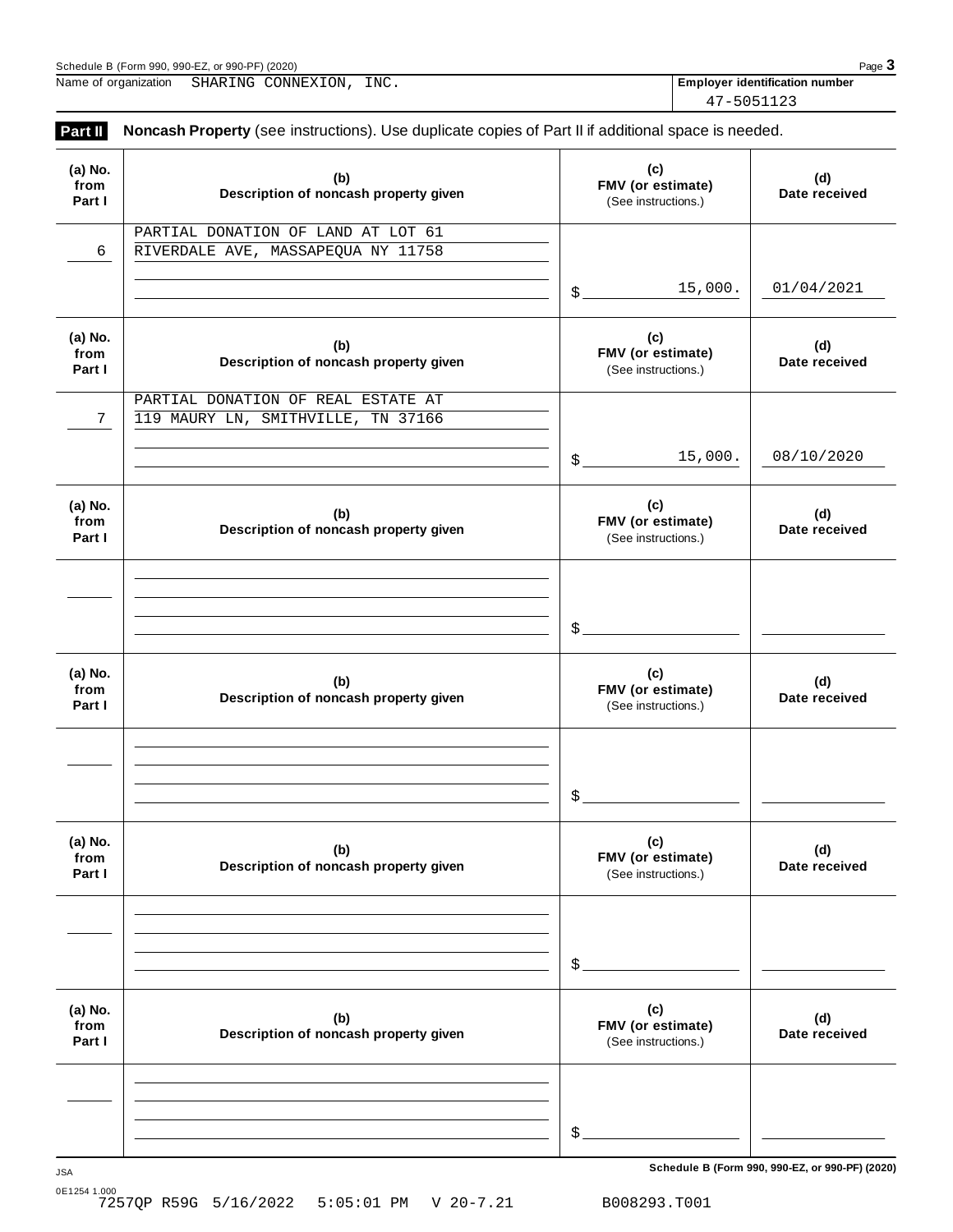| Part III                   | Name of organization SHARING CONNEXION, INC.<br>Exclusively religious, charitable, etc., contributions to organizations described in section 501(c)(7), (8), or                        |                      | <b>Employer identification number</b><br>47-5051123                                                                                                                                                                                           |
|----------------------------|----------------------------------------------------------------------------------------------------------------------------------------------------------------------------------------|----------------------|-----------------------------------------------------------------------------------------------------------------------------------------------------------------------------------------------------------------------------------------------|
|                            | contributions of \$1,000 or less for the year. (Enter this information once. See instructions.) $\triangleright$ \$<br>Use duplicate copies of Part III if additional space is needed. |                      | (10) that total more than \$1,000 for the year from any one contributor. Complete columns (a) through (e) and<br>the following line entry. For organizations completing Part III, enter the total of exclusively religious, charitable, etc., |
| (a) No.<br>from<br>Part I  | (b) Purpose of gift                                                                                                                                                                    | (c) Use of gift      | (d) Description of how gift is held                                                                                                                                                                                                           |
|                            |                                                                                                                                                                                        | (e) Transfer of gift |                                                                                                                                                                                                                                               |
|                            | Transferee's name, address, and ZIP + 4                                                                                                                                                |                      | Relationship of transferor to transferee                                                                                                                                                                                                      |
| (a) No.<br>from<br>Part I  | (b) Purpose of gift                                                                                                                                                                    | (c) Use of gift      | (d) Description of how gift is held                                                                                                                                                                                                           |
|                            | Transferee's name, address, and ZIP + 4                                                                                                                                                | (e) Transfer of gift | Relationship of transferor to transferee                                                                                                                                                                                                      |
|                            |                                                                                                                                                                                        |                      |                                                                                                                                                                                                                                               |
| (a) No.<br>from<br>Part I  | (b) Purpose of gift                                                                                                                                                                    | (c) Use of gift      | (d) Description of how gift is held                                                                                                                                                                                                           |
|                            |                                                                                                                                                                                        | (e) Transfer of gift |                                                                                                                                                                                                                                               |
|                            | Transferee's name, address, and ZIP + 4                                                                                                                                                |                      | Relationship of transferor to transferee                                                                                                                                                                                                      |
| (a) No.<br>`from<br>Part I | (b) Purpose of gift                                                                                                                                                                    | (c) Use of gift      | (d) Description of how gift is held                                                                                                                                                                                                           |
|                            |                                                                                                                                                                                        | (e) Transfer of gift |                                                                                                                                                                                                                                               |
|                            | Transferee's name, address, and ZIP + 4                                                                                                                                                |                      | Relationship of transferor to transferee                                                                                                                                                                                                      |
|                            |                                                                                                                                                                                        |                      |                                                                                                                                                                                                                                               |

0E1255 1.000 7257QP R59G 5/16/2022 5:05:01 PM V 20-7.21 B008293.T001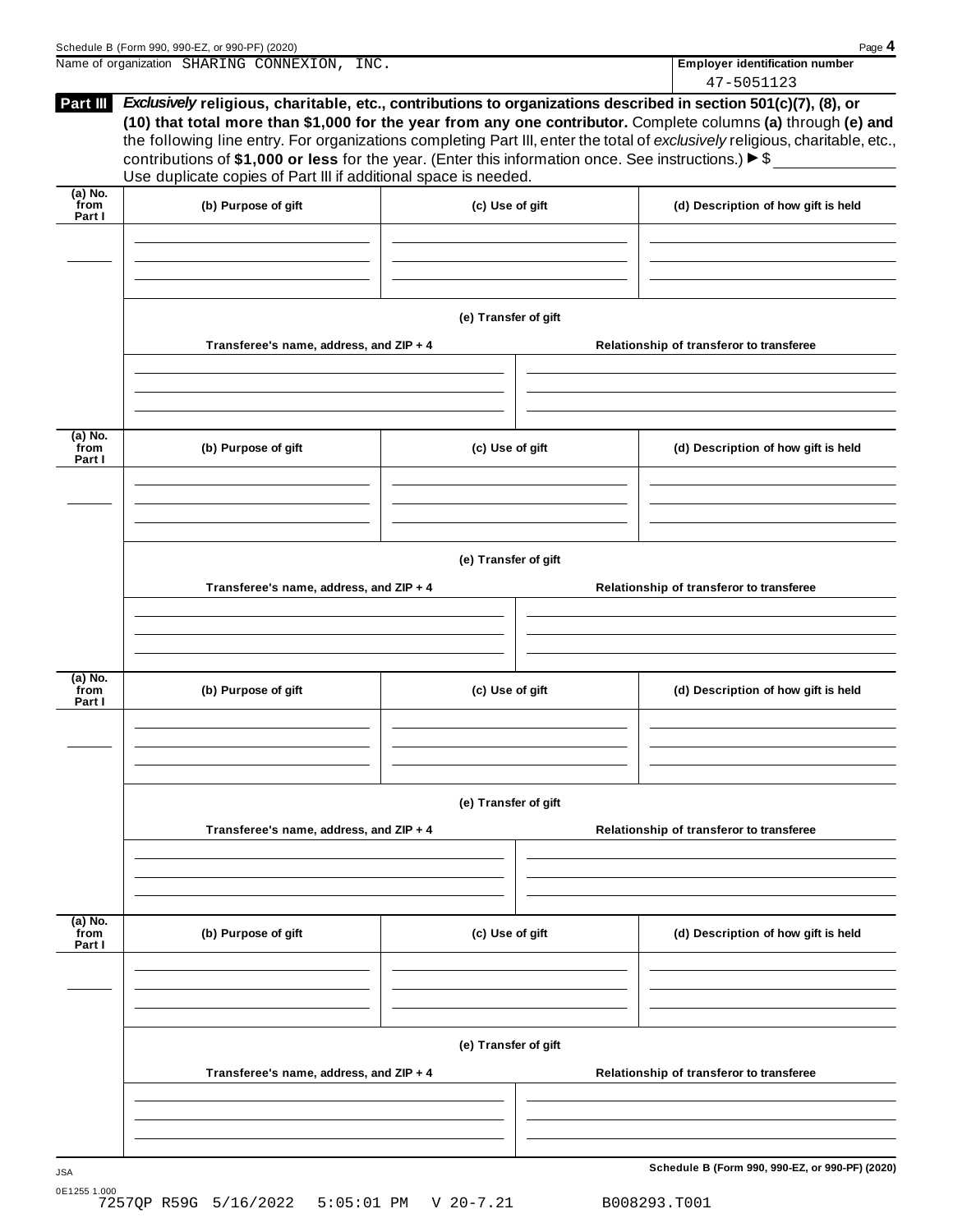| <b>SCHEDULE D</b> |  |
|-------------------|--|
| (Form 990)        |  |

# SCHEDULE D<br>
Supplemental Financial Statements<br>
Form 990) Part IV, line 6, 7, 8, 9, 10, 11a, 11b, 11c, 11d, 11e, 11f, 12a, or 12b.

|                                 |                            |                                                                                                                                                                                                                                                                                                                                  | Part IV, line 6, 7, 8, 9, 10, 11a, 11b, 11c, 11d, 11e, 11f, 12a, or 12b.                      |                                                    |                                            |           |
|---------------------------------|----------------------------|----------------------------------------------------------------------------------------------------------------------------------------------------------------------------------------------------------------------------------------------------------------------------------------------------------------------------------|-----------------------------------------------------------------------------------------------|----------------------------------------------------|--------------------------------------------|-----------|
|                                 | Department of the Treasury |                                                                                                                                                                                                                                                                                                                                  | Attach to Form 990.<br>Go to www.irs.gov/Form990 for instructions and the latest information. |                                                    | <b>Open to Public</b><br><b>Inspection</b> |           |
| <b>Internal Revenue Service</b> | Name of the organization   |                                                                                                                                                                                                                                                                                                                                  |                                                                                               | <b>Employer identification number</b>              |                                            |           |
|                                 | SHARING CONNEXION, INC.    |                                                                                                                                                                                                                                                                                                                                  |                                                                                               | 47-5051123                                         |                                            |           |
| Part I                          |                            | Organizations Maintaining Donor Advised Funds or Other Similar Funds or Accounts.                                                                                                                                                                                                                                                |                                                                                               |                                                    |                                            |           |
|                                 |                            | Complete if the organization answered "Yes" on Form 990, Part IV, line 6.                                                                                                                                                                                                                                                        |                                                                                               |                                                    |                                            |           |
|                                 |                            |                                                                                                                                                                                                                                                                                                                                  | (a) Donor advised funds                                                                       |                                                    | (b) Funds and other accounts               |           |
|                                 |                            | Total number at end of year entitled as a set of the set of the set of the set of the set of the set of the set of the set of the set of the set of the set of the set of the set of the set of the set of the set of the set                                                                                                    |                                                                                               |                                                    |                                            |           |
|                                 |                            | Aggregate value of contributions to (during year)                                                                                                                                                                                                                                                                                |                                                                                               |                                                    |                                            |           |
|                                 |                            | Aggregate value of grants from (during year)                                                                                                                                                                                                                                                                                     |                                                                                               |                                                    |                                            |           |
|                                 |                            | Aggregate value at end of year                                                                                                                                                                                                                                                                                                   |                                                                                               |                                                    |                                            |           |
|                                 |                            | Did the organization inform all donors and donor advisors in writing that the assets held in donor advised                                                                                                                                                                                                                       |                                                                                               |                                                    |                                            |           |
|                                 |                            | funds are the organization's property, subject to the organization's exclusive legal control?                                                                                                                                                                                                                                    |                                                                                               |                                                    | Yes                                        | <b>No</b> |
|                                 |                            | Did the organization inform all grantees, donors, and donor advisors in writing that grant funds can be used                                                                                                                                                                                                                     |                                                                                               |                                                    |                                            |           |
|                                 |                            | only for charitable purposes and not for the benefit of the donor or donor advisor, or for any other purpose                                                                                                                                                                                                                     |                                                                                               |                                                    |                                            |           |
|                                 |                            |                                                                                                                                                                                                                                                                                                                                  |                                                                                               |                                                    | <b>Yes</b>                                 | No        |
| Part II                         |                            | <b>Conservation Easements.</b>                                                                                                                                                                                                                                                                                                   |                                                                                               |                                                    |                                            |           |
|                                 |                            | Complete if the organization answered "Yes" on Form 990, Part IV, line 7.                                                                                                                                                                                                                                                        |                                                                                               |                                                    |                                            |           |
|                                 |                            | Purpose(s) of conservation easements held by the organization (check all that apply).                                                                                                                                                                                                                                            |                                                                                               |                                                    |                                            |           |
|                                 |                            | Preservation of land for public use (for example, recreation or education)                                                                                                                                                                                                                                                       |                                                                                               | Preservation of a historically important land area |                                            |           |
|                                 |                            | Protection of natural habitat                                                                                                                                                                                                                                                                                                    |                                                                                               | Preservation of a certified historic structure     |                                            |           |
|                                 |                            | Preservation of open space                                                                                                                                                                                                                                                                                                       |                                                                                               |                                                    |                                            |           |
|                                 |                            | Complete lines 2a through 2d if the organization held a qualified conservation contribution in the form of a conservation                                                                                                                                                                                                        |                                                                                               |                                                    |                                            |           |
|                                 |                            | easement on the last day of the tax year.                                                                                                                                                                                                                                                                                        |                                                                                               |                                                    | Held at the End of the Tax Year            |           |
|                                 |                            |                                                                                                                                                                                                                                                                                                                                  |                                                                                               | 2a                                                 |                                            |           |
|                                 |                            | Total acreage restricted by conservation easements                                                                                                                                                                                                                                                                               |                                                                                               | 2b                                                 |                                            |           |
| c                               |                            | Number of conservation easements on a certified historic structure included in (a)                                                                                                                                                                                                                                               |                                                                                               | 2c                                                 |                                            |           |
| d                               |                            | Number of conservation easements included in (c) acquired after 7/25/06, and not on a                                                                                                                                                                                                                                            |                                                                                               |                                                    |                                            |           |
|                                 |                            | historic structure listed in the National Register                                                                                                                                                                                                                                                                               |                                                                                               | 2d                                                 |                                            |           |
|                                 |                            | Number of conservation easements modified, transferred, released, extinguished, or terminated by the organization during the                                                                                                                                                                                                     |                                                                                               |                                                    |                                            |           |
| tax year $\blacktriangleright$  |                            |                                                                                                                                                                                                                                                                                                                                  |                                                                                               |                                                    |                                            |           |
|                                 |                            | Number of states where property subject to conservation easement is located ▶ __________                                                                                                                                                                                                                                         |                                                                                               |                                                    |                                            |           |
|                                 |                            | Does the organization have a written policy regarding the periodic monitoring, inspection, handling of                                                                                                                                                                                                                           |                                                                                               |                                                    |                                            |           |
|                                 |                            | violations, and enforcement of the conservation easements it holds?<br>Staff and volunteer hours devoted to monitoring, inspecting, handling of violations, and enforcing conservation easements during the year                                                                                                                 |                                                                                               |                                                    | <b>Yes</b>                                 | <b>No</b> |
|                                 |                            |                                                                                                                                                                                                                                                                                                                                  |                                                                                               |                                                    |                                            |           |
|                                 |                            | Amount of expenses incurred in monitoring, inspecting, handling of violations, and enforcing conservation easements during the year                                                                                                                                                                                              |                                                                                               |                                                    |                                            |           |
| $\triangleright$ s $\perp$      |                            |                                                                                                                                                                                                                                                                                                                                  |                                                                                               |                                                    |                                            |           |
|                                 |                            | Does each conservation easement reported on line 2(d) above satisfy the requirements of section 170(h)(4)(B)(i)                                                                                                                                                                                                                  |                                                                                               |                                                    |                                            |           |
|                                 |                            |                                                                                                                                                                                                                                                                                                                                  |                                                                                               |                                                    | <b>Yes</b>                                 | <b>No</b> |
|                                 |                            | In Part XIII, describe how the organization reports conservation easements in its revenue and expense statement and                                                                                                                                                                                                              |                                                                                               |                                                    |                                            |           |
|                                 |                            | balance sheet, and include, if applicable, the text of the footnote to the organization's financial statements that describes the                                                                                                                                                                                                |                                                                                               |                                                    |                                            |           |
|                                 |                            | organization's accounting for conservation easements.                                                                                                                                                                                                                                                                            |                                                                                               |                                                    |                                            |           |
| Part III                        |                            | Organizations Maintaining Collections of Art, Historical Treasures, or Other Similar Assets.                                                                                                                                                                                                                                     |                                                                                               |                                                    |                                            |           |
|                                 |                            | Complete if the organization answered "Yes" on Form 990, Part IV, line 8.                                                                                                                                                                                                                                                        |                                                                                               |                                                    |                                            |           |
| 1а                              |                            | If the organization elected, as permitted under FASB ASC 958, not to report in its revenue statement and balance sheet works<br>of art, historical treasures, or other similar assets held for public exhibition, education, or r                                                                                                |                                                                                               |                                                    |                                            |           |
|                                 |                            | service, provide in Part XIII the text of the footnote to its financial statements that describes these items.                                                                                                                                                                                                                   |                                                                                               |                                                    |                                            |           |
| b                               |                            | If the organization elected, as permitted under FASB ASC 958, to report in its revenue statement and balance sheet works of<br>art, historical treasures, or other similar assets held for public exhibition, education, or research in furtherance of public service,<br>provide the following amounts relating to these items: |                                                                                               |                                                    |                                            |           |
|                                 |                            |                                                                                                                                                                                                                                                                                                                                  |                                                                                               |                                                    |                                            |           |
|                                 |                            |                                                                                                                                                                                                                                                                                                                                  |                                                                                               |                                                    |                                            |           |
|                                 |                            | If the organization received or held works of art, historical treasures, or other similar assets for financial gain, provide the                                                                                                                                                                                                 |                                                                                               |                                                    |                                            |           |
|                                 |                            | following amounts required to be reported under FASB ASC 958 relating to these items:                                                                                                                                                                                                                                            |                                                                                               |                                                    |                                            |           |
|                                 |                            |                                                                                                                                                                                                                                                                                                                                  |                                                                                               |                                                    |                                            |           |
|                                 |                            |                                                                                                                                                                                                                                                                                                                                  |                                                                                               |                                                    |                                            |           |
| а<br>b                          |                            |                                                                                                                                                                                                                                                                                                                                  |                                                                                               | $\blacktriangleright$ \$                           |                                            |           |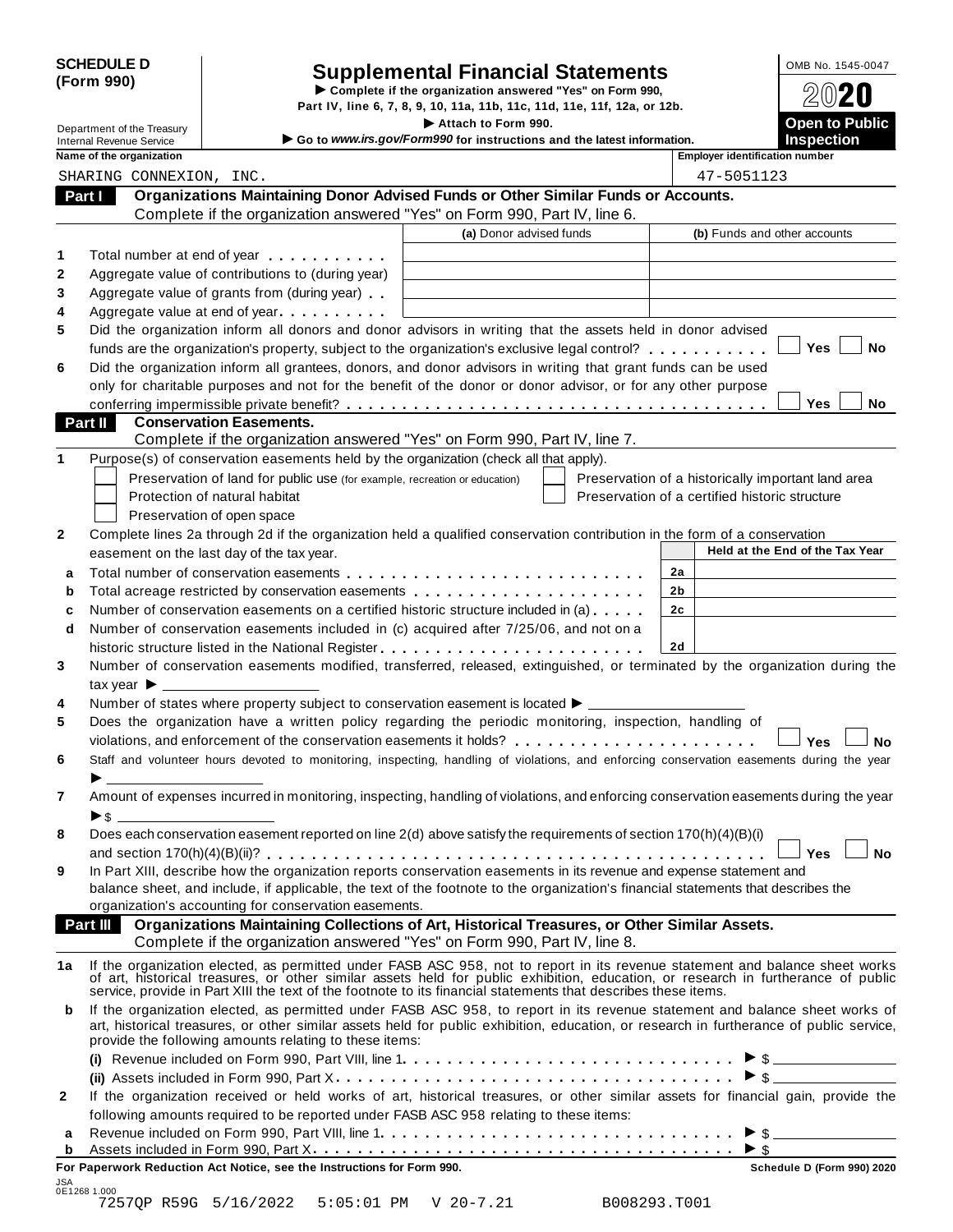| Part III Organizations Maintaining Collections of Art, Historical Treasures, or Other Similar Assets (continued)<br>Using the organization's acquisition, accession, and other records, check any of the following that make significant use of its<br>3<br>collection items (check all that apply):<br>Public exhibition<br>Loan or exchange program<br>a<br>d<br>Scholarly research<br>b<br>e<br>Preservation for future generations<br>c<br>Provide a description of the organization's collections and explain how they further the organization's exempt purpose in Part<br>4<br>XIII.<br>During the year, did the organization solicit or receive donations of art, historical treasures, or other similar<br>5<br>assets to be sold to raise funds rather than to be maintained as part of the organization's collection?<br><b>Yes</b><br>No<br><b>Escrow and Custodial Arrangements.</b><br><b>Part IV</b><br>Complete if the organization answered "Yes" on Form 990, Part IV, line 9, or reported an amount on Form<br>990, Part X, line 21.<br>1a Is the organization an agent, trustee, custodian or other intermediary for contributions or other assets not<br>Yes<br>No<br>If "Yes," explain the arrangement in Part XIII and complete the following table:<br>b<br>Amount<br>Beginning balance enterpreteration of the contract of the contract of the contract of the contract of the contr<br>c<br>1с<br>1d<br>d<br>e<br>1е<br>f<br>1f<br>2a Did the organization include an amount on Form 990, Part X, line 21, for escrow or custodial account liability?<br>Yes<br>No<br><b>b</b> If "Yes," explain the arrangement in Part XIII. Check here if the explanation has been provided on Part XIII<br><b>Endowment Funds.</b><br>Part V<br>Complete if the organization answered "Yes" on Form 990, Part IV, line 10.<br>(c) Two years back<br>(d) Three years back<br>(e) Four years back<br>(a) Current year<br>(b) Prior year<br>Beginning of year balance $\qquad \qquad \downarrow$<br>1a<br>Contributions<br>b<br>Net investment earnings, gains,<br>С<br>and losses<br>Grants or scholarships<br>d<br>Other expenditures for facilities<br>е<br>and programs $\ldots \ldots \ldots$<br>Administrative expenses<br>f<br>End of year balance $\ldots$<br>g<br>Provide the estimated percentage of the current year end balance (line 1g, column (a)) held as:<br>2<br>Board designated or quasi-endowment ><br>%<br>а<br>Permanent endowment ▶<br>%<br>b<br>$\frac{0}{0}$<br>Term endowment ▶<br>c<br>The percentages on lines 2a, 2b, and 2c should equal 100%.<br>3a Are there endowment funds not in the possession of the organization that are held and administered for the<br><b>Yes</b><br>No<br>organization by:<br>3a(i)<br> 3a(ii) <br>If "Yes" on line 3a(ii), are the related organizations listed as required on Schedule R?<br>3b<br>b<br>Describe in Part XIII the intended uses of the organization's endowment funds.<br>4<br>Land, Buildings, and Equipment.<br><b>Part VI</b><br>Complete if the organization answered "Yes" on Form 990, Part IV, line 11a. See Form 990, Part X, line 10.<br>Description of property<br>(a) Cost or other basis<br>(b) Cost or other basis<br>(c) Accumulated<br>(d) Book value<br>(investment)<br>(other)<br>depreciation<br>38,918.<br>38,918.<br>1а<br>350,265.<br>349,209.<br>1,056.<br>b<br>Leasehold improvements [19]<br>c<br>Equipment<br>d<br>44,193.<br>44,193.<br>е<br>Total. Add lines 1a through 1e. (Column (d) must equal Form 990, Part X, column (B), line 10c.) $\ldots$ ,<br>432,320.<br>Schedule D (Form 990) 2020 | Schedule D (Form 990) 2020 |  |  |  | Page 2 |
|----------------------------------------------------------------------------------------------------------------------------------------------------------------------------------------------------------------------------------------------------------------------------------------------------------------------------------------------------------------------------------------------------------------------------------------------------------------------------------------------------------------------------------------------------------------------------------------------------------------------------------------------------------------------------------------------------------------------------------------------------------------------------------------------------------------------------------------------------------------------------------------------------------------------------------------------------------------------------------------------------------------------------------------------------------------------------------------------------------------------------------------------------------------------------------------------------------------------------------------------------------------------------------------------------------------------------------------------------------------------------------------------------------------------------------------------------------------------------------------------------------------------------------------------------------------------------------------------------------------------------------------------------------------------------------------------------------------------------------------------------------------------------------------------------------------------------------------------------------------------------------------------------------------------------------------------------------------------------------------------------------------------------------------------------------------------------------------------------------------------------------------------------------------------------------------------------------------------------------------------------------------------------------------------------------------------------------------------------------------------------------------------------------------------------------------------------------------------------------------------------------------------------------------------------------------------------------------------------------------------------------------------------------------------------------------------------------------------------------------------------------------------------------------------------------------------------------------------------------------------------------------------------------------------------------------------------------------------------------------------------------------------------------------------------------------------------------------------------------------------------------------------------------------------------------------------------------------------------------------------------------------------------------------------------------------------------------------------------------------------------------------------------------------------------------------------------------------------------------------------------------------------------------------------------------------------------------------------------------------------|----------------------------|--|--|--|--------|
|                                                                                                                                                                                                                                                                                                                                                                                                                                                                                                                                                                                                                                                                                                                                                                                                                                                                                                                                                                                                                                                                                                                                                                                                                                                                                                                                                                                                                                                                                                                                                                                                                                                                                                                                                                                                                                                                                                                                                                                                                                                                                                                                                                                                                                                                                                                                                                                                                                                                                                                                                                                                                                                                                                                                                                                                                                                                                                                                                                                                                                                                                                                                                                                                                                                                                                                                                                                                                                                                                                                                                                                                                      |                            |  |  |  |        |
|                                                                                                                                                                                                                                                                                                                                                                                                                                                                                                                                                                                                                                                                                                                                                                                                                                                                                                                                                                                                                                                                                                                                                                                                                                                                                                                                                                                                                                                                                                                                                                                                                                                                                                                                                                                                                                                                                                                                                                                                                                                                                                                                                                                                                                                                                                                                                                                                                                                                                                                                                                                                                                                                                                                                                                                                                                                                                                                                                                                                                                                                                                                                                                                                                                                                                                                                                                                                                                                                                                                                                                                                                      |                            |  |  |  |        |
|                                                                                                                                                                                                                                                                                                                                                                                                                                                                                                                                                                                                                                                                                                                                                                                                                                                                                                                                                                                                                                                                                                                                                                                                                                                                                                                                                                                                                                                                                                                                                                                                                                                                                                                                                                                                                                                                                                                                                                                                                                                                                                                                                                                                                                                                                                                                                                                                                                                                                                                                                                                                                                                                                                                                                                                                                                                                                                                                                                                                                                                                                                                                                                                                                                                                                                                                                                                                                                                                                                                                                                                                                      |                            |  |  |  |        |
|                                                                                                                                                                                                                                                                                                                                                                                                                                                                                                                                                                                                                                                                                                                                                                                                                                                                                                                                                                                                                                                                                                                                                                                                                                                                                                                                                                                                                                                                                                                                                                                                                                                                                                                                                                                                                                                                                                                                                                                                                                                                                                                                                                                                                                                                                                                                                                                                                                                                                                                                                                                                                                                                                                                                                                                                                                                                                                                                                                                                                                                                                                                                                                                                                                                                                                                                                                                                                                                                                                                                                                                                                      |                            |  |  |  |        |
|                                                                                                                                                                                                                                                                                                                                                                                                                                                                                                                                                                                                                                                                                                                                                                                                                                                                                                                                                                                                                                                                                                                                                                                                                                                                                                                                                                                                                                                                                                                                                                                                                                                                                                                                                                                                                                                                                                                                                                                                                                                                                                                                                                                                                                                                                                                                                                                                                                                                                                                                                                                                                                                                                                                                                                                                                                                                                                                                                                                                                                                                                                                                                                                                                                                                                                                                                                                                                                                                                                                                                                                                                      |                            |  |  |  |        |
|                                                                                                                                                                                                                                                                                                                                                                                                                                                                                                                                                                                                                                                                                                                                                                                                                                                                                                                                                                                                                                                                                                                                                                                                                                                                                                                                                                                                                                                                                                                                                                                                                                                                                                                                                                                                                                                                                                                                                                                                                                                                                                                                                                                                                                                                                                                                                                                                                                                                                                                                                                                                                                                                                                                                                                                                                                                                                                                                                                                                                                                                                                                                                                                                                                                                                                                                                                                                                                                                                                                                                                                                                      |                            |  |  |  |        |
|                                                                                                                                                                                                                                                                                                                                                                                                                                                                                                                                                                                                                                                                                                                                                                                                                                                                                                                                                                                                                                                                                                                                                                                                                                                                                                                                                                                                                                                                                                                                                                                                                                                                                                                                                                                                                                                                                                                                                                                                                                                                                                                                                                                                                                                                                                                                                                                                                                                                                                                                                                                                                                                                                                                                                                                                                                                                                                                                                                                                                                                                                                                                                                                                                                                                                                                                                                                                                                                                                                                                                                                                                      |                            |  |  |  |        |
|                                                                                                                                                                                                                                                                                                                                                                                                                                                                                                                                                                                                                                                                                                                                                                                                                                                                                                                                                                                                                                                                                                                                                                                                                                                                                                                                                                                                                                                                                                                                                                                                                                                                                                                                                                                                                                                                                                                                                                                                                                                                                                                                                                                                                                                                                                                                                                                                                                                                                                                                                                                                                                                                                                                                                                                                                                                                                                                                                                                                                                                                                                                                                                                                                                                                                                                                                                                                                                                                                                                                                                                                                      |                            |  |  |  |        |
|                                                                                                                                                                                                                                                                                                                                                                                                                                                                                                                                                                                                                                                                                                                                                                                                                                                                                                                                                                                                                                                                                                                                                                                                                                                                                                                                                                                                                                                                                                                                                                                                                                                                                                                                                                                                                                                                                                                                                                                                                                                                                                                                                                                                                                                                                                                                                                                                                                                                                                                                                                                                                                                                                                                                                                                                                                                                                                                                                                                                                                                                                                                                                                                                                                                                                                                                                                                                                                                                                                                                                                                                                      |                            |  |  |  |        |
|                                                                                                                                                                                                                                                                                                                                                                                                                                                                                                                                                                                                                                                                                                                                                                                                                                                                                                                                                                                                                                                                                                                                                                                                                                                                                                                                                                                                                                                                                                                                                                                                                                                                                                                                                                                                                                                                                                                                                                                                                                                                                                                                                                                                                                                                                                                                                                                                                                                                                                                                                                                                                                                                                                                                                                                                                                                                                                                                                                                                                                                                                                                                                                                                                                                                                                                                                                                                                                                                                                                                                                                                                      |                            |  |  |  |        |
|                                                                                                                                                                                                                                                                                                                                                                                                                                                                                                                                                                                                                                                                                                                                                                                                                                                                                                                                                                                                                                                                                                                                                                                                                                                                                                                                                                                                                                                                                                                                                                                                                                                                                                                                                                                                                                                                                                                                                                                                                                                                                                                                                                                                                                                                                                                                                                                                                                                                                                                                                                                                                                                                                                                                                                                                                                                                                                                                                                                                                                                                                                                                                                                                                                                                                                                                                                                                                                                                                                                                                                                                                      |                            |  |  |  |        |
|                                                                                                                                                                                                                                                                                                                                                                                                                                                                                                                                                                                                                                                                                                                                                                                                                                                                                                                                                                                                                                                                                                                                                                                                                                                                                                                                                                                                                                                                                                                                                                                                                                                                                                                                                                                                                                                                                                                                                                                                                                                                                                                                                                                                                                                                                                                                                                                                                                                                                                                                                                                                                                                                                                                                                                                                                                                                                                                                                                                                                                                                                                                                                                                                                                                                                                                                                                                                                                                                                                                                                                                                                      |                            |  |  |  |        |
|                                                                                                                                                                                                                                                                                                                                                                                                                                                                                                                                                                                                                                                                                                                                                                                                                                                                                                                                                                                                                                                                                                                                                                                                                                                                                                                                                                                                                                                                                                                                                                                                                                                                                                                                                                                                                                                                                                                                                                                                                                                                                                                                                                                                                                                                                                                                                                                                                                                                                                                                                                                                                                                                                                                                                                                                                                                                                                                                                                                                                                                                                                                                                                                                                                                                                                                                                                                                                                                                                                                                                                                                                      |                            |  |  |  |        |
|                                                                                                                                                                                                                                                                                                                                                                                                                                                                                                                                                                                                                                                                                                                                                                                                                                                                                                                                                                                                                                                                                                                                                                                                                                                                                                                                                                                                                                                                                                                                                                                                                                                                                                                                                                                                                                                                                                                                                                                                                                                                                                                                                                                                                                                                                                                                                                                                                                                                                                                                                                                                                                                                                                                                                                                                                                                                                                                                                                                                                                                                                                                                                                                                                                                                                                                                                                                                                                                                                                                                                                                                                      |                            |  |  |  |        |
|                                                                                                                                                                                                                                                                                                                                                                                                                                                                                                                                                                                                                                                                                                                                                                                                                                                                                                                                                                                                                                                                                                                                                                                                                                                                                                                                                                                                                                                                                                                                                                                                                                                                                                                                                                                                                                                                                                                                                                                                                                                                                                                                                                                                                                                                                                                                                                                                                                                                                                                                                                                                                                                                                                                                                                                                                                                                                                                                                                                                                                                                                                                                                                                                                                                                                                                                                                                                                                                                                                                                                                                                                      |                            |  |  |  |        |
|                                                                                                                                                                                                                                                                                                                                                                                                                                                                                                                                                                                                                                                                                                                                                                                                                                                                                                                                                                                                                                                                                                                                                                                                                                                                                                                                                                                                                                                                                                                                                                                                                                                                                                                                                                                                                                                                                                                                                                                                                                                                                                                                                                                                                                                                                                                                                                                                                                                                                                                                                                                                                                                                                                                                                                                                                                                                                                                                                                                                                                                                                                                                                                                                                                                                                                                                                                                                                                                                                                                                                                                                                      |                            |  |  |  |        |
|                                                                                                                                                                                                                                                                                                                                                                                                                                                                                                                                                                                                                                                                                                                                                                                                                                                                                                                                                                                                                                                                                                                                                                                                                                                                                                                                                                                                                                                                                                                                                                                                                                                                                                                                                                                                                                                                                                                                                                                                                                                                                                                                                                                                                                                                                                                                                                                                                                                                                                                                                                                                                                                                                                                                                                                                                                                                                                                                                                                                                                                                                                                                                                                                                                                                                                                                                                                                                                                                                                                                                                                                                      |                            |  |  |  |        |
|                                                                                                                                                                                                                                                                                                                                                                                                                                                                                                                                                                                                                                                                                                                                                                                                                                                                                                                                                                                                                                                                                                                                                                                                                                                                                                                                                                                                                                                                                                                                                                                                                                                                                                                                                                                                                                                                                                                                                                                                                                                                                                                                                                                                                                                                                                                                                                                                                                                                                                                                                                                                                                                                                                                                                                                                                                                                                                                                                                                                                                                                                                                                                                                                                                                                                                                                                                                                                                                                                                                                                                                                                      |                            |  |  |  |        |
|                                                                                                                                                                                                                                                                                                                                                                                                                                                                                                                                                                                                                                                                                                                                                                                                                                                                                                                                                                                                                                                                                                                                                                                                                                                                                                                                                                                                                                                                                                                                                                                                                                                                                                                                                                                                                                                                                                                                                                                                                                                                                                                                                                                                                                                                                                                                                                                                                                                                                                                                                                                                                                                                                                                                                                                                                                                                                                                                                                                                                                                                                                                                                                                                                                                                                                                                                                                                                                                                                                                                                                                                                      |                            |  |  |  |        |
|                                                                                                                                                                                                                                                                                                                                                                                                                                                                                                                                                                                                                                                                                                                                                                                                                                                                                                                                                                                                                                                                                                                                                                                                                                                                                                                                                                                                                                                                                                                                                                                                                                                                                                                                                                                                                                                                                                                                                                                                                                                                                                                                                                                                                                                                                                                                                                                                                                                                                                                                                                                                                                                                                                                                                                                                                                                                                                                                                                                                                                                                                                                                                                                                                                                                                                                                                                                                                                                                                                                                                                                                                      |                            |  |  |  |        |
|                                                                                                                                                                                                                                                                                                                                                                                                                                                                                                                                                                                                                                                                                                                                                                                                                                                                                                                                                                                                                                                                                                                                                                                                                                                                                                                                                                                                                                                                                                                                                                                                                                                                                                                                                                                                                                                                                                                                                                                                                                                                                                                                                                                                                                                                                                                                                                                                                                                                                                                                                                                                                                                                                                                                                                                                                                                                                                                                                                                                                                                                                                                                                                                                                                                                                                                                                                                                                                                                                                                                                                                                                      |                            |  |  |  |        |
|                                                                                                                                                                                                                                                                                                                                                                                                                                                                                                                                                                                                                                                                                                                                                                                                                                                                                                                                                                                                                                                                                                                                                                                                                                                                                                                                                                                                                                                                                                                                                                                                                                                                                                                                                                                                                                                                                                                                                                                                                                                                                                                                                                                                                                                                                                                                                                                                                                                                                                                                                                                                                                                                                                                                                                                                                                                                                                                                                                                                                                                                                                                                                                                                                                                                                                                                                                                                                                                                                                                                                                                                                      |                            |  |  |  |        |
|                                                                                                                                                                                                                                                                                                                                                                                                                                                                                                                                                                                                                                                                                                                                                                                                                                                                                                                                                                                                                                                                                                                                                                                                                                                                                                                                                                                                                                                                                                                                                                                                                                                                                                                                                                                                                                                                                                                                                                                                                                                                                                                                                                                                                                                                                                                                                                                                                                                                                                                                                                                                                                                                                                                                                                                                                                                                                                                                                                                                                                                                                                                                                                                                                                                                                                                                                                                                                                                                                                                                                                                                                      |                            |  |  |  |        |
|                                                                                                                                                                                                                                                                                                                                                                                                                                                                                                                                                                                                                                                                                                                                                                                                                                                                                                                                                                                                                                                                                                                                                                                                                                                                                                                                                                                                                                                                                                                                                                                                                                                                                                                                                                                                                                                                                                                                                                                                                                                                                                                                                                                                                                                                                                                                                                                                                                                                                                                                                                                                                                                                                                                                                                                                                                                                                                                                                                                                                                                                                                                                                                                                                                                                                                                                                                                                                                                                                                                                                                                                                      |                            |  |  |  |        |
|                                                                                                                                                                                                                                                                                                                                                                                                                                                                                                                                                                                                                                                                                                                                                                                                                                                                                                                                                                                                                                                                                                                                                                                                                                                                                                                                                                                                                                                                                                                                                                                                                                                                                                                                                                                                                                                                                                                                                                                                                                                                                                                                                                                                                                                                                                                                                                                                                                                                                                                                                                                                                                                                                                                                                                                                                                                                                                                                                                                                                                                                                                                                                                                                                                                                                                                                                                                                                                                                                                                                                                                                                      |                            |  |  |  |        |
|                                                                                                                                                                                                                                                                                                                                                                                                                                                                                                                                                                                                                                                                                                                                                                                                                                                                                                                                                                                                                                                                                                                                                                                                                                                                                                                                                                                                                                                                                                                                                                                                                                                                                                                                                                                                                                                                                                                                                                                                                                                                                                                                                                                                                                                                                                                                                                                                                                                                                                                                                                                                                                                                                                                                                                                                                                                                                                                                                                                                                                                                                                                                                                                                                                                                                                                                                                                                                                                                                                                                                                                                                      |                            |  |  |  |        |
|                                                                                                                                                                                                                                                                                                                                                                                                                                                                                                                                                                                                                                                                                                                                                                                                                                                                                                                                                                                                                                                                                                                                                                                                                                                                                                                                                                                                                                                                                                                                                                                                                                                                                                                                                                                                                                                                                                                                                                                                                                                                                                                                                                                                                                                                                                                                                                                                                                                                                                                                                                                                                                                                                                                                                                                                                                                                                                                                                                                                                                                                                                                                                                                                                                                                                                                                                                                                                                                                                                                                                                                                                      |                            |  |  |  |        |
|                                                                                                                                                                                                                                                                                                                                                                                                                                                                                                                                                                                                                                                                                                                                                                                                                                                                                                                                                                                                                                                                                                                                                                                                                                                                                                                                                                                                                                                                                                                                                                                                                                                                                                                                                                                                                                                                                                                                                                                                                                                                                                                                                                                                                                                                                                                                                                                                                                                                                                                                                                                                                                                                                                                                                                                                                                                                                                                                                                                                                                                                                                                                                                                                                                                                                                                                                                                                                                                                                                                                                                                                                      |                            |  |  |  |        |
|                                                                                                                                                                                                                                                                                                                                                                                                                                                                                                                                                                                                                                                                                                                                                                                                                                                                                                                                                                                                                                                                                                                                                                                                                                                                                                                                                                                                                                                                                                                                                                                                                                                                                                                                                                                                                                                                                                                                                                                                                                                                                                                                                                                                                                                                                                                                                                                                                                                                                                                                                                                                                                                                                                                                                                                                                                                                                                                                                                                                                                                                                                                                                                                                                                                                                                                                                                                                                                                                                                                                                                                                                      |                            |  |  |  |        |
|                                                                                                                                                                                                                                                                                                                                                                                                                                                                                                                                                                                                                                                                                                                                                                                                                                                                                                                                                                                                                                                                                                                                                                                                                                                                                                                                                                                                                                                                                                                                                                                                                                                                                                                                                                                                                                                                                                                                                                                                                                                                                                                                                                                                                                                                                                                                                                                                                                                                                                                                                                                                                                                                                                                                                                                                                                                                                                                                                                                                                                                                                                                                                                                                                                                                                                                                                                                                                                                                                                                                                                                                                      |                            |  |  |  |        |
|                                                                                                                                                                                                                                                                                                                                                                                                                                                                                                                                                                                                                                                                                                                                                                                                                                                                                                                                                                                                                                                                                                                                                                                                                                                                                                                                                                                                                                                                                                                                                                                                                                                                                                                                                                                                                                                                                                                                                                                                                                                                                                                                                                                                                                                                                                                                                                                                                                                                                                                                                                                                                                                                                                                                                                                                                                                                                                                                                                                                                                                                                                                                                                                                                                                                                                                                                                                                                                                                                                                                                                                                                      |                            |  |  |  |        |
|                                                                                                                                                                                                                                                                                                                                                                                                                                                                                                                                                                                                                                                                                                                                                                                                                                                                                                                                                                                                                                                                                                                                                                                                                                                                                                                                                                                                                                                                                                                                                                                                                                                                                                                                                                                                                                                                                                                                                                                                                                                                                                                                                                                                                                                                                                                                                                                                                                                                                                                                                                                                                                                                                                                                                                                                                                                                                                                                                                                                                                                                                                                                                                                                                                                                                                                                                                                                                                                                                                                                                                                                                      |                            |  |  |  |        |
|                                                                                                                                                                                                                                                                                                                                                                                                                                                                                                                                                                                                                                                                                                                                                                                                                                                                                                                                                                                                                                                                                                                                                                                                                                                                                                                                                                                                                                                                                                                                                                                                                                                                                                                                                                                                                                                                                                                                                                                                                                                                                                                                                                                                                                                                                                                                                                                                                                                                                                                                                                                                                                                                                                                                                                                                                                                                                                                                                                                                                                                                                                                                                                                                                                                                                                                                                                                                                                                                                                                                                                                                                      |                            |  |  |  |        |
|                                                                                                                                                                                                                                                                                                                                                                                                                                                                                                                                                                                                                                                                                                                                                                                                                                                                                                                                                                                                                                                                                                                                                                                                                                                                                                                                                                                                                                                                                                                                                                                                                                                                                                                                                                                                                                                                                                                                                                                                                                                                                                                                                                                                                                                                                                                                                                                                                                                                                                                                                                                                                                                                                                                                                                                                                                                                                                                                                                                                                                                                                                                                                                                                                                                                                                                                                                                                                                                                                                                                                                                                                      |                            |  |  |  |        |
|                                                                                                                                                                                                                                                                                                                                                                                                                                                                                                                                                                                                                                                                                                                                                                                                                                                                                                                                                                                                                                                                                                                                                                                                                                                                                                                                                                                                                                                                                                                                                                                                                                                                                                                                                                                                                                                                                                                                                                                                                                                                                                                                                                                                                                                                                                                                                                                                                                                                                                                                                                                                                                                                                                                                                                                                                                                                                                                                                                                                                                                                                                                                                                                                                                                                                                                                                                                                                                                                                                                                                                                                                      |                            |  |  |  |        |
|                                                                                                                                                                                                                                                                                                                                                                                                                                                                                                                                                                                                                                                                                                                                                                                                                                                                                                                                                                                                                                                                                                                                                                                                                                                                                                                                                                                                                                                                                                                                                                                                                                                                                                                                                                                                                                                                                                                                                                                                                                                                                                                                                                                                                                                                                                                                                                                                                                                                                                                                                                                                                                                                                                                                                                                                                                                                                                                                                                                                                                                                                                                                                                                                                                                                                                                                                                                                                                                                                                                                                                                                                      |                            |  |  |  |        |
|                                                                                                                                                                                                                                                                                                                                                                                                                                                                                                                                                                                                                                                                                                                                                                                                                                                                                                                                                                                                                                                                                                                                                                                                                                                                                                                                                                                                                                                                                                                                                                                                                                                                                                                                                                                                                                                                                                                                                                                                                                                                                                                                                                                                                                                                                                                                                                                                                                                                                                                                                                                                                                                                                                                                                                                                                                                                                                                                                                                                                                                                                                                                                                                                                                                                                                                                                                                                                                                                                                                                                                                                                      |                            |  |  |  |        |
|                                                                                                                                                                                                                                                                                                                                                                                                                                                                                                                                                                                                                                                                                                                                                                                                                                                                                                                                                                                                                                                                                                                                                                                                                                                                                                                                                                                                                                                                                                                                                                                                                                                                                                                                                                                                                                                                                                                                                                                                                                                                                                                                                                                                                                                                                                                                                                                                                                                                                                                                                                                                                                                                                                                                                                                                                                                                                                                                                                                                                                                                                                                                                                                                                                                                                                                                                                                                                                                                                                                                                                                                                      |                            |  |  |  |        |
|                                                                                                                                                                                                                                                                                                                                                                                                                                                                                                                                                                                                                                                                                                                                                                                                                                                                                                                                                                                                                                                                                                                                                                                                                                                                                                                                                                                                                                                                                                                                                                                                                                                                                                                                                                                                                                                                                                                                                                                                                                                                                                                                                                                                                                                                                                                                                                                                                                                                                                                                                                                                                                                                                                                                                                                                                                                                                                                                                                                                                                                                                                                                                                                                                                                                                                                                                                                                                                                                                                                                                                                                                      |                            |  |  |  |        |
|                                                                                                                                                                                                                                                                                                                                                                                                                                                                                                                                                                                                                                                                                                                                                                                                                                                                                                                                                                                                                                                                                                                                                                                                                                                                                                                                                                                                                                                                                                                                                                                                                                                                                                                                                                                                                                                                                                                                                                                                                                                                                                                                                                                                                                                                                                                                                                                                                                                                                                                                                                                                                                                                                                                                                                                                                                                                                                                                                                                                                                                                                                                                                                                                                                                                                                                                                                                                                                                                                                                                                                                                                      |                            |  |  |  |        |
|                                                                                                                                                                                                                                                                                                                                                                                                                                                                                                                                                                                                                                                                                                                                                                                                                                                                                                                                                                                                                                                                                                                                                                                                                                                                                                                                                                                                                                                                                                                                                                                                                                                                                                                                                                                                                                                                                                                                                                                                                                                                                                                                                                                                                                                                                                                                                                                                                                                                                                                                                                                                                                                                                                                                                                                                                                                                                                                                                                                                                                                                                                                                                                                                                                                                                                                                                                                                                                                                                                                                                                                                                      |                            |  |  |  |        |
|                                                                                                                                                                                                                                                                                                                                                                                                                                                                                                                                                                                                                                                                                                                                                                                                                                                                                                                                                                                                                                                                                                                                                                                                                                                                                                                                                                                                                                                                                                                                                                                                                                                                                                                                                                                                                                                                                                                                                                                                                                                                                                                                                                                                                                                                                                                                                                                                                                                                                                                                                                                                                                                                                                                                                                                                                                                                                                                                                                                                                                                                                                                                                                                                                                                                                                                                                                                                                                                                                                                                                                                                                      |                            |  |  |  |        |
|                                                                                                                                                                                                                                                                                                                                                                                                                                                                                                                                                                                                                                                                                                                                                                                                                                                                                                                                                                                                                                                                                                                                                                                                                                                                                                                                                                                                                                                                                                                                                                                                                                                                                                                                                                                                                                                                                                                                                                                                                                                                                                                                                                                                                                                                                                                                                                                                                                                                                                                                                                                                                                                                                                                                                                                                                                                                                                                                                                                                                                                                                                                                                                                                                                                                                                                                                                                                                                                                                                                                                                                                                      |                            |  |  |  |        |
|                                                                                                                                                                                                                                                                                                                                                                                                                                                                                                                                                                                                                                                                                                                                                                                                                                                                                                                                                                                                                                                                                                                                                                                                                                                                                                                                                                                                                                                                                                                                                                                                                                                                                                                                                                                                                                                                                                                                                                                                                                                                                                                                                                                                                                                                                                                                                                                                                                                                                                                                                                                                                                                                                                                                                                                                                                                                                                                                                                                                                                                                                                                                                                                                                                                                                                                                                                                                                                                                                                                                                                                                                      |                            |  |  |  |        |
|                                                                                                                                                                                                                                                                                                                                                                                                                                                                                                                                                                                                                                                                                                                                                                                                                                                                                                                                                                                                                                                                                                                                                                                                                                                                                                                                                                                                                                                                                                                                                                                                                                                                                                                                                                                                                                                                                                                                                                                                                                                                                                                                                                                                                                                                                                                                                                                                                                                                                                                                                                                                                                                                                                                                                                                                                                                                                                                                                                                                                                                                                                                                                                                                                                                                                                                                                                                                                                                                                                                                                                                                                      |                            |  |  |  |        |
|                                                                                                                                                                                                                                                                                                                                                                                                                                                                                                                                                                                                                                                                                                                                                                                                                                                                                                                                                                                                                                                                                                                                                                                                                                                                                                                                                                                                                                                                                                                                                                                                                                                                                                                                                                                                                                                                                                                                                                                                                                                                                                                                                                                                                                                                                                                                                                                                                                                                                                                                                                                                                                                                                                                                                                                                                                                                                                                                                                                                                                                                                                                                                                                                                                                                                                                                                                                                                                                                                                                                                                                                                      |                            |  |  |  |        |
|                                                                                                                                                                                                                                                                                                                                                                                                                                                                                                                                                                                                                                                                                                                                                                                                                                                                                                                                                                                                                                                                                                                                                                                                                                                                                                                                                                                                                                                                                                                                                                                                                                                                                                                                                                                                                                                                                                                                                                                                                                                                                                                                                                                                                                                                                                                                                                                                                                                                                                                                                                                                                                                                                                                                                                                                                                                                                                                                                                                                                                                                                                                                                                                                                                                                                                                                                                                                                                                                                                                                                                                                                      |                            |  |  |  |        |
|                                                                                                                                                                                                                                                                                                                                                                                                                                                                                                                                                                                                                                                                                                                                                                                                                                                                                                                                                                                                                                                                                                                                                                                                                                                                                                                                                                                                                                                                                                                                                                                                                                                                                                                                                                                                                                                                                                                                                                                                                                                                                                                                                                                                                                                                                                                                                                                                                                                                                                                                                                                                                                                                                                                                                                                                                                                                                                                                                                                                                                                                                                                                                                                                                                                                                                                                                                                                                                                                                                                                                                                                                      |                            |  |  |  |        |
|                                                                                                                                                                                                                                                                                                                                                                                                                                                                                                                                                                                                                                                                                                                                                                                                                                                                                                                                                                                                                                                                                                                                                                                                                                                                                                                                                                                                                                                                                                                                                                                                                                                                                                                                                                                                                                                                                                                                                                                                                                                                                                                                                                                                                                                                                                                                                                                                                                                                                                                                                                                                                                                                                                                                                                                                                                                                                                                                                                                                                                                                                                                                                                                                                                                                                                                                                                                                                                                                                                                                                                                                                      |                            |  |  |  |        |
|                                                                                                                                                                                                                                                                                                                                                                                                                                                                                                                                                                                                                                                                                                                                                                                                                                                                                                                                                                                                                                                                                                                                                                                                                                                                                                                                                                                                                                                                                                                                                                                                                                                                                                                                                                                                                                                                                                                                                                                                                                                                                                                                                                                                                                                                                                                                                                                                                                                                                                                                                                                                                                                                                                                                                                                                                                                                                                                                                                                                                                                                                                                                                                                                                                                                                                                                                                                                                                                                                                                                                                                                                      |                            |  |  |  |        |
|                                                                                                                                                                                                                                                                                                                                                                                                                                                                                                                                                                                                                                                                                                                                                                                                                                                                                                                                                                                                                                                                                                                                                                                                                                                                                                                                                                                                                                                                                                                                                                                                                                                                                                                                                                                                                                                                                                                                                                                                                                                                                                                                                                                                                                                                                                                                                                                                                                                                                                                                                                                                                                                                                                                                                                                                                                                                                                                                                                                                                                                                                                                                                                                                                                                                                                                                                                                                                                                                                                                                                                                                                      |                            |  |  |  |        |
|                                                                                                                                                                                                                                                                                                                                                                                                                                                                                                                                                                                                                                                                                                                                                                                                                                                                                                                                                                                                                                                                                                                                                                                                                                                                                                                                                                                                                                                                                                                                                                                                                                                                                                                                                                                                                                                                                                                                                                                                                                                                                                                                                                                                                                                                                                                                                                                                                                                                                                                                                                                                                                                                                                                                                                                                                                                                                                                                                                                                                                                                                                                                                                                                                                                                                                                                                                                                                                                                                                                                                                                                                      |                            |  |  |  |        |
|                                                                                                                                                                                                                                                                                                                                                                                                                                                                                                                                                                                                                                                                                                                                                                                                                                                                                                                                                                                                                                                                                                                                                                                                                                                                                                                                                                                                                                                                                                                                                                                                                                                                                                                                                                                                                                                                                                                                                                                                                                                                                                                                                                                                                                                                                                                                                                                                                                                                                                                                                                                                                                                                                                                                                                                                                                                                                                                                                                                                                                                                                                                                                                                                                                                                                                                                                                                                                                                                                                                                                                                                                      |                            |  |  |  |        |
|                                                                                                                                                                                                                                                                                                                                                                                                                                                                                                                                                                                                                                                                                                                                                                                                                                                                                                                                                                                                                                                                                                                                                                                                                                                                                                                                                                                                                                                                                                                                                                                                                                                                                                                                                                                                                                                                                                                                                                                                                                                                                                                                                                                                                                                                                                                                                                                                                                                                                                                                                                                                                                                                                                                                                                                                                                                                                                                                                                                                                                                                                                                                                                                                                                                                                                                                                                                                                                                                                                                                                                                                                      |                            |  |  |  |        |

JSA 0E1269 1.000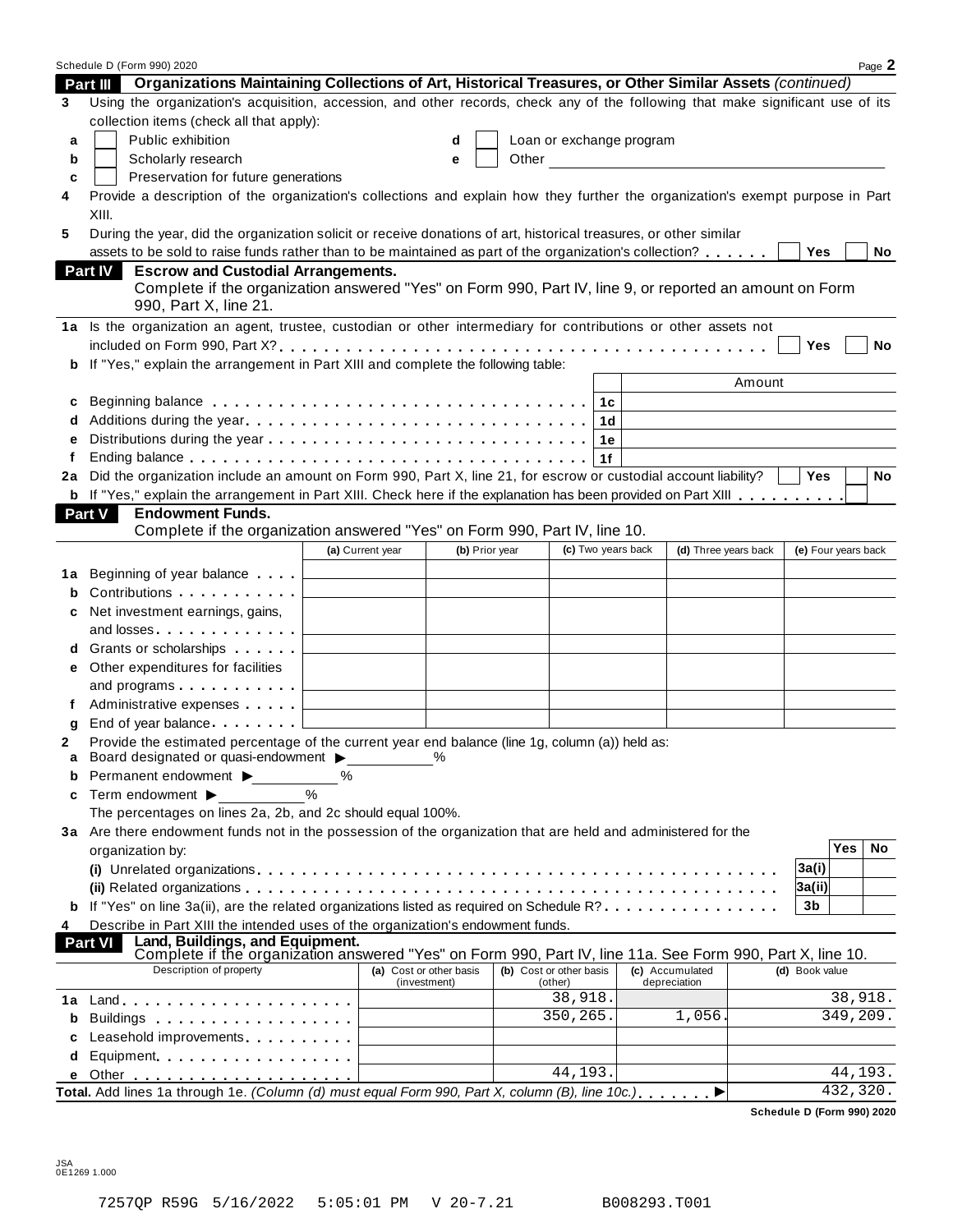|                  | Schedule D (Form 990) 2020                                                                                                                               |                              |                                                              | Page $3$       |
|------------------|----------------------------------------------------------------------------------------------------------------------------------------------------------|------------------------------|--------------------------------------------------------------|----------------|
| <b>Part VII</b>  | <b>Investments - Other Securities.</b><br>Complete if the organization answered "Yes" on Form 990, Part IV, line 11b. See Form 990, Part X, line 12.     |                              |                                                              |                |
|                  | (a) Description of security or category<br>(including name of security)                                                                                  | (b) Book value               | (c) Method of valuation:<br>Cost or end-of-year market value |                |
|                  | (1) Financial derivatives                                                                                                                                |                              |                                                              |                |
|                  | (2) Closely held equity interests                                                                                                                        |                              |                                                              |                |
|                  |                                                                                                                                                          |                              |                                                              |                |
| (A)              |                                                                                                                                                          |                              |                                                              |                |
| (B)              |                                                                                                                                                          |                              |                                                              |                |
| (C)              |                                                                                                                                                          |                              |                                                              |                |
| (D)              |                                                                                                                                                          |                              |                                                              |                |
| (E)              |                                                                                                                                                          |                              |                                                              |                |
| (F)              |                                                                                                                                                          |                              |                                                              |                |
| (G)<br>(H)       |                                                                                                                                                          |                              |                                                              |                |
|                  | <b>Total.</b> (Column (b) must equal Form 990, Part X, col. (B) line 12.) $\blacktriangleright$                                                          |                              |                                                              |                |
| <b>Part VIII</b> | <b>Investments - Program Related.</b>                                                                                                                    |                              |                                                              |                |
|                  | Complete if the organization answered "Yes" on Form 990, Part IV, line 11c. See Form 990, Part X, line 13.                                               |                              |                                                              |                |
|                  | (a) Description of investment                                                                                                                            | (b) Book value               | (c) Method of valuation:                                     |                |
|                  |                                                                                                                                                          |                              | Cost or end-of-year market value                             |                |
| (1)              |                                                                                                                                                          |                              |                                                              |                |
| (2)              |                                                                                                                                                          |                              |                                                              |                |
| (3)              |                                                                                                                                                          |                              |                                                              |                |
| (4)              |                                                                                                                                                          |                              |                                                              |                |
| (5)              |                                                                                                                                                          |                              |                                                              |                |
| (6)              |                                                                                                                                                          |                              |                                                              |                |
| (7)              |                                                                                                                                                          |                              |                                                              |                |
| (8)              |                                                                                                                                                          |                              |                                                              |                |
| (9)              |                                                                                                                                                          |                              |                                                              |                |
|                  | Total. (Column (b) must equal Form 990, Part X, col. (B) line 13.) $\blacktriangleright$<br><b>Other Assets.</b>                                         |                              |                                                              |                |
| <b>Part IX</b>   | Complete if the organization answered "Yes" on Form 990, Part IV, line 11d. See Form 990, Part X, line 15.                                               |                              |                                                              |                |
|                  |                                                                                                                                                          | (a) Description              |                                                              | (b) Book value |
| (1)              |                                                                                                                                                          |                              |                                                              |                |
| (2)              |                                                                                                                                                          |                              |                                                              |                |
| (3)              |                                                                                                                                                          |                              |                                                              |                |
| (4)              |                                                                                                                                                          |                              |                                                              |                |
| (5)              |                                                                                                                                                          |                              |                                                              |                |
| (6)              |                                                                                                                                                          |                              |                                                              |                |
| (7)              |                                                                                                                                                          |                              |                                                              |                |
| (8)              |                                                                                                                                                          |                              |                                                              |                |
| (9)              |                                                                                                                                                          |                              |                                                              |                |
|                  |                                                                                                                                                          |                              | ▶                                                            |                |
| Part X           | <b>Other Liabilities.</b><br>Complete if the organization answered "Yes" on Form 990, Part IV, line 11e or 11f. See Form 990, Part X,<br>line 25.        |                              |                                                              |                |
| 1.               |                                                                                                                                                          | (a) Description of liability |                                                              | (b) Book value |
| (1)              | Federal income taxes                                                                                                                                     |                              |                                                              |                |
| (2)              | <b>CUSTOMER FUNDS</b>                                                                                                                                    |                              |                                                              | 21,000.        |
| (3)              | SECURITY DEPOSITS                                                                                                                                        |                              |                                                              | 1,500.         |
| (4)              | NOTES PAYABLE-RELATED PARTIES                                                                                                                            |                              |                                                              | 8,768.         |
| (5)              |                                                                                                                                                          |                              |                                                              |                |
| (6)              |                                                                                                                                                          |                              |                                                              |                |
| (7)              |                                                                                                                                                          |                              |                                                              |                |
| (8)              |                                                                                                                                                          |                              |                                                              |                |
| (9)              |                                                                                                                                                          |                              |                                                              |                |
|                  | Total. (Column (b) must equal Form 990, Part X, col. (B) line 25.) $\ldots \ldots \ldots \ldots \ldots \ldots \ldots \ldots \ldots \ldots \ldots \ldots$ |                              | ▶                                                            | 31,268.        |
|                  | 2. Liability for uncertain tax positions. In Part XIII, provide the text of the footnote to the organization's financial statements that reports the     |                              |                                                              |                |
|                  | organization's liability for uncertain tax positions under FASB ASC 740. Check here if the text of the footnote has been provided in Part XIII .         |                              |                                                              |                |

JSA **Schedule D (Form 990) 2020** 0E1270 1.000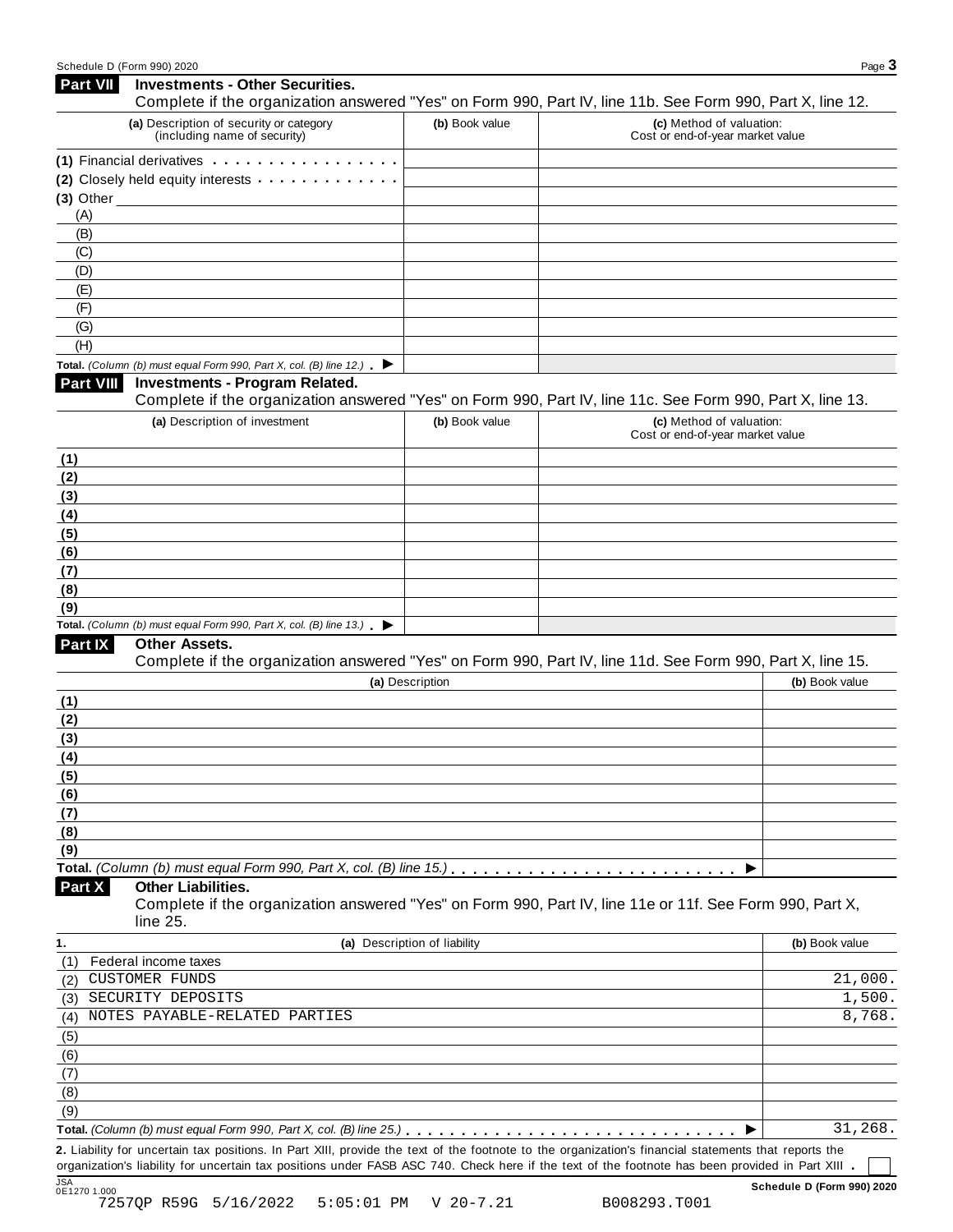|                | Schedule D (Form 990) 2020                                                                                                                                           |              | Page 4 |
|----------------|----------------------------------------------------------------------------------------------------------------------------------------------------------------------|--------------|--------|
| <b>Part XI</b> | Reconciliation of Revenue per Audited Financial Statements With Revenue per Return.<br>Complete if the organization answered "Yes" on Form 990, Part IV, line 12a.   |              |        |
| 1              | Total revenue, gains, and other support per audited financial statements                                                                                             | $\mathbf{1}$ |        |
| 2              | Amounts included on line 1 but not on Form 990, Part VIII, line 12:                                                                                                  |              |        |
| a              | 2a                                                                                                                                                                   |              |        |
| b              | 2 <sub>b</sub>                                                                                                                                                       |              |        |
| c              | 2c<br>Recoveries of prior year grants                                                                                                                                |              |        |
| d              | 2d                                                                                                                                                                   |              |        |
| е              |                                                                                                                                                                      | 2e           |        |
| 3              |                                                                                                                                                                      | 3            |        |
| 4              | Amounts included on Form 990, Part VIII, line 12, but not on line 1:                                                                                                 |              |        |
| a              | 4а<br>Investment expenses not included on Form 990, Part VIII, line 7b                                                                                               |              |        |
| b              | 4 <sub>b</sub>                                                                                                                                                       |              |        |
|                |                                                                                                                                                                      | 4с           |        |
| 5.             | Total revenue. Add lines 3 and 4c. (This must equal Form 990, Part I, line 12.)                                                                                      | 5            |        |
| Part XII       | Reconciliation of Expenses per Audited Financial Statements With Expenses per Return.<br>Complete if the organization answered "Yes" on Form 990, Part IV, line 12a. |              |        |
| 1              |                                                                                                                                                                      | $\mathbf{1}$ |        |
| 2              | Amounts included on line 1 but not on Form 990, Part IX, line 25:                                                                                                    |              |        |
|                | 2a<br>Donated services and use of facilities <b>container and all the services</b> and use of facilities <b>container and all the services</b>                       |              |        |
| a              | 2 <sub>b</sub>                                                                                                                                                       |              |        |
| b              | 2c                                                                                                                                                                   |              |        |
| C              | 2d                                                                                                                                                                   |              |        |
| d              |                                                                                                                                                                      | <b>2e</b>    |        |
| е              |                                                                                                                                                                      | 3            |        |
| 3.             |                                                                                                                                                                      |              |        |
| 4              | Amounts included on Form 990, Part IX, line 25, but not on line 1:<br>4a                                                                                             |              |        |
|                | Investment expenses not included on Form 990, Part VIII, line 7b                                                                                                     |              |        |
| a              |                                                                                                                                                                      |              |        |
| b              | 4b                                                                                                                                                                   |              |        |
| 5              | Total expenses. Add lines 3 and 4c. (This must equal Form 990, Part I, line 18.)                                                                                     | 4c<br>5      |        |

Provide the descriptions required for Part II, lines 3, 5, and 9; Part III, lines 1a and 4; Part IV, lines 1b and 2b; Part V, line 4; Part X, line 2; Part XI, lines 2d and 4b; and Part XII, lines 2d and 4b. Also complete this part to provide any additional information.

**Schedule D (Form 990) 2020**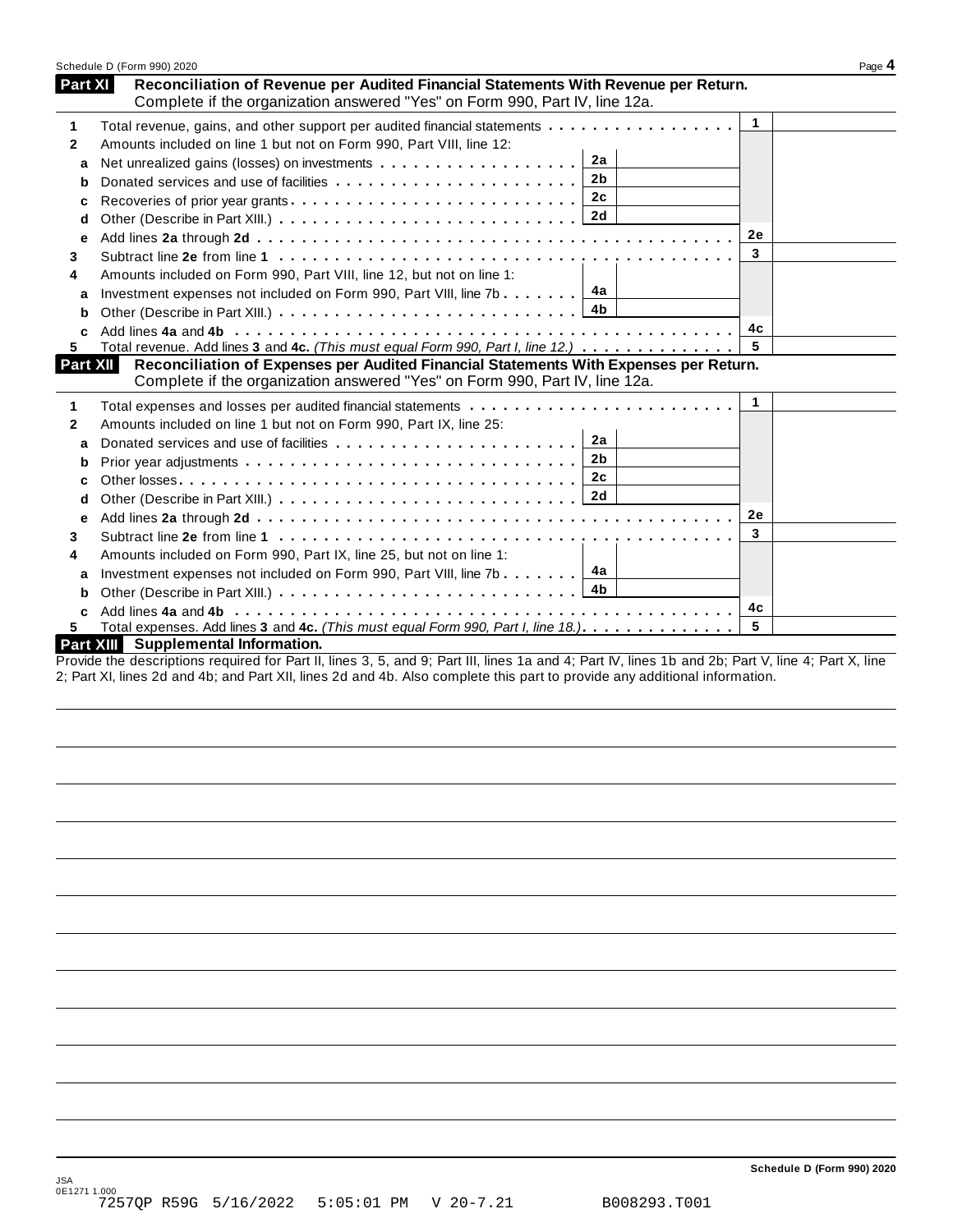|                          | Department of the Treasury      |                                                                                                                                                                                                                                                                                                                                  | (Form 990 or 990-EZ) ► Complete if the organization answered "Yes" on Form 990, Part IV, line 25a, 25b, 26, 27, 28a,<br>28b, or 28c, or Form 990-EZ, Part V, line 38a or 40b.<br>Attach to Form 990 or Form 990-EZ. |    |                            |                                                  |  |                                                                        |                                       |            |                                                              | Open To Public    |                           |                          |
|--------------------------|---------------------------------|----------------------------------------------------------------------------------------------------------------------------------------------------------------------------------------------------------------------------------------------------------------------------------------------------------------------------------|---------------------------------------------------------------------------------------------------------------------------------------------------------------------------------------------------------------------|----|----------------------------|--------------------------------------------------|--|------------------------------------------------------------------------|---------------------------------------|------------|--------------------------------------------------------------|-------------------|---------------------------|--------------------------|
| Internal Revenue Service |                                 |                                                                                                                                                                                                                                                                                                                                  |                                                                                                                                                                                                                     |    |                            |                                                  |  | Go to www.irs.gov/Form990 for instructions and the latest information. |                                       |            |                                                              | <b>Inspection</b> |                           |                          |
| Name of the organization |                                 |                                                                                                                                                                                                                                                                                                                                  |                                                                                                                                                                                                                     |    |                            |                                                  |  |                                                                        | <b>Employer identification number</b> |            |                                                              |                   |                           |                          |
|                          | SHARING CONNEXION, INC.         |                                                                                                                                                                                                                                                                                                                                  |                                                                                                                                                                                                                     |    |                            |                                                  |  |                                                                        |                                       | 47-5051123 |                                                              |                   |                           |                          |
| Part I                   |                                 | Excess Benefit Transactions (section $501(c)(3)$ , section $501(c)(4)$ , and $501(c)(29)$ organizations only).<br>Complete if the organization answered "Yes" on Form 990, Part IV, line 25a or 25b, or Form 990-EZ, Part V, line 40b.                                                                                           |                                                                                                                                                                                                                     |    |                            |                                                  |  |                                                                        |                                       |            |                                                              |                   |                           |                          |
| 1                        | (a) Name of disqualified person |                                                                                                                                                                                                                                                                                                                                  |                                                                                                                                                                                                                     |    | organization               | (b) Relationship between disqualified person and |  |                                                                        | (c) Description of transaction        |            |                                                              |                   |                           | (d) Corrected?<br>Yes No |
| (1)                      |                                 |                                                                                                                                                                                                                                                                                                                                  |                                                                                                                                                                                                                     |    |                            |                                                  |  |                                                                        |                                       |            |                                                              |                   |                           |                          |
| (2)<br>(3)               |                                 |                                                                                                                                                                                                                                                                                                                                  |                                                                                                                                                                                                                     |    |                            |                                                  |  |                                                                        |                                       |            |                                                              |                   |                           |                          |
| (4)                      |                                 |                                                                                                                                                                                                                                                                                                                                  |                                                                                                                                                                                                                     |    |                            |                                                  |  |                                                                        |                                       |            |                                                              |                   |                           |                          |
| (5)                      |                                 |                                                                                                                                                                                                                                                                                                                                  |                                                                                                                                                                                                                     |    |                            |                                                  |  |                                                                        |                                       |            |                                                              |                   |                           |                          |
| (6)                      |                                 |                                                                                                                                                                                                                                                                                                                                  |                                                                                                                                                                                                                     |    |                            |                                                  |  |                                                                        |                                       |            |                                                              |                   |                           |                          |
| $\overline{2}$           |                                 | Enter the amount of tax incurred by the organization managers or disqualified persons during the year                                                                                                                                                                                                                            |                                                                                                                                                                                                                     |    |                            |                                                  |  |                                                                        |                                       |            |                                                              |                   |                           |                          |
| 3<br>Part II             |                                 | Enter the amount of tax, if any, on line 2, above, reimbursed by the organization<br>Loans to and/or From Interested Persons.<br>Complete if the organization answered "Yes" on Form 990-EZ, Part V, line 38a or Form 990, Part IV, line 26; or if the<br>organization reported an amount on Form 990, Part X, line 5, 6, or 22. |                                                                                                                                                                                                                     |    |                            |                                                  |  |                                                                        |                                       |            |                                                              |                   |                           |                          |
|                          | (a) Name of interested person   | (b) Relationship<br>with organization                                                                                                                                                                                                                                                                                            | (c) Purpose of<br>loan                                                                                                                                                                                              |    | (d) Loan to or<br>from the | (e) Original<br>principal amount                 |  | (f) Balance due                                                        |                                       |            | $ {\rm (g)}\rangle$ In default? $ {\rm (h)}\rangle$ Approved | by board or       | (i) Written<br>agreement? |                          |
|                          | ATTACHMENT 1                    |                                                                                                                                                                                                                                                                                                                                  |                                                                                                                                                                                                                     | To | organization?<br>From      |                                                  |  |                                                                        | Yes                                   | No         | <b>Yes</b>                                                   | committee?<br>No  | Yes                       | No                       |
| (1)                      |                                 |                                                                                                                                                                                                                                                                                                                                  |                                                                                                                                                                                                                     |    |                            |                                                  |  |                                                                        |                                       |            |                                                              |                   |                           |                          |
| (2)                      |                                 |                                                                                                                                                                                                                                                                                                                                  |                                                                                                                                                                                                                     |    |                            |                                                  |  |                                                                        |                                       |            |                                                              |                   |                           |                          |
| (3)                      |                                 |                                                                                                                                                                                                                                                                                                                                  |                                                                                                                                                                                                                     |    |                            |                                                  |  |                                                                        |                                       |            |                                                              |                   |                           |                          |
| (4)                      |                                 |                                                                                                                                                                                                                                                                                                                                  |                                                                                                                                                                                                                     |    |                            |                                                  |  |                                                                        |                                       |            |                                                              |                   |                           |                          |
| (5)                      |                                 |                                                                                                                                                                                                                                                                                                                                  |                                                                                                                                                                                                                     |    |                            |                                                  |  |                                                                        |                                       |            |                                                              |                   |                           |                          |
| (6)                      |                                 |                                                                                                                                                                                                                                                                                                                                  |                                                                                                                                                                                                                     |    |                            |                                                  |  |                                                                        |                                       |            |                                                              |                   |                           |                          |
| (7)                      |                                 |                                                                                                                                                                                                                                                                                                                                  |                                                                                                                                                                                                                     |    |                            |                                                  |  |                                                                        |                                       |            |                                                              |                   |                           |                          |
| (8)                      |                                 |                                                                                                                                                                                                                                                                                                                                  |                                                                                                                                                                                                                     |    |                            |                                                  |  |                                                                        |                                       |            |                                                              |                   |                           |                          |
| (9)                      |                                 |                                                                                                                                                                                                                                                                                                                                  |                                                                                                                                                                                                                     |    |                            |                                                  |  |                                                                        |                                       |            |                                                              |                   |                           |                          |
| (10)                     |                                 |                                                                                                                                                                                                                                                                                                                                  |                                                                                                                                                                                                                     |    |                            |                                                  |  |                                                                        |                                       |            |                                                              |                   |                           |                          |
| Total<br>Part III        |                                 | <b>Grants or Assistance Benefiting Interested Persons.</b><br>Complete if the organization answered "Yes" on Form 990, Part IV, line 27.                                                                                                                                                                                         |                                                                                                                                                                                                                     |    |                            |                                                  |  | 8,768.<br>- \$                                                         |                                       |            |                                                              |                   |                           |                          |
|                          | (a) Name of interested person   |                                                                                                                                                                                                                                                                                                                                  | (b) Relationship between interested (c) Amount of assistance<br>person and the organization                                                                                                                         |    |                            |                                                  |  | (d) Type of assistance                                                 |                                       |            | (e) Purpose of assistance                                    |                   |                           |                          |
| (1)                      |                                 |                                                                                                                                                                                                                                                                                                                                  |                                                                                                                                                                                                                     |    |                            |                                                  |  |                                                                        |                                       |            |                                                              |                   |                           |                          |
| (2)                      |                                 |                                                                                                                                                                                                                                                                                                                                  |                                                                                                                                                                                                                     |    |                            |                                                  |  |                                                                        |                                       |            |                                                              |                   |                           |                          |
| (3)                      |                                 |                                                                                                                                                                                                                                                                                                                                  |                                                                                                                                                                                                                     |    |                            |                                                  |  |                                                                        |                                       |            |                                                              |                   |                           |                          |
| (4)                      |                                 |                                                                                                                                                                                                                                                                                                                                  |                                                                                                                                                                                                                     |    |                            |                                                  |  |                                                                        |                                       |            |                                                              |                   |                           |                          |
| (5)                      |                                 |                                                                                                                                                                                                                                                                                                                                  |                                                                                                                                                                                                                     |    |                            |                                                  |  |                                                                        |                                       |            |                                                              |                   |                           |                          |
| (6)                      |                                 |                                                                                                                                                                                                                                                                                                                                  |                                                                                                                                                                                                                     |    |                            |                                                  |  |                                                                        |                                       |            |                                                              |                   |                           |                          |
| (7)                      |                                 |                                                                                                                                                                                                                                                                                                                                  |                                                                                                                                                                                                                     |    |                            |                                                  |  |                                                                        |                                       |            |                                                              |                   |                           |                          |
| (8)                      |                                 |                                                                                                                                                                                                                                                                                                                                  |                                                                                                                                                                                                                     |    |                            |                                                  |  |                                                                        |                                       |            |                                                              |                   |                           |                          |
| (9)                      |                                 |                                                                                                                                                                                                                                                                                                                                  |                                                                                                                                                                                                                     |    |                            |                                                  |  |                                                                        |                                       |            |                                                              |                   |                           |                          |
| (10)                     |                                 |                                                                                                                                                                                                                                                                                                                                  |                                                                                                                                                                                                                     |    |                            |                                                  |  |                                                                        |                                       |            |                                                              |                   |                           |                          |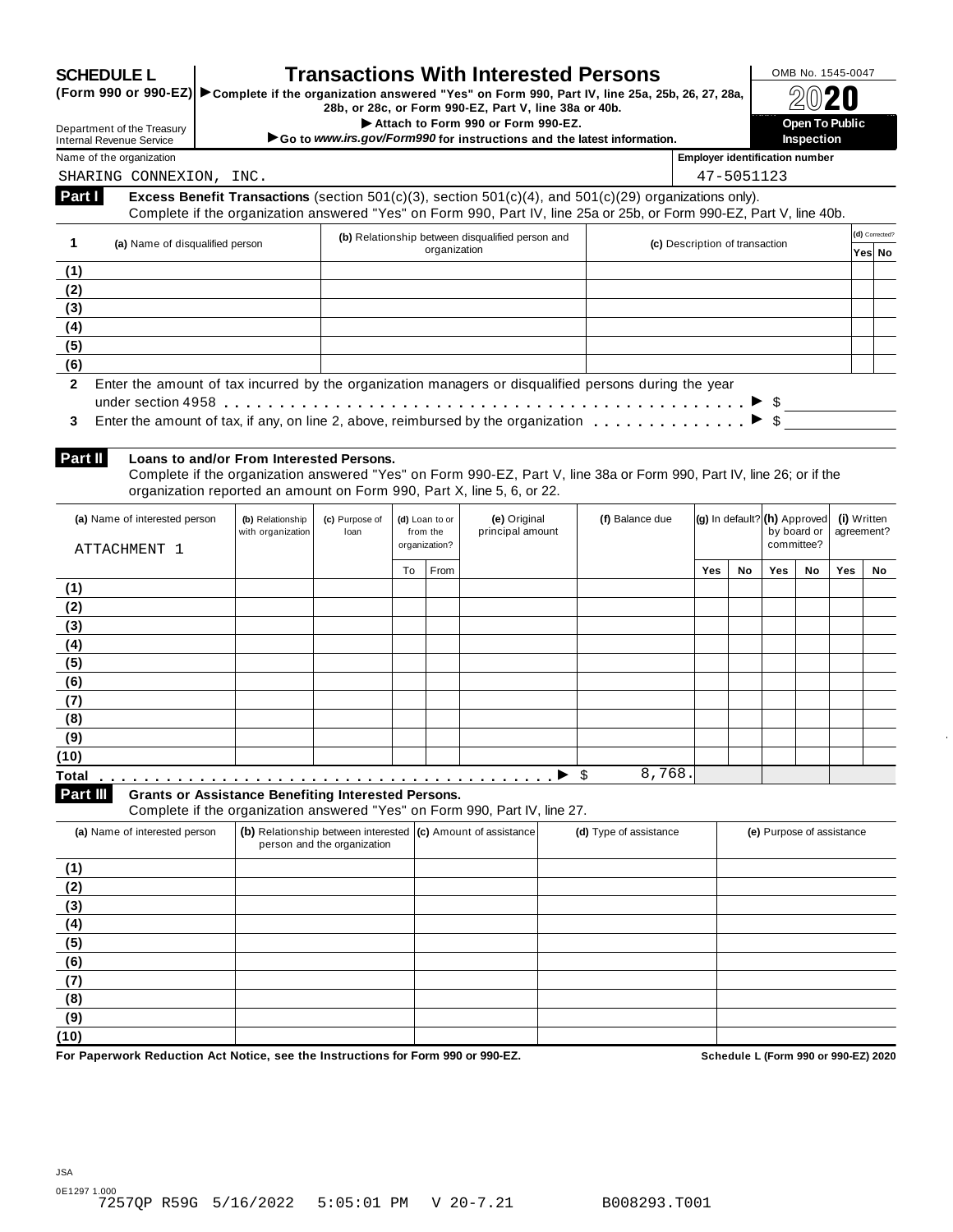**Part IV** 

#### Complete if the organization answered "Yes" on Form 990, Part IV, line 28a, 28b, or 28c. **(a)** Name of interested person **(b)** Relationship between interested person and the organization **(c)** Amount of transaction **(d)** Description of transaction **(e)** Sharing of organization's revenues? **Yes No (1) (2) (3) (4) (5) (6) (7) (8) (9) (10) Supplemental Information Part V**

**Business Transactions Involving Interested Persons.**

Provide additional information for responses to questions on Schedule L (see instructions).

#### SCHEDULE L, PART II

| <b>NAME</b>                    | EDWIN ANDERSON                      |
|--------------------------------|-------------------------------------|
| RELATIONSHIP WITH ORGANIZATION | PRESIDENT OF THE BOARD OF DIRECTORS |
| PURPOSE OF LOAN                | TO PROVIDE OPERATING                |
| LOAN TO OR FROM THE ORG.?      | X TO<br><b>FROM</b>                 |
| ORIGINAL PRINCIPAL AMOUNT      | 156,109.                            |
| BALANCE DUE                    | 8,768.                              |
| IN DEFAULT?                    | X NO<br><b>YES</b>                  |
| APPROVED BY BOARD OR COMMITTEE | X YES<br>NO.                        |
| WRITTEN AGREEMENT?             | <b>YES</b><br>X NO                  |

ATTACHMENT 1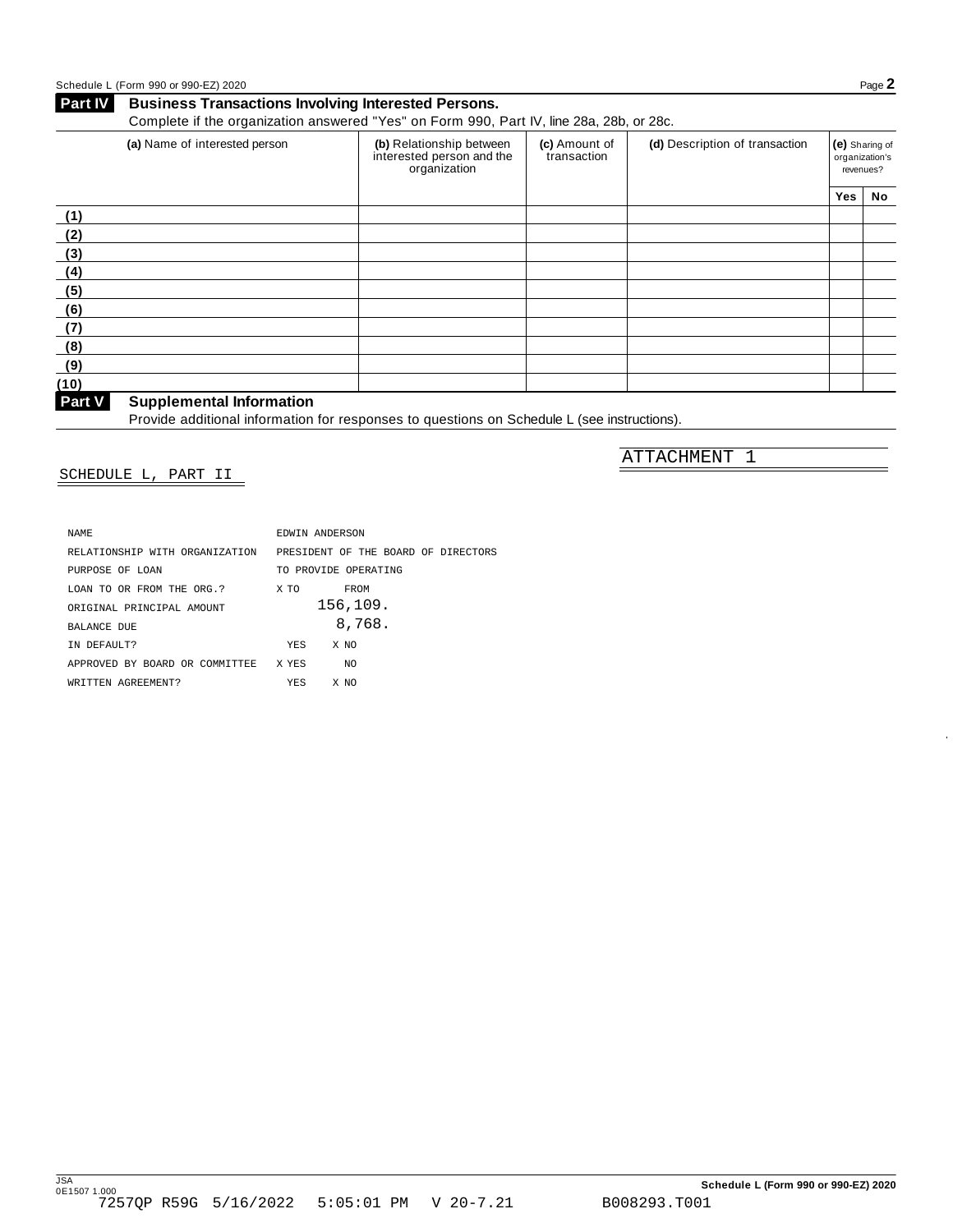# SCHEDULE M **Noncash Contributions**  $\overbrace{\text{ComB No. 1545-0047}}$

Department of the Treasury Internal Revenue Service

**Examplete if the organizations answered "Yes" on Form 990, Part IV, lines 29 or 30.** ★ Attach to Form 990.



Name of the organization **Employer identification number Employer identification number** 

| SHARING CONNEXION, | INC. |
|--------------------|------|
|                    |      |

|              | SHARING CONNEXION, INC.                                                                                                                                                                                                        |                                   |                                                                                                                       |                                                                                    | 47-5051123                                                   |
|--------------|--------------------------------------------------------------------------------------------------------------------------------------------------------------------------------------------------------------------------------|-----------------------------------|-----------------------------------------------------------------------------------------------------------------------|------------------------------------------------------------------------------------|--------------------------------------------------------------|
| Part I       | <b>Types of Property</b>                                                                                                                                                                                                       |                                   |                                                                                                                       |                                                                                    |                                                              |
|              |                                                                                                                                                                                                                                | (a)<br>Check if<br>applicable     | (b)<br>Number of contributions or<br>items contributed                                                                | (c)<br>Noncash contribution<br>amounts reported on<br>Form 990, Part VIII, line 1g | (d)<br>Method of determining<br>noncash contribution amounts |
| 1.           | Art - Works of art                                                                                                                                                                                                             |                                   |                                                                                                                       |                                                                                    |                                                              |
| $\mathbf{2}$ | Art - Historical treasures                                                                                                                                                                                                     |                                   |                                                                                                                       |                                                                                    |                                                              |
| 3            | Art - Fractional interests [1995]                                                                                                                                                                                              |                                   |                                                                                                                       |                                                                                    |                                                              |
| 4            | Books and publications                                                                                                                                                                                                         |                                   |                                                                                                                       |                                                                                    |                                                              |
| 5            | Clothing and household                                                                                                                                                                                                         |                                   |                                                                                                                       |                                                                                    |                                                              |
|              | goods $\ldots$ $\Box$                                                                                                                                                                                                          |                                   | <u> 1989 - Johann Barn, mars ann an t-A</u>                                                                           |                                                                                    |                                                              |
| 6            | Cars and other vehicles                                                                                                                                                                                                        |                                   | the control of the control of the control of the control of the control of                                            |                                                                                    |                                                              |
| 7            | Boats and planes <u>  _ _ _ _ _</u> _ _                                                                                                                                                                                        |                                   | <u> 1980 - Johann Barbara, martxa alemaniar a</u>                                                                     |                                                                                    |                                                              |
| 8            | Intellectual property [                                                                                                                                                                                                        |                                   | the control of the control of the control of the control of the control of                                            |                                                                                    |                                                              |
| 9            | Securities - Publicly traded [100]                                                                                                                                                                                             |                                   | <u> 1989 - John Harry Harry Harry Harry Harry Harry Harry Harry Harry Harry Harry Harry Harry Harry Harry Harry H</u> |                                                                                    |                                                              |
| 10           | Securities - Closely held stock                                                                                                                                                                                                |                                   |                                                                                                                       |                                                                                    |                                                              |
| 11           | Securities - Partnership, LLC,                                                                                                                                                                                                 |                                   |                                                                                                                       |                                                                                    |                                                              |
|              | or trust interests<br><u> </u>                                                                                                                                                                                                 |                                   | <u> 1989 - Johann Barn, mars ann an t-Amhain an t-Amhain an t-Amhain an t-Amhain an t-Amhain an t-Amhain an t-A</u>   |                                                                                    |                                                              |
| 12           | Securities - Miscellaneous                                                                                                                                                                                                     |                                   |                                                                                                                       |                                                                                    |                                                              |
| 13           | Qualified conservation                                                                                                                                                                                                         |                                   |                                                                                                                       |                                                                                    |                                                              |
|              | contribution - Historic                                                                                                                                                                                                        |                                   |                                                                                                                       |                                                                                    |                                                              |
|              |                                                                                                                                                                                                                                |                                   |                                                                                                                       |                                                                                    |                                                              |
| 14           | Qualified conservation                                                                                                                                                                                                         |                                   |                                                                                                                       |                                                                                    |                                                              |
|              | contribution - Other [19]                                                                                                                                                                                                      |                                   |                                                                                                                       |                                                                                    |                                                              |
| 15           | Real estate - Residential                                                                                                                                                                                                      | $\mathbf{X}$                      | 1.                                                                                                                    | 15,000.                                                                            | APPRAISED VALUE                                              |
| 16           | Real estate - Commercial                                                                                                                                                                                                       |                                   |                                                                                                                       |                                                                                    |                                                              |
| 17           | Real estate - Other <b>Call 2008</b>                                                                                                                                                                                           | $\mathbf{x}$                      | 1.                                                                                                                    | 15,000.                                                                            | <b>APPRAISED VALUE</b>                                       |
| 18           | Collectibles                                                                                                                                                                                                                   |                                   |                                                                                                                       |                                                                                    |                                                              |
| 19           | Food inventory entertainment of the state of the state of the state of the state of the state of the state of the state of the state of the state of the state of the state of the state of the state of the state of the stat |                                   | the control of the control of the control of the control of the control of                                            |                                                                                    |                                                              |
| 20           | Drugs and medical supplies                                                                                                                                                                                                     |                                   | the control of the control of the control of the control of the control of                                            |                                                                                    |                                                              |
| 21           | Taxidermy [1999]                                                                                                                                                                                                               | <b>Contract Contract Contract</b> |                                                                                                                       |                                                                                    |                                                              |
| 22           | Historical artifacts [19]                                                                                                                                                                                                      |                                   | <u> 1980 - Johann Barn, mars ann an t-Amhain ann an t-</u>                                                            |                                                                                    |                                                              |
| 23           |                                                                                                                                                                                                                                |                                   | <u> 1980 - Johann Barn, mars ann an t-Amhain ann an t-</u>                                                            |                                                                                    |                                                              |
| 24           | Archeological artifacts                                                                                                                                                                                                        |                                   | <u> 1980 - Johann Barbara, martxa alemaniar a</u>                                                                     |                                                                                    |                                                              |
| 25           | Other $\blacktriangleright$ ( $\_\_\_\_\_\_\_\_\_$ )                                                                                                                                                                           |                                   |                                                                                                                       |                                                                                    |                                                              |
| 26           | Other $\blacktriangleright$ ( $\_\_\_\_\_\_\_\_$ )                                                                                                                                                                             |                                   |                                                                                                                       |                                                                                    |                                                              |
| 27           | Other $\blacktriangleright$ (                                                                                                                                                                                                  |                                   |                                                                                                                       |                                                                                    |                                                              |
| 28           | Other $\blacktriangleright$ (                                                                                                                                                                                                  |                                   |                                                                                                                       |                                                                                    |                                                              |
| 29           | Number of Forms 8283 received by the organization during the tax year for contributions for                                                                                                                                    |                                   |                                                                                                                       |                                                                                    |                                                              |
|              | which the organization completed Form 8283, Part V, Donee Acknowledgement                                                                                                                                                      |                                   |                                                                                                                       |                                                                                    | 29                                                           |
|              |                                                                                                                                                                                                                                |                                   |                                                                                                                       |                                                                                    | Yes   No                                                     |
|              | 30a During the year, did the organization receive by contribution any property reported in Part I, lines 1 through                                                                                                             |                                   |                                                                                                                       |                                                                                    |                                                              |
|              | 28, that it must hold for at least three years from the date of the initial contribution, and which isn't required                                                                                                             |                                   |                                                                                                                       |                                                                                    |                                                              |
|              |                                                                                                                                                                                                                                |                                   |                                                                                                                       |                                                                                    | Χ<br>30a                                                     |
|              | <b>b</b> If "Yes," describe the arrangement in Part II.                                                                                                                                                                        |                                   |                                                                                                                       |                                                                                    |                                                              |
|              |                                                                                                                                                                                                                                |                                   |                                                                                                                       |                                                                                    |                                                              |
| 31           | Does the organization have a gift acceptance policy that requires the review of any nonstandard                                                                                                                                |                                   |                                                                                                                       |                                                                                    | Χ<br>31                                                      |
|              | 32a Does the organization hire or use third parties or related organizations to solicit, process, or sell noncash                                                                                                              |                                   |                                                                                                                       |                                                                                    |                                                              |
|              |                                                                                                                                                                                                                                |                                   |                                                                                                                       |                                                                                    |                                                              |

**31 32 a** Does the organization hire or use third parties or related organizations to solicit, process, or sell noncash **33 b** If "Yes," describe in Part II. Does the organization have a gift acceptance policy that requires the review of any nonstandard contributions? m m m m m m m m m m m m m m m m m m m m m m m m m m m m m m m m m m m m m m m m m m m m m m m m m m m m m m m **32a** If the organization didn't report an amount in column (c) for a type of property for which column (a) is checked, describe in Part II. X X

**For Paperwork Reduction Act Notice, see the Instructions for Form 990. Schedule M (Form 990) 2020**

JSA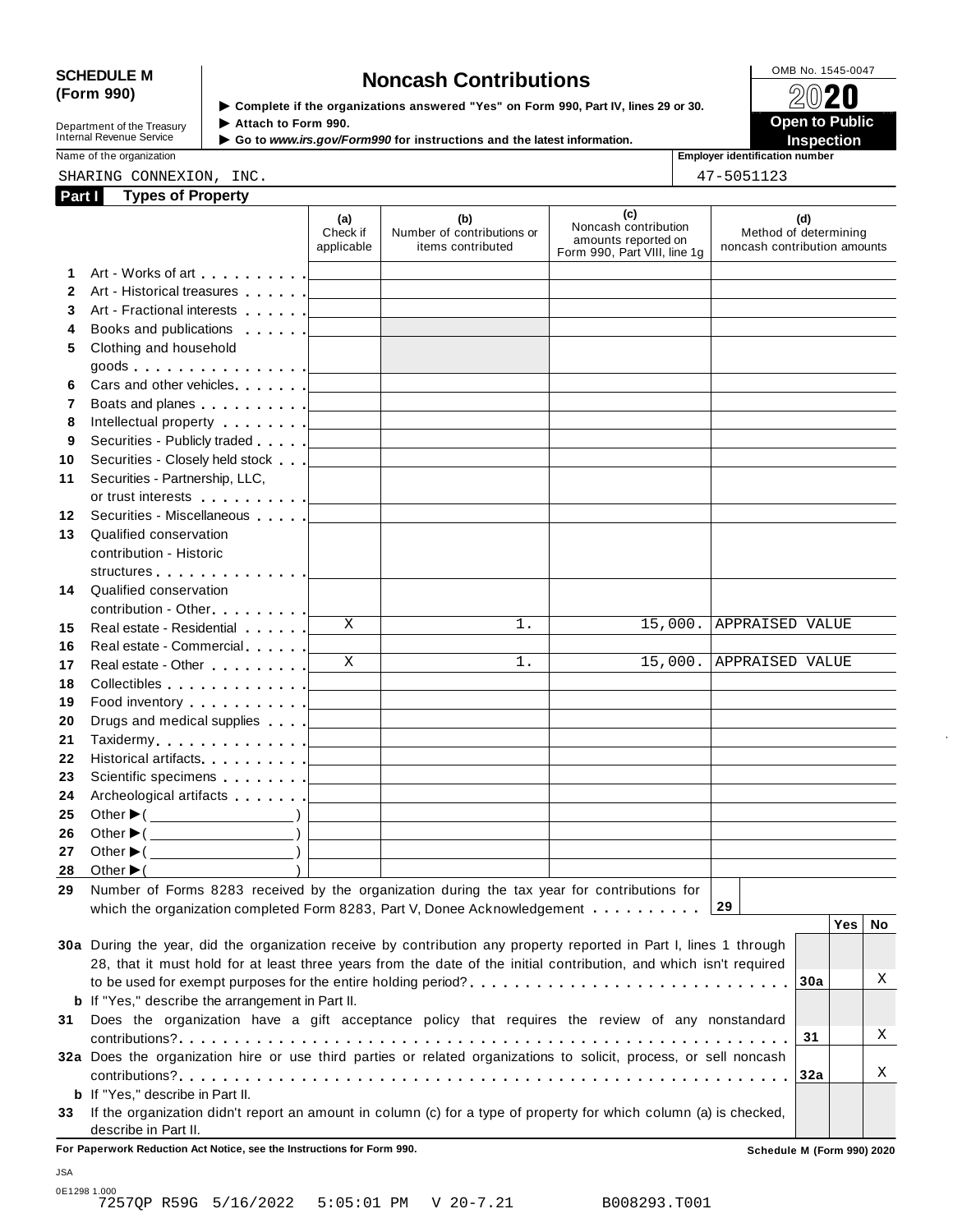## **SCHEDULE O** Supplemental Information to Form 990 or 990-EZ MB No. 1545-0047

**(Form 990 or 990-EZ) Complete to provide information for responses to specific questions on** plete to provide information for responses to specific questions on  $\sim$  20 $\sim$ 20 $\sim$ **ISONET ATTACH THE CONSERVANCE CONSERVANCE CONSERVANCE CONSERVANCE CONSERVANCE CONSERVANCE CONSERVANCE CONSERVANCE CONSERVANCE CONSERVANCE CONSERVANCE CONSERVANCE CONSERVANCE CONSERVANCE CONSERVANCE CONSERVANCE CONSERVANC Department of the Treasury III Department of the Treasury III Department of the Treasury III Department of the Treasury III Department of Pullishers in the Treasury III Department of Pu<br>Internal Revenue Service III Depar** 



Name of the organization **Employer identification number Employer identification number** SHARING CONNEXION, INC. 47-5051123

FORM 990, PART VI, SECTION B, LINE 11B: THE PRESIDENT, TREASURER, AND OPERATIONS DIRECTOR PREPARE SUPPORTING DOCUMENTS AND ENGAGE AN OUTSIDE ACCOUNTING FIRM FOR THE TAX RETURN. THE BOARD OF DIRECTORS REVIEWS.

FORM 990, PART VI, SECTION B, LINE 12C:

ANY DIRECTOR OR PRINCIPAL OFFICER MUST COMPLY. MEMBERS ARE TO DISCLOSE ANY PERCEIVED OR POTENTIAL FINANCIAL INTEREST TO THE BOARD OF DIRECTORS ANNUALLY. THEN, THE MEMBER RECUSES HIM OR HERSELF AND THE REMAINING BOARD VOTES. IF A CONFLICT OF INTEREST WAS UNDISCLOSED, THERE ARE OUTLINED STEPS FOR THE VIOLATION OF THE POLICY. THE ORGANIZATION ALSO ENFORCES THE PROCESS THROUGH DILIGENT RECORD KEEPING AND MINUTES.

FORM 990, PART XII, LINE 1: THE ORGANIZATION USES A HYBRID METHOD OF ACCOUNTING.

PART XI LINE 8

PRIOR YEAR NET ASSETS WERE REDUCED BY ONE DOLLAR DURING THE CURRENT YEAR AUDIT.

ATTACHMENT 1

#### FORM 990, PART III - PROGRAM SERVICE, LINE 4A

UNDER OUR REAL ESTATE RESCUE PROGRAM, THE PREVIOUS REAL ESTATE RESCUE PROPERTY, HOUSING FOR SEX TRAFFICKING VICTIMS, WAS ABLE TO BE PURCHASED BY THE NONPROFIT. WE WERE ABLE TO HELP PRESERVE AN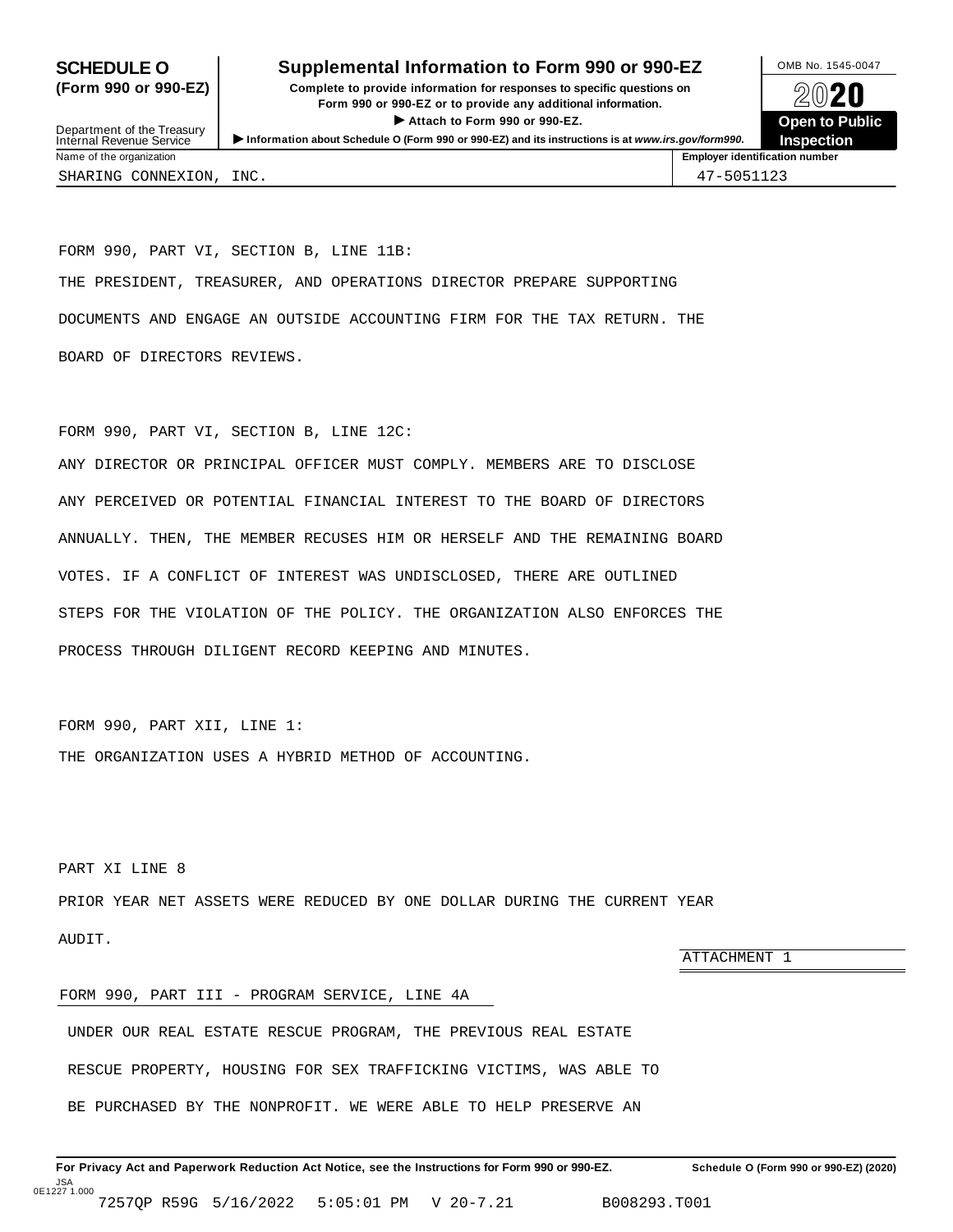ATTACHMENT 1 (CONT'D)

AURORA FOOD BANK NONPROFIT FACILITY FROM DISPLACEMENT. WE ACQUIRED THE FACILITY, SET UP REDUCED AND STABLE RENT, AND CREATED A PURCHASE OPTION FOR THREE YEARS, SHIELDING THE PROPERTY FROM MARKET APPRECIATION AND GIVING THE NONPROFIT TIME TO BUY THE FACILITY.

UNDER OUR REAL ESTATE IMPACT PROGRAM, TWO OF OUR OUTSTANDING REAL ESTATE IMPACT LOANS WERE PAID OFF - ONE FOR AN AFFORDABLE HOUSING DEVELOPMENT AND THE OTHER FOR A NONPROFIT WAREHOUSE. WE ALSO CREATED MORE EDUCATIONAL RESOURCES ABOUT THIS PROGRAM AND MISSIONAL REAL ESTATE LENDING AND WORKED ON DEVELOPING PARTNERSHIPS WITH OTHER NONPROFITS.

UNDER OUR REAL ESTATE DONATION PROGRAM, WE FACILITATED FOUR DIFFERENT REAL ESTATE DONATIONS FOR TWO DIFFERENT NONPROFITS. THREE OF THESE WERE FULLY COMPLETED WITH THE SALE OF THE DONATED LOTS, GENERATING INCOME FOR THE NONPROFITS WITH A SMALL PORTION DESIGNATED FOR REAL ESTATE IMPACT AND RESCUE PROJECTS. WE ALSO CREATED MORE EDUCATIONAL RESOURCES ABOUT REAL ESTATE DONATIONS TO HELP NONPROFIT FUNDRAISERS DEVELOP THEIR ORGANIZATIONS WITH THESE GIFTS.

0E1228 1.000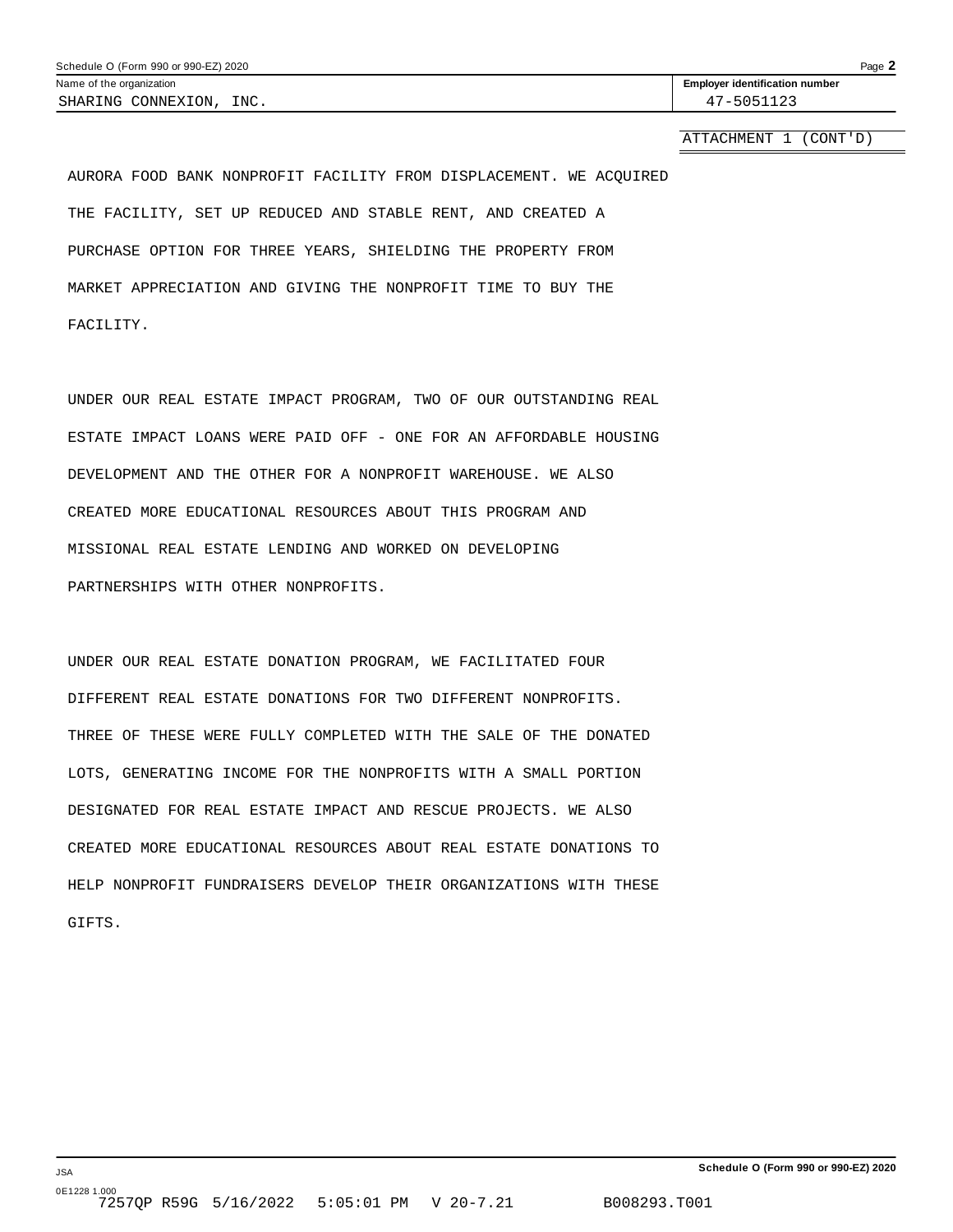# OMB No. 1545-0047 **SCHEDULE R (Form 990) Related Organizations and Unrelated Partnerships**

**INCREAR OF SUBATIZATIONS AND ONE FALCE THAT SINDS**<br>
Complete if the organization answered "Yes" on Form 990, Part IV, line 33, 34, 35b, 36, or 37.  $\blacksquare$  Pered "Yes" on Form 990, Part IV, line 33, 34, 35b, 36, or 37.<br>  $\blacksquare$  Attach to Form 990.<br>  $\blacksquare$  Open to Public  $\blacksquare$ 

**Department of the Treasury**<br>
Internal Revenue Service **Internal Revenue Service** Internal Revenue Service Internal Revenue Service Internal Revenue Service Internal Revenue Service Internal Revenue Service Internal Reven

Name of the organization **Employer identification number Employer identification number** 

SHARING CONNEXION, INC. 47-5051123

#### **Part I** Identification of Disregarded Entities. Complete if the organization answered "Yes" on Form 990, Part IV, line 33.

| (a)<br>Name, address, and EIN (if applicable) of disregarded entity |                  | (b)<br>Primary activity | (c)<br>Legal domicile (state<br>or foreign country) | (d)<br>Total income | (e)<br>End-of-year assets | (f)<br>Direct controlling<br>entity |
|---------------------------------------------------------------------|------------------|-------------------------|-----------------------------------------------------|---------------------|---------------------------|-------------------------------------|
| (1) 3803 DOLLAR LAKE DRIVE, LLC                                     | 47-5051123       |                         |                                                     |                     |                           |                                     |
| 1440 BLAKE STREET #320                                              | DENVER, CO 80202 | SEE PART VII            | l CO                                                | 126,559.            | $0$ .                     | SHAR CONNEX                         |
| - 157, LLC<br>(2) SCI                                               | 47-5051123       |                         |                                                     |                     |                           |                                     |
| 1440 BLAKE STREET #320                                              | DENVER, CO 80202 | SEE PART VII            | l CO                                                | 46,078.             | 0.                        | SHAR CONNEX                         |
| 1550 ELMIRA, LLC<br>$(3)$ SCI - .                                   | 47-5051123       |                         |                                                     |                     |                           |                                     |
| 1440 BLAKE STREET, #320                                             | DENVER, CO 80202 | SEE PART VII            | l CO                                                | 1,500.              | 387,684.                  | SHAR CONNEX                         |
| (4) SCI - LOT 61 NY, LLC                                            | 47-5051123       |                         |                                                     |                     |                           |                                     |
| 1440 BLAKE STREET, #320                                             | DENVER, CO 80202 | SEE PART VII            | l CO                                                | 15,000.             | 44,193.                   | SHAR CONNEX                         |
| (5) SCI - $119$<br>MAURY, LLC                                       | 47-5051123       |                         |                                                     |                     |                           |                                     |
| 1440 BLAKE STREET, #320                                             | DENVER, CO 80202 | PART VII<br>SEE         | l CO.                                               | 15,904.             | 0.                        | SHAR CONNEX                         |
| (6)                                                                 |                  |                         |                                                     |                     |                           |                                     |
|                                                                     |                  |                         |                                                     |                     |                           |                                     |

**Part II** Identification of Related Tax-Exempt Organizations. Complete if the organization answered "Yes" on Form 990, Part IV, line 34, because it had<br>The one or more related tax-exempt organizations during the tax year.

| (a)<br>Name, address, and EIN of related organization | (b)<br>Primary activity | (c)<br>Legal domicile (state<br>or foreign country) | (d)<br>Exempt Code section | (e)<br>Public charity status<br>(if section $501(c)(3)$ ) | (f)<br>Direct controlling<br>entity | <b>(g)</b><br>Section 512(b)(13)<br>controlled<br>entity? |           |
|-------------------------------------------------------|-------------------------|-----------------------------------------------------|----------------------------|-----------------------------------------------------------|-------------------------------------|-----------------------------------------------------------|-----------|
|                                                       |                         |                                                     |                            |                                                           |                                     | Yes                                                       | <b>No</b> |
| (1)                                                   |                         |                                                     |                            |                                                           |                                     |                                                           |           |
| (2)                                                   |                         |                                                     |                            |                                                           |                                     |                                                           |           |
| (3)                                                   |                         |                                                     |                            |                                                           |                                     |                                                           |           |
| (4)                                                   |                         |                                                     |                            |                                                           |                                     |                                                           |           |
| (5)                                                   |                         |                                                     |                            |                                                           |                                     |                                                           |           |
| (6)                                                   |                         |                                                     |                            |                                                           |                                     |                                                           |           |
| (7)                                                   |                         |                                                     |                            |                                                           |                                     |                                                           |           |

**For Paperwork Reduction Act Notice, see the Instructions for Form 990. Schedule R (Form 990) 2020**

JSA

0E1307 1.000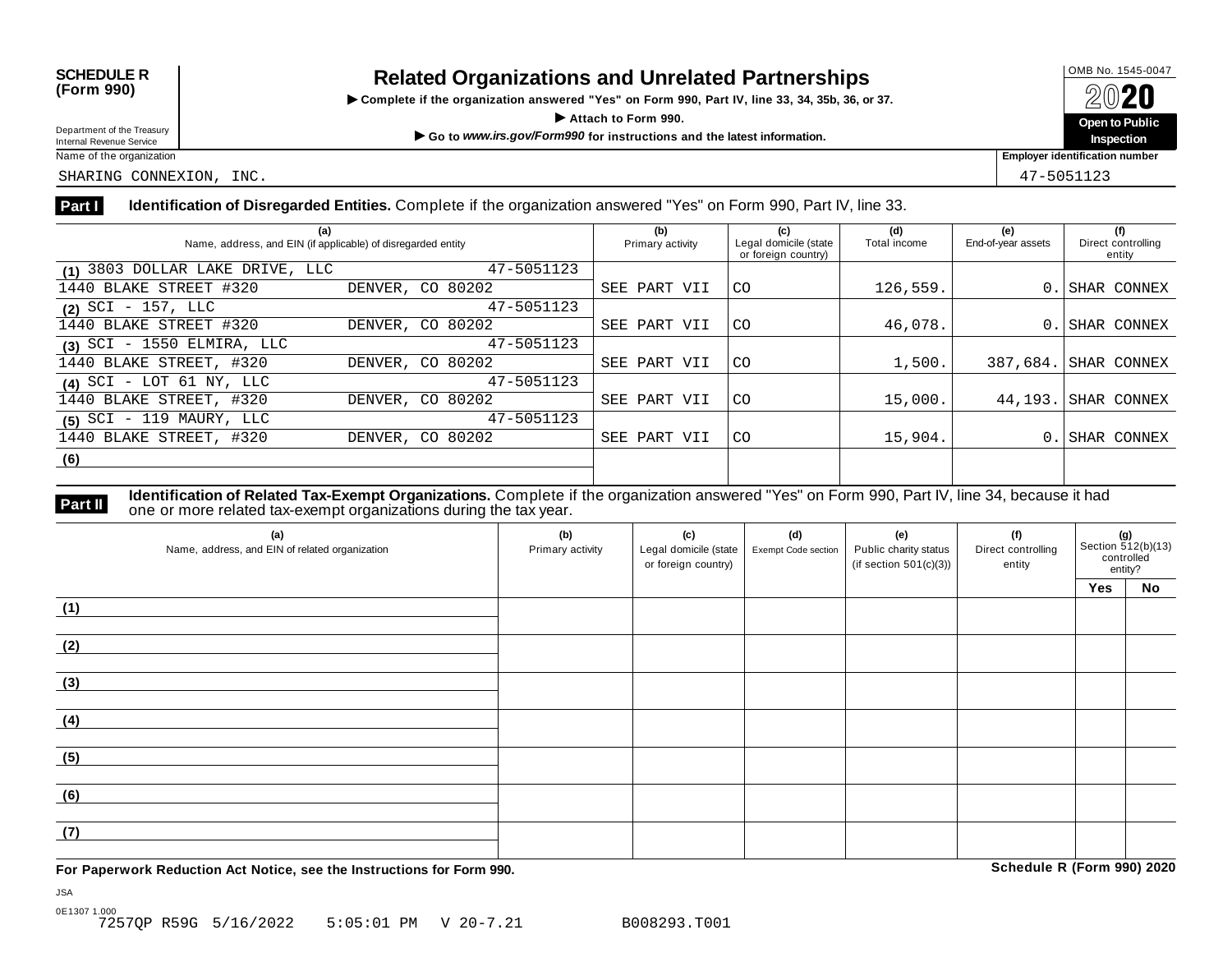Schedule R (Form 990) 2020 Page **2**

**Identification of Related Organizations Taxable as a Partnership.** Complete if the organization answered "Yes" on Form 990, Part IV, line 34, **because it had one or more related organizations Taxable as a Partnership.** Complete if the organizations treated as a partnership during the tax year.

| (a)<br>Name, address, and EIN of<br>related organization | (b)<br>Primary activity | (c)<br>Legal<br>domicile<br>(state or<br>foreign<br>country) | (d)<br>Direct controlling<br>entity | (e)<br>Predominant<br>income (related,<br>unrelated,<br>excluded from<br>tax under<br>sections 512 - 514) | (f)<br>Share of total<br>income | (g)<br>Share of end-of-<br>year assets | (h)<br>Disproportionate<br>allocations? | (i)<br>Code V - UBI<br>amount in box 20<br>of Schedule K-1<br>(Form 1065) | (j)<br>managing<br>partner? | General or | (k)<br>Percentage<br>ownership |
|----------------------------------------------------------|-------------------------|--------------------------------------------------------------|-------------------------------------|-----------------------------------------------------------------------------------------------------------|---------------------------------|----------------------------------------|-----------------------------------------|---------------------------------------------------------------------------|-----------------------------|------------|--------------------------------|
|                                                          |                         |                                                              |                                     |                                                                                                           |                                 |                                        | Yes No                                  |                                                                           |                             | Yes No     |                                |
| (1)                                                      |                         |                                                              |                                     |                                                                                                           |                                 |                                        |                                         |                                                                           |                             |            |                                |
| (2)                                                      |                         |                                                              |                                     |                                                                                                           |                                 |                                        |                                         |                                                                           |                             |            |                                |
| (3)                                                      |                         |                                                              |                                     |                                                                                                           |                                 |                                        |                                         |                                                                           |                             |            |                                |
| (4)                                                      |                         |                                                              |                                     |                                                                                                           |                                 |                                        |                                         |                                                                           |                             |            |                                |
| (5)                                                      |                         |                                                              |                                     |                                                                                                           |                                 |                                        |                                         |                                                                           |                             |            |                                |
| (6)                                                      |                         |                                                              |                                     |                                                                                                           |                                 |                                        |                                         |                                                                           |                             |            |                                |
| (7)                                                      |                         |                                                              |                                     |                                                                                                           |                                 |                                        |                                         |                                                                           |                             |            |                                |

# **Part IV** Identification of Related Organizations Taxable as a Corporation or Trust. Complete if the organization answered "Yes" on Form 990, Part IV,<br>line 34, because it had one or more related organizations treated as a

| (a)<br>Name, address, and EIN of related organization | (b)<br>Primary activity | (c)<br>Legal domicile<br>(state or foreign<br>country) | (d)<br>Direct controlling<br>entity | (e)<br>Type of entity<br>(C corp, S corp, or trust) | (f)<br>Share of total<br>income | (g) (h) $\frac{1}{2}$ (i) $\frac{1}{2}$ (i) $\frac{1}{2}$ (i) $\frac{1}{2}$ (i) $\frac{1}{2}$ (b)(13) $\frac{1}{2}$ end-of-year assets ownership $\frac{1}{2}$ (c)(b)(13) $\frac{1}{2}$ (c)(c)(13) $\frac{1}{2}$ (c)(r)(d) |        |
|-------------------------------------------------------|-------------------------|--------------------------------------------------------|-------------------------------------|-----------------------------------------------------|---------------------------------|----------------------------------------------------------------------------------------------------------------------------------------------------------------------------------------------------------------------------|--------|
| (1)                                                   |                         |                                                        |                                     |                                                     |                                 |                                                                                                                                                                                                                            | Yes No |
| (2)                                                   |                         |                                                        |                                     |                                                     |                                 |                                                                                                                                                                                                                            |        |
| (3)                                                   |                         |                                                        |                                     |                                                     |                                 |                                                                                                                                                                                                                            |        |
| (4)                                                   |                         |                                                        |                                     |                                                     |                                 |                                                                                                                                                                                                                            |        |
| (5)                                                   |                         |                                                        |                                     |                                                     |                                 |                                                                                                                                                                                                                            |        |
| (6)                                                   |                         |                                                        |                                     |                                                     |                                 |                                                                                                                                                                                                                            |        |
| (7)                                                   |                         |                                                        |                                     |                                                     |                                 |                                                                                                                                                                                                                            |        |

**Schedule R (Form 990) 2020**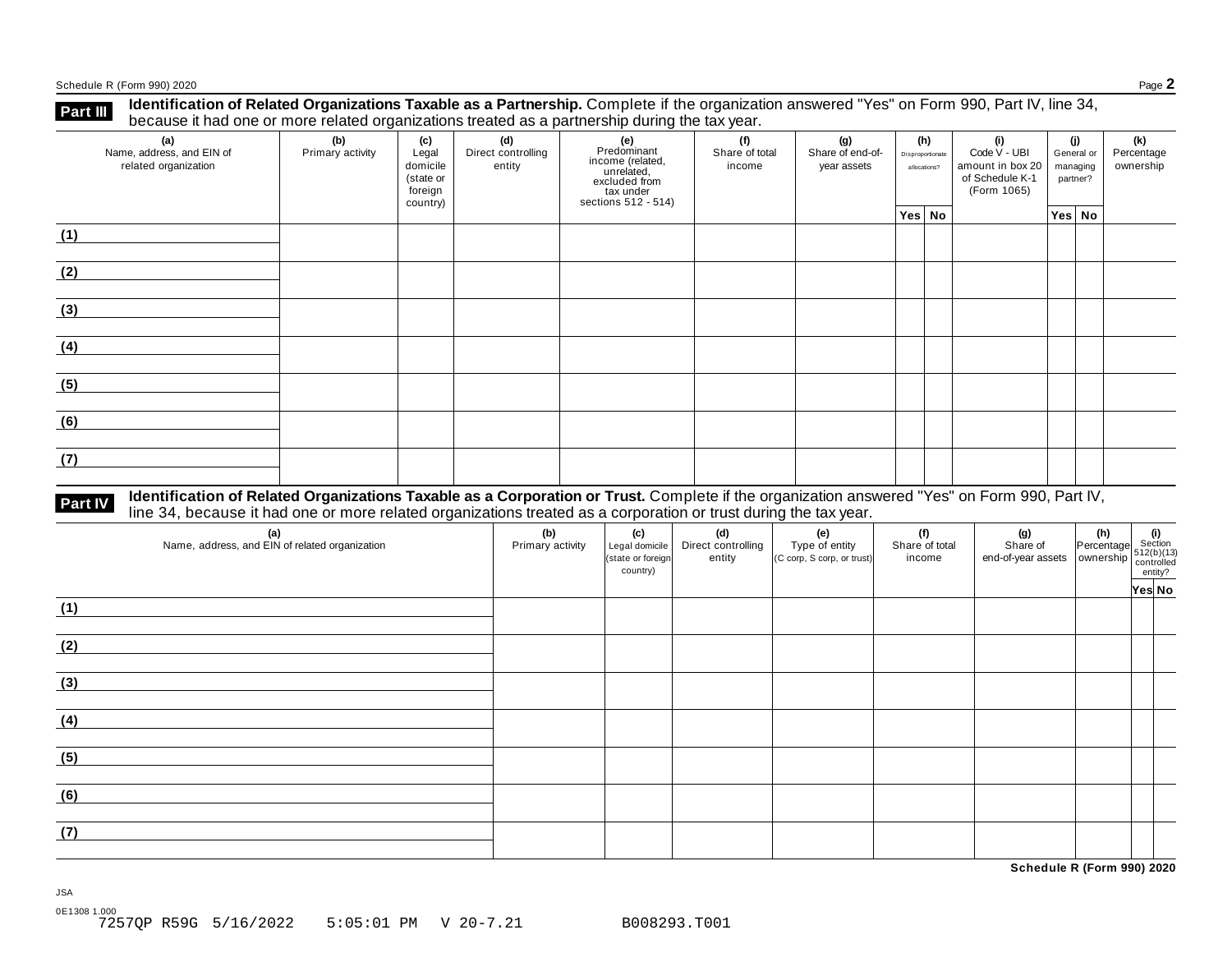|              | Schedule R (Form 990) 2020                                                                                                                                                   |                           |                 |                                          | Page 3                     |
|--------------|------------------------------------------------------------------------------------------------------------------------------------------------------------------------------|---------------------------|-----------------|------------------------------------------|----------------------------|
| Part V       | Transactions With Related Organizations. Complete if the organization answered "Yes" on Form 990, Part IV, line 34, 35b, or 36.                                              |                           |                 |                                          |                            |
|              | Note: Complete line 1 if any entity is listed in Parts II, III, or IV of this schedule.                                                                                      |                           |                 |                                          | Yes No                     |
|              | During the tax year, did the organization engage in any of the following transactions with one or more related organizations listed in Parts II-IV?                          |                           |                 |                                          |                            |
| a            |                                                                                                                                                                              |                           |                 | 1a                                       |                            |
|              |                                                                                                                                                                              |                           |                 | 1 <sub>b</sub>                           |                            |
|              |                                                                                                                                                                              |                           |                 | 1c                                       |                            |
|              |                                                                                                                                                                              |                           |                 | 1d                                       |                            |
|              |                                                                                                                                                                              |                           |                 | 1е                                       |                            |
|              |                                                                                                                                                                              |                           |                 | 1f                                       |                            |
| q            |                                                                                                                                                                              |                           |                 | 1g                                       |                            |
|              |                                                                                                                                                                              |                           |                 | 1 h                                      |                            |
|              |                                                                                                                                                                              |                           |                 | 1i                                       |                            |
|              |                                                                                                                                                                              |                           |                 | 1j                                       |                            |
|              |                                                                                                                                                                              |                           |                 | 1 k                                      |                            |
|              |                                                                                                                                                                              |                           |                 | 11                                       |                            |
|              |                                                                                                                                                                              |                           |                 | 1m                                       |                            |
|              |                                                                                                                                                                              |                           |                 | 1 n                                      |                            |
|              |                                                                                                                                                                              |                           |                 | 1o                                       |                            |
|              |                                                                                                                                                                              |                           |                 | 1p                                       |                            |
|              |                                                                                                                                                                              |                           |                 | 1q                                       |                            |
| a            |                                                                                                                                                                              |                           |                 |                                          |                            |
|              |                                                                                                                                                                              |                           |                 | 1r                                       |                            |
|              |                                                                                                                                                                              |                           |                 | 1s                                       |                            |
| $\mathbf{2}$ | If the answer to any of the above is "Yes," see the instructions for information on who must complete this line, including covered relationships and transaction thresholds. |                           |                 |                                          |                            |
|              | (a)                                                                                                                                                                          | (b)                       | (c)             | (d)                                      |                            |
|              | Name of related organization                                                                                                                                                 | Transaction<br>type (a-s) | Amount involved | Method of determining<br>amount involved |                            |
| (1)          |                                                                                                                                                                              |                           |                 |                                          |                            |
| (2)          |                                                                                                                                                                              |                           |                 |                                          |                            |
|              |                                                                                                                                                                              |                           |                 |                                          |                            |
| (3)          |                                                                                                                                                                              |                           |                 |                                          |                            |
| (4)          |                                                                                                                                                                              |                           |                 |                                          |                            |
| (5)          |                                                                                                                                                                              |                           |                 |                                          |                            |
| (6)          |                                                                                                                                                                              |                           |                 |                                          |                            |
|              |                                                                                                                                                                              |                           |                 |                                          | Schedule R (Form 990) 2020 |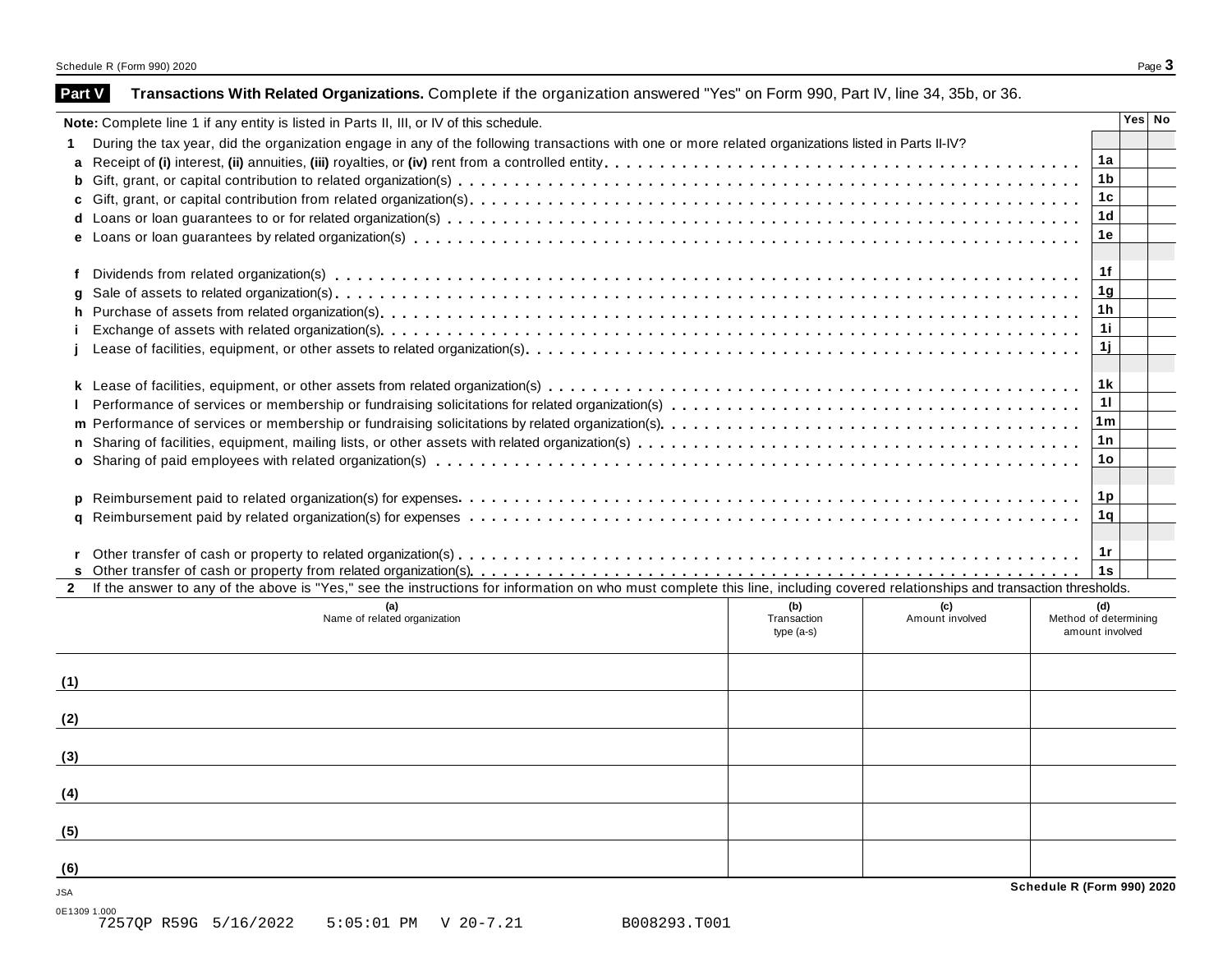## Part VI Unrelated Organizations Taxable as a Partnership. Complete if the organization answered "Yes" on Form 990, Part IV, line 37.

Provide the following information for each entity taxed as a partnership through which the organization conducted more than five percent of its activities (measured by total assets or gross revenue) that was not a related organization. See instructions regarding exclusion for certain investment partnerships.

| (a)<br>Name, address, and EIN of entity | (b)<br>Primary activity | (c)<br>Legal domicile<br>(state or foreign<br>country) | (d)<br>Predominant<br>income (related,<br>unrelated, excluded<br>from tax under<br>sections 512 - 514)<br>Yes No |  | (f)<br>Share of<br>total income | (g)<br>Share of<br>end-of-year<br>assets | (h)<br>Disproportionate<br>allocations? | (i)<br>Code V - UBI<br>amount in box 20<br>of Schedule K-1<br>(Form 1065) |               | (i)<br>General or Percentage<br>managing ownership<br>partner? |
|-----------------------------------------|-------------------------|--------------------------------------------------------|------------------------------------------------------------------------------------------------------------------|--|---------------------------------|------------------------------------------|-----------------------------------------|---------------------------------------------------------------------------|---------------|----------------------------------------------------------------|
|                                         |                         |                                                        |                                                                                                                  |  |                                 |                                          | $Yes \mid No$                           |                                                                           | $Yes \mid No$ |                                                                |
| (1)                                     |                         |                                                        |                                                                                                                  |  |                                 |                                          |                                         |                                                                           |               |                                                                |
| (2)                                     |                         |                                                        |                                                                                                                  |  |                                 |                                          |                                         |                                                                           |               |                                                                |
| (3)                                     |                         |                                                        |                                                                                                                  |  |                                 |                                          |                                         |                                                                           |               |                                                                |
| (4)                                     |                         |                                                        |                                                                                                                  |  |                                 |                                          |                                         |                                                                           |               |                                                                |
| (5)                                     |                         |                                                        |                                                                                                                  |  |                                 |                                          |                                         |                                                                           |               |                                                                |
| (6)                                     |                         |                                                        |                                                                                                                  |  |                                 |                                          |                                         |                                                                           |               |                                                                |
| (7)                                     |                         |                                                        |                                                                                                                  |  |                                 |                                          |                                         |                                                                           |               |                                                                |
| (8)                                     |                         |                                                        |                                                                                                                  |  |                                 |                                          |                                         |                                                                           |               |                                                                |
| (9)                                     |                         |                                                        |                                                                                                                  |  |                                 |                                          |                                         |                                                                           |               |                                                                |
| (10)                                    |                         |                                                        |                                                                                                                  |  |                                 |                                          |                                         |                                                                           |               |                                                                |
| (11)                                    |                         |                                                        |                                                                                                                  |  |                                 |                                          |                                         |                                                                           |               |                                                                |
| (12)                                    |                         |                                                        |                                                                                                                  |  |                                 |                                          |                                         |                                                                           |               |                                                                |
| (13)                                    |                         |                                                        |                                                                                                                  |  |                                 |                                          |                                         |                                                                           |               |                                                                |
| (14)                                    |                         |                                                        |                                                                                                                  |  |                                 |                                          |                                         |                                                                           |               |                                                                |
| (15)                                    |                         |                                                        |                                                                                                                  |  |                                 |                                          |                                         |                                                                           |               |                                                                |
| (16)                                    |                         |                                                        |                                                                                                                  |  |                                 |                                          |                                         |                                                                           |               |                                                                |

**Schedule R (Form 990) 2020**

JSA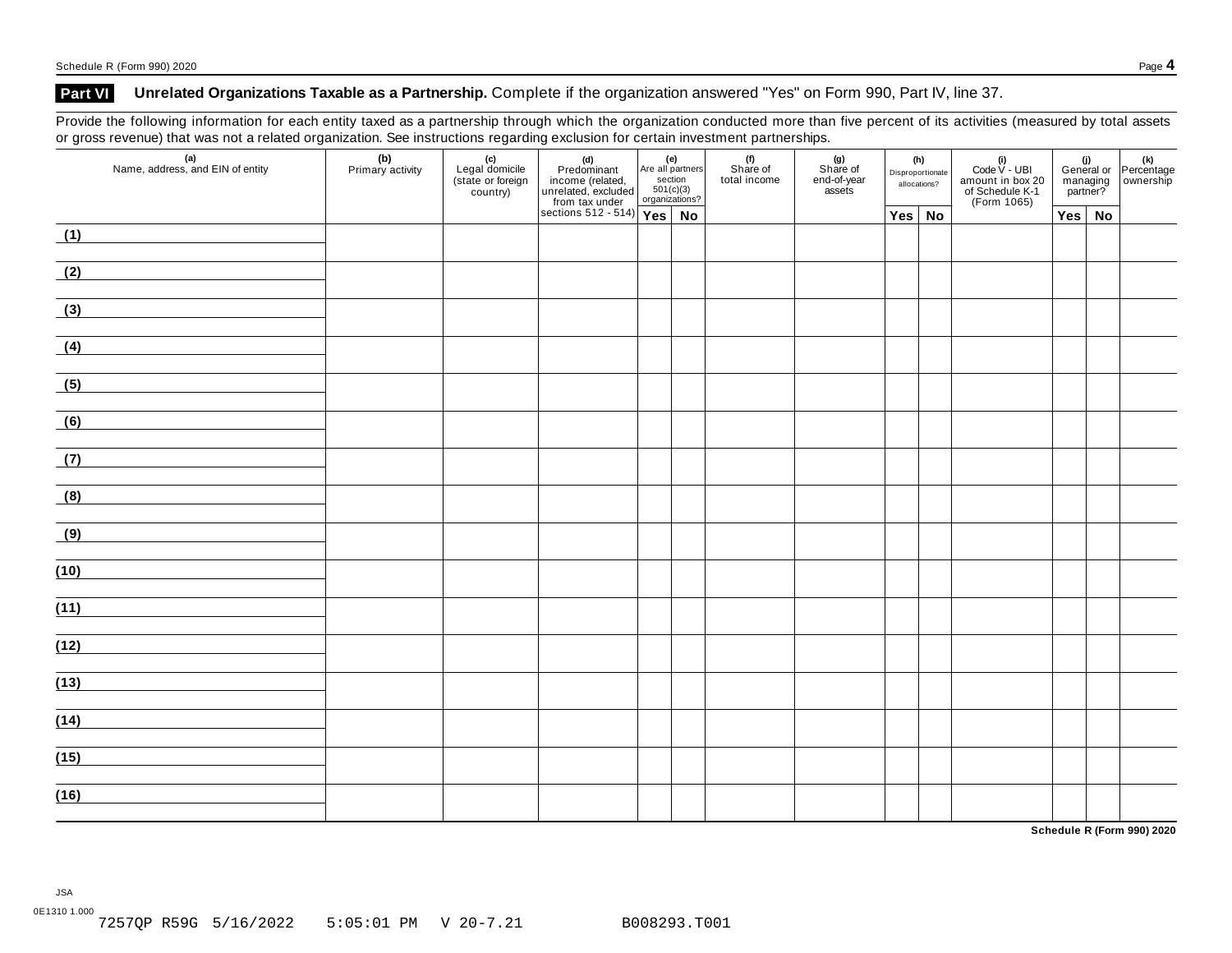| Schedule R (Form 990) 2020                                                                                                                       | Page 5 |
|--------------------------------------------------------------------------------------------------------------------------------------------------|--------|
| <b>Part VII</b><br><b>Supplemental Information</b><br>Provide additional information for responses to questions on Schedule R. See instructions. |        |
| PART I, IDENTIFICATION OF DISREGARDED ENTITIES:                                                                                                  |        |
| NAME OF DISREGARDED ENTITY:                                                                                                                      |        |
| 3803 DOLLAR LAKE DRIVE, LLC                                                                                                                      |        |
| PRIMARY ACTIVITY: REAL ESTATE DONATION PROGRAM - OPERATE AND LEASE REAL                                                                          |        |
| AND PERSONAL PROPERTY PER AGREEMENT WITH CHCF, INC.                                                                                              |        |
| DIRECT CONTROLLING ACTIVITY: SHARING CONNEXION, INC.                                                                                             |        |
| NAME OF DISREGARDED ENTITY:                                                                                                                      |        |
| $SCI - 157$ , LLC                                                                                                                                |        |
| PRIMARY ACTIVITY: REAL ESTATE RESCUE PROGRAM - OWN, OPERATE, LEASE,                                                                              |        |
| MASTER LEASE, PURCHASE AND DISPOSE OF PROPERTY                                                                                                   |        |
| DIRECT CONTROLLING ACTIVITY: SHARING CONNEXION, INC.                                                                                             |        |
|                                                                                                                                                  |        |
| NAME OF DISREGARDED ENTITY:                                                                                                                      |        |
| SCI - 1550 ELMIRA, LLC                                                                                                                           |        |
| PRIMARY ACTIVITY: REAL ESTATE RESCUE PROGRAM - OWN, OPERATE, LEASE,                                                                              |        |
| MASTER LEASE, PURCHASE AND DISPOSE OF PROPERTY                                                                                                   |        |
| DIRECT CONTROLLING ACTIVITY: SHARING CONNEXION, INC.                                                                                             |        |
| NAME OF DISREGARDED ENTITY:                                                                                                                      |        |
| SCI - LOT 61 NY, LLC                                                                                                                             |        |
| PRIMARY ACTIVITY: REAL ESTATE DONATION PROGRAM - OWN, OPERATE, LEASE,                                                                            |        |
| MASTER LEASE, PURCHASE AND DISPOSE OF PROPERTY                                                                                                   |        |
| DIRECT CONTROLLING ACTIVITY: SHARING CONNEXION, INC.                                                                                             |        |
|                                                                                                                                                  |        |
| NAME OF DISREGARDED ENTITY:                                                                                                                      |        |

**Schedule R (Form 990) 2020**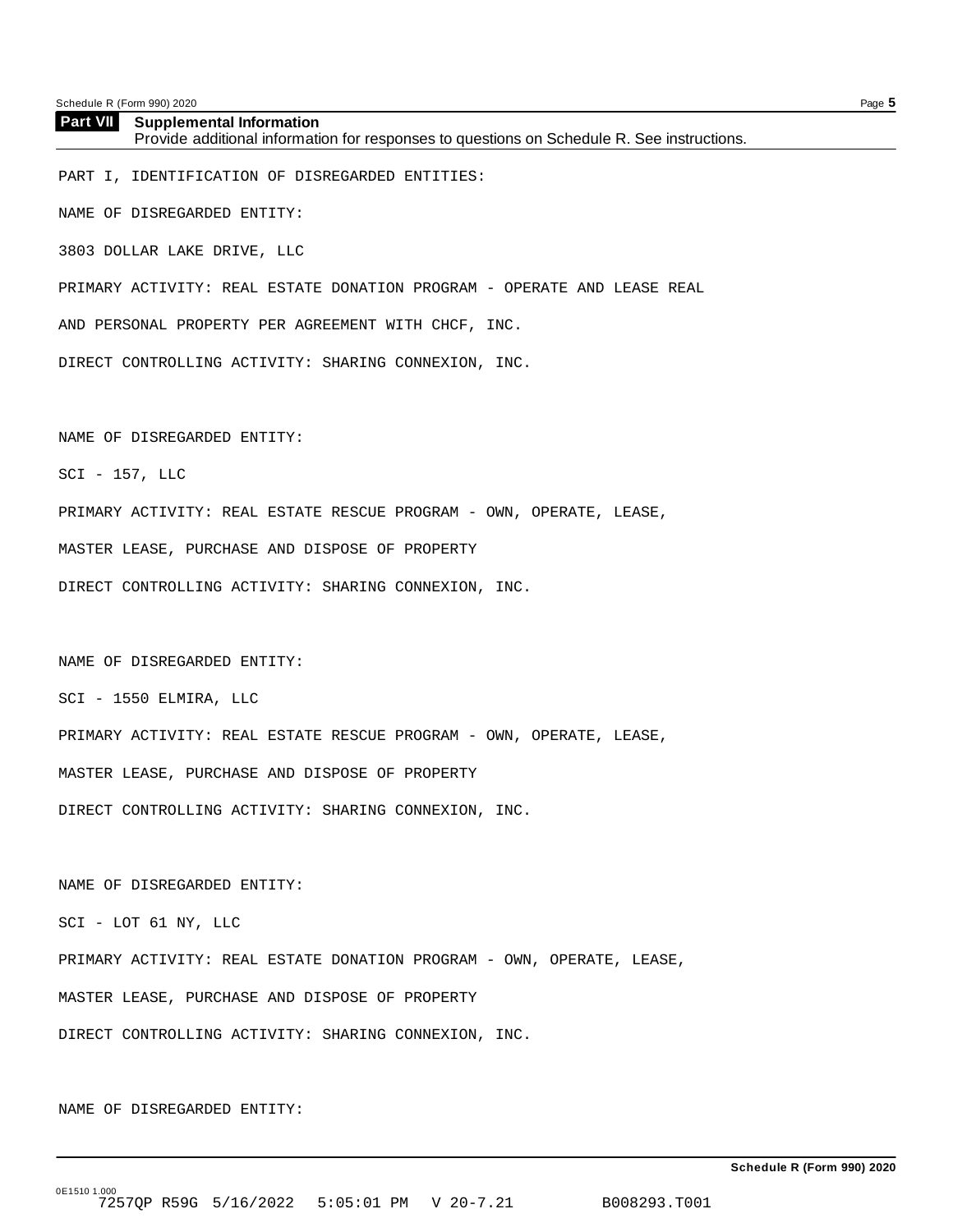| <b>Part VII</b> Supplemental Information                                                   |
|--------------------------------------------------------------------------------------------|
| Provide additional information for responses to questions on Schedule R. See instructions. |

SCI - 119 MAURY, LLC

PRIMARY ACTIVITY: REAL ESTATE DONATION PROGRAM - OWN, OPERATE, LEASE,

MASTER LEASE, PURCHASE AND DISPOSE OF PROPERTY

DIRECT CONTROLLING ACTIVITY: SHARING CONNEXION, INC.

**Schedule R (Form 990) 2020**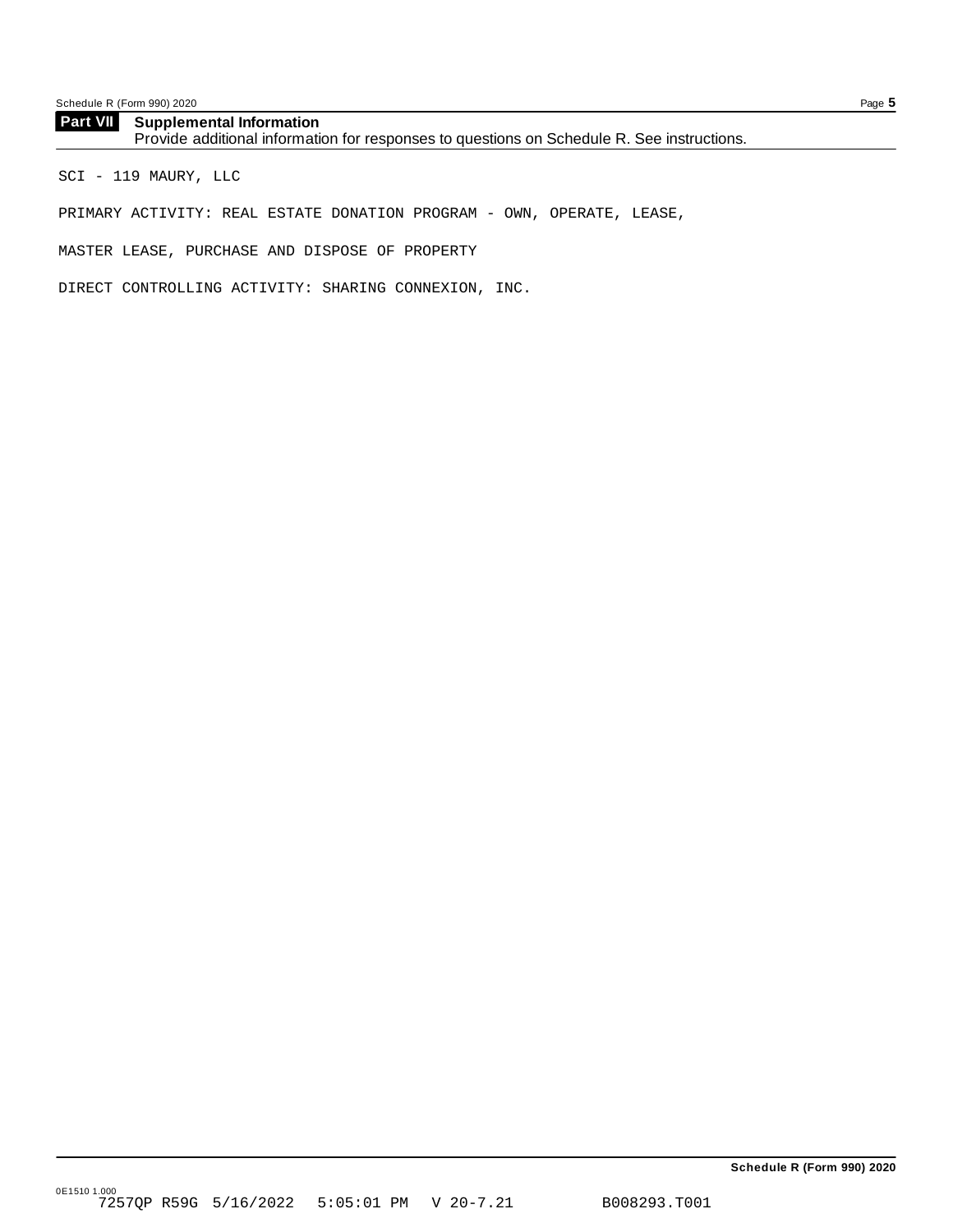| Form $4562$                                           |                                                                                                                                                                  |                                                      | <b>Depreciation and Amortization</b>       |                  |              | OMB No. 1545-0172              |
|-------------------------------------------------------|------------------------------------------------------------------------------------------------------------------------------------------------------------------|------------------------------------------------------|--------------------------------------------|------------------|--------------|--------------------------------|
|                                                       |                                                                                                                                                                  |                                                      | (Including Information on Listed Property) |                  |              |                                |
| Department of the Treasury                            |                                                                                                                                                                  | Attach to your tax return.                           |                                            |                  |              |                                |
| (99)<br>Internal Revenue Service                      | Go to www.irs.gov/Form4562 for instructions and the latest information.                                                                                          |                                                      |                                            |                  |              | Attachment<br>Sequence No. 179 |
| Name(s) shown on return                               |                                                                                                                                                                  |                                                      |                                            |                  |              | Identifying number             |
| SHARING CONNEXION, INC.                               |                                                                                                                                                                  |                                                      |                                            |                  |              | 47-5051123                     |
| Business or activity to which this form relates       |                                                                                                                                                                  |                                                      |                                            |                  |              |                                |
| GENERAL DEPRECIATION                                  |                                                                                                                                                                  |                                                      |                                            |                  |              |                                |
| Part I                                                | <b>Election To Expense Certain Property Under Section 179</b>                                                                                                    |                                                      |                                            |                  |              |                                |
|                                                       | Note: If you have any listed property, complete Part V before you complete Part I.                                                                               |                                                      |                                            |                  |              |                                |
| 1                                                     |                                                                                                                                                                  |                                                      |                                            |                  | 1            |                                |
| $\mathbf{2}$                                          |                                                                                                                                                                  |                                                      |                                            |                  | $\mathbf{2}$ |                                |
| 3                                                     | Threshold cost of section 179 property before reduction in limitation (see instructions)                                                                         |                                                      |                                            |                  | 3            |                                |
| 4                                                     | Reduction in limitation. Subtract line 3 from line 2. If zero or less, enter -0-                                                                                 |                                                      |                                            |                  | 4            |                                |
| 5                                                     | Dollar limitation for tax year. Subtract line 4 from line 1. If zero or less, enter -0-. If married filing                                                       |                                                      |                                            |                  |              |                                |
| 6                                                     | (a) Description of property                                                                                                                                      |                                                      | (b) Cost (business use only)               | (c) Elected cost |              |                                |
|                                                       |                                                                                                                                                                  |                                                      |                                            |                  |              |                                |
|                                                       |                                                                                                                                                                  |                                                      |                                            |                  |              |                                |
|                                                       |                                                                                                                                                                  |                                                      | $\overline{7}$                             |                  |              |                                |
| 8                                                     | Total elected cost of section 179 property. Add amounts in column (c), lines 6 and 7                                                                             |                                                      |                                            |                  | 8            |                                |
| 9                                                     |                                                                                                                                                                  |                                                      |                                            |                  | 9            |                                |
| 10                                                    |                                                                                                                                                                  |                                                      |                                            |                  | 10           |                                |
| 11                                                    | Business income limitation. Enter the smaller of business income (not less than zero) or line 5. See instructions                                                |                                                      |                                            |                  | 11           |                                |
| 12                                                    | Section 179 expense deduction. Add lines 9 and 10, but don't enter more than line 11                                                                             |                                                      |                                            |                  | 12           |                                |
| 13                                                    | Carryover of disallowed deduction to 2021. Add lines 9 and 10, less line 12 $\Box$                                                                               |                                                      | 13                                         |                  |              |                                |
|                                                       | Note: Don't use Part II or Part III below for listed property. Instead, use Part V.                                                                              |                                                      |                                            |                  |              |                                |
|                                                       | <b>Part II</b> Special Depreciation Allowance and Other Depreciation (Don't include listed property. See instructions.)                                          |                                                      |                                            |                  |              |                                |
|                                                       | 14 Special depreciation allowance for qualified property (other than listed property) placed in service                                                          |                                                      |                                            |                  |              |                                |
|                                                       |                                                                                                                                                                  |                                                      |                                            |                  | 14           |                                |
| 15                                                    |                                                                                                                                                                  |                                                      |                                            |                  | 15           |                                |
| 16                                                    |                                                                                                                                                                  |                                                      |                                            |                  | 16           | 68.                            |
|                                                       |                                                                                                                                                                  |                                                      |                                            |                  |              |                                |
|                                                       | <b>Part III</b> MACRS Depreciation (Don't include listed property. See instructions.)                                                                            |                                                      |                                            |                  |              |                                |
|                                                       |                                                                                                                                                                  | <b>Section A</b>                                     |                                            |                  |              |                                |
|                                                       | MACRS deductions for assets placed in service in tax years beginning before 2020                                                                                 |                                                      |                                            |                  | 17           |                                |
|                                                       | If you are electing to group any assets placed in service during the tax year into one or more general                                                           |                                                      |                                            |                  |              |                                |
|                                                       |                                                                                                                                                                  |                                                      |                                            |                  |              | 9,527.                         |
|                                                       | Section B - Assets Placed in Service During 2020 Tax Year Using the General Depreciation System                                                                  |                                                      |                                            |                  |              |                                |
| (a) Classification of property                        | (b) Month and year $\begin{bmatrix} \mathbf{c} \end{bmatrix}$ Basis for depreciation $\begin{bmatrix} \mathbf{d} \end{bmatrix}$ Recovery<br>placed in<br>service | (business/investment use<br>only - see instructions) | period                                     | (e) Convention   | (f) Method   | (g) Depreciation deduction     |
|                                                       |                                                                                                                                                                  |                                                      |                                            |                  |              |                                |
| <b>b</b> 5-year property                              |                                                                                                                                                                  |                                                      |                                            |                  |              |                                |
| c 7-year property                                     |                                                                                                                                                                  |                                                      |                                            |                  |              |                                |
| d 10-year property                                    |                                                                                                                                                                  |                                                      |                                            |                  |              |                                |
| e 15-year property                                    |                                                                                                                                                                  |                                                      |                                            |                  |              |                                |
| f 20-year property                                    |                                                                                                                                                                  |                                                      |                                            |                  |              |                                |
| g 25-year property                                    |                                                                                                                                                                  |                                                      | 25 yrs.                                    |                  | S/L          |                                |
| h Residential rental                                  |                                                                                                                                                                  |                                                      | 27.5 yrs.                                  | мм               | S/L          |                                |
| 17<br>18<br>19a 3-year property<br>property           |                                                                                                                                                                  |                                                      | 27.5 yrs.                                  | мм               | S/L          |                                |
| <i>i</i> Nonresidential real                          | 06/07/2021                                                                                                                                                       | 350,265.                                             | 39 yrs.                                    | МM               | S/L          |                                |
| property                                              |                                                                                                                                                                  |                                                      |                                            | MM               | S/L          |                                |
|                                                       | Section C - Assets Placed in Service During 2020 Tax Year Using the Alternative Depreciation System                                                              |                                                      |                                            |                  |              |                                |
|                                                       |                                                                                                                                                                  |                                                      |                                            |                  | S/L          |                                |
| $b$ 12-year                                           |                                                                                                                                                                  |                                                      | 12 yrs.                                    |                  | S/L          |                                |
| $c$ 30-year                                           |                                                                                                                                                                  |                                                      | 30 yrs.                                    | мм               | S/L          |                                |
| $d$ 40-year                                           |                                                                                                                                                                  |                                                      | 40 yrs.                                    | мм               | S/L          |                                |
|                                                       |                                                                                                                                                                  |                                                      |                                            |                  |              |                                |
|                                                       |                                                                                                                                                                  |                                                      |                                            |                  | 21           |                                |
|                                                       | 21 Listed property. Enter amount from line 28<br>22 Total. Add amounts from line 12, lines 14 through 17, lines 19 and 20 in column (g), and line 21. Enter      |                                                      |                                            |                  |              |                                |
| 20a Class life<br>Part IV Summary (See instructions.) | here and on the appropriate lines of your return. Partnerships and S corporations - see instructions                                                             |                                                      |                                            |                  | 22           | 375.<br>9,970.                 |
| 23                                                    | For assets shown above and placed in service during the current year, enter the portion of the basis attributable to section 263A costs                          |                                                      | 23                                         |                  |              |                                |